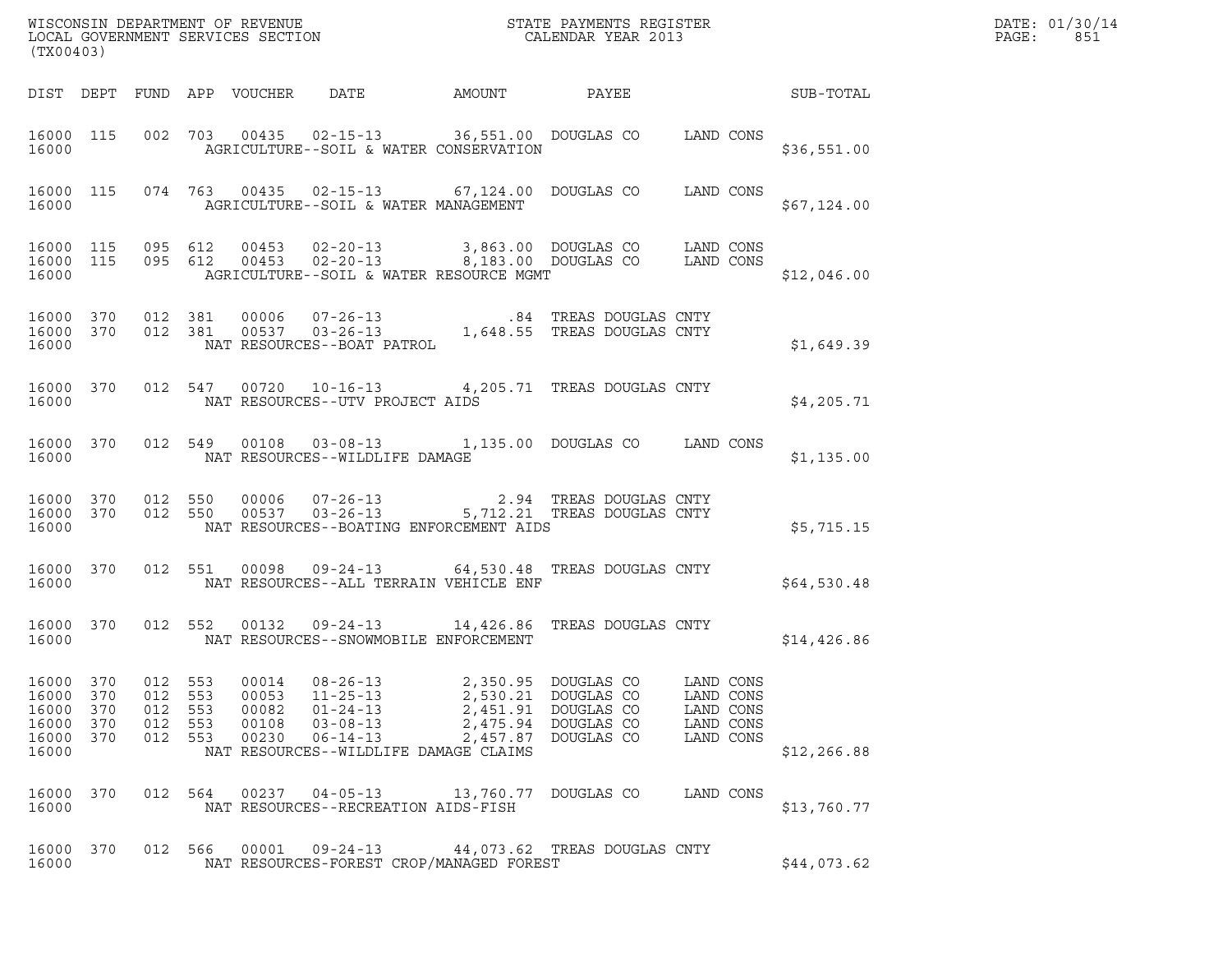| DATE: | 01/30/14 |
|-------|----------|
| PAGE: | 852      |

| (TX00403)                                                                                        |  |  |                                                                           |                                                             |                                                                                       |                                                                                                                                                                                                                                                                                                    |                                                            |  | DATE: 01/30/14<br>PAGE:<br>852 |  |
|--------------------------------------------------------------------------------------------------|--|--|---------------------------------------------------------------------------|-------------------------------------------------------------|---------------------------------------------------------------------------------------|----------------------------------------------------------------------------------------------------------------------------------------------------------------------------------------------------------------------------------------------------------------------------------------------------|------------------------------------------------------------|--|--------------------------------|--|
|                                                                                                  |  |  |                                                                           | DIST DEPT FUND APP VOUCHER                                  |                                                                                       | DATE AMOUNT                                                                                                                                                                                                                                                                                        |                                                            |  | PAYEE SUB-TOTAL                |  |
| 16000 370<br>16000                                                                               |  |  |                                                                           |                                                             |                                                                                       | 012 572 00004 04-03-13 53,057.67 TREAS DOUGLAS CNTY<br>NAT RESOURCES--URBAN FORESTRY/CO FORESTS                                                                                                                                                                                                    |                                                            |  | \$53,057.67                    |  |
| 16000 370<br>16000                                                                               |  |  |                                                                           |                                                             |                                                                                       | 012 574 00097 08-05-13 37,812.50 TREAS DOUGLAS CNTY<br>NAT RESOURCES--SNOWMOBILE TRAIL AIDS                                                                                                                                                                                                        |                                                            |  | \$37,812.50                    |  |
| 16000 370<br>16000 370<br>16000 370<br>16000 370<br>16000 370<br>16000                           |  |  | 012 575<br>012 575<br>012 575<br>012 575<br>012 575                       | 00239<br>00530<br>01850<br>01852<br>02354                   |                                                                                       | 08-14-13 37,812.50 TREAS DOUGLAS CNTY<br>09-16-13 5,501.51 TREAS DOUGLAS CNTY<br>01-22-13 1,550.00 TREAS DOUGLAS CNTY<br>01-22-13 11,218.00 TREAS DOUGLAS CNTY<br>03-11-13 11,670.00 TREAS DOUGLAS CNTY<br>NAT RESOURCES--SNOWMOBILE TRAIL AIDS                                                    |                                                            |  | \$67,752.01                    |  |
| 16000 370<br>16000 370<br>16000 370<br>16000 370<br>16000 370<br>16000 370<br>16000 370<br>16000 |  |  | 012 576<br>012 576<br>012 576<br>012 576<br>012 576<br>012 576<br>012 576 | 00096<br>00250<br>00251<br>00271<br>01849<br>01851<br>02353 |                                                                                       | 08-05-13<br>08-14-13<br>15,105.00 TREAS DOUGLAS CNTY<br>08-14-13<br>15,105.00 TREAS DOUGLAS CNTY<br>08-19-13<br>25,860.00 TREAS DOUGLAS CNTY<br>01-22-13<br>1,550.00 TREAS DOUGLAS CNTY<br>01-22-13<br>11,217.00 TREAS DOUGLAS CNTY<br>03-11-13<br>11,<br>NAT RESOURCES--ALL-TERRAIN VEHICLE TRAIL |                                                            |  | \$112,832.00                   |  |
| 16000 370<br>16000                                                                               |  |  |                                                                           | 012 577 03322                                               |                                                                                       | 06-10-13 3,804.50 TREAS DOUGLAS CNTY<br>NAT RESOURCES--ALL-TERRAIN VEHICLE TRAIL                                                                                                                                                                                                                   |                                                            |  | \$3,804.50                     |  |
| 16000 370<br>16000                                                                               |  |  |                                                                           | 012 584 00032                                               |                                                                                       | 09-03-13 3,203.00 TREAS DOUGLAS CNTY<br>NAT RESOURCES--PMT IN LIEU OF TAXES                                                                                                                                                                                                                        |                                                            |  | \$3,203.00                     |  |
| 16000 370<br>16000                                                                               |  |  |                                                                           | 074 670 40460                                               | NAT RESOURCES--RU RECYCLING GRANT                                                     | 05-20-13 51,507.46 TREAS DOUGLAS CNTY                                                                                                                                                                                                                                                              |                                                            |  | \$51,507.46                    |  |
| 16000 370<br>16000                                                                               |  |  |                                                                           | 074 673 40460                                               | $05 - 20 - 13$                                                                        | NAT RESOURCES--RU CONSOLIDATED GRANT                                                                                                                                                                                                                                                               | 4,468.78 TREAS DOUGLAS CNTY                                |  | \$4,468.78                     |  |
| 16000 370<br>16000 370<br>16000 370<br>16000 370<br>16000                                        |  |  | 095 512<br>095 512<br>095 512                                             | 00874<br>095 512 00897                                      | 00275 08-19-13<br>$11 - 04 - 13$<br>$11 - 08 - 13$<br>NAT RESOURCES--STEWARDSHIP 2000 | 00274  08-19-13  475,000.00  TREAS DOUGLAS CNTY<br>130,500.00 TREAS DOUGLAS CNTY                                                                                                                                                                                                                   | 4,029.10 TREAS DOUGLAS CNTY<br>5,011.30 TREAS DOUGLAS CNTY |  | \$614,540.40                   |  |
| 16000 395<br>16000                                                                               |  |  |                                                                           | 011 170 66646                                               | $02 - 28 - 13$                                                                        | TRANSPORTATION--COUNTY FOREST ROAD AIDS                                                                                                                                                                                                                                                            | 30,462.62 TREAS DOUGLAS CO                                 |  | \$30,462.62                    |  |
| 16000 395                                                                                        |  |  |                                                                           | 011 174 63027                                               | $01 - 28 - 13$                                                                        |                                                                                                                                                                                                                                                                                                    | 90,597.60 TREAS DOUGLAS CO                                 |  |                                |  |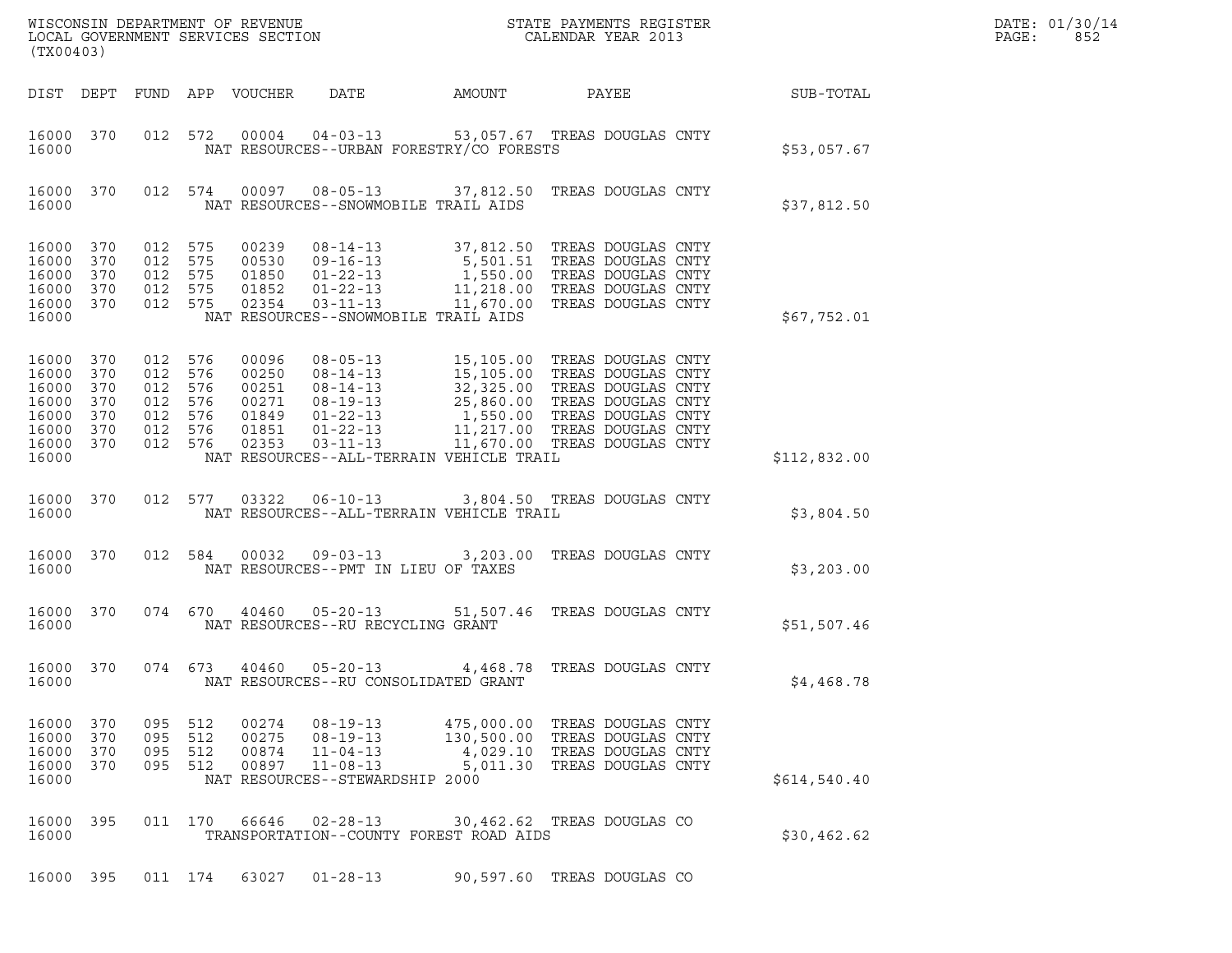WISCONSIN DEPARTMENT OF REVENUE<br>LOCAL GOVERNMENT SERVICES SECTION STATE PAYMENTS REGISTER SEGISTER DATE: 01/30/14<br>DOCAL GOVERNMENT SERVICES SECTION STATE SOLLENDAR YEAR 2013 WISCONSIN DEPARTMENT OF REVENUE<br>LOCAL GOVERNMENT SERVICES SECTION PARA PROPERTY STATE PAYMENTS REGISTER PAGE: PAGE: 853<br>(TX00403) (TX00403)

| (TX00403)                                                                                                                  |                                                                                         |                                                                                         |                                                                                         |                                                                                                                   |                                                                                                                                                                                                                                                                           |                                                                                                                                                                                 |                                                                                                                                                                                    |                |
|----------------------------------------------------------------------------------------------------------------------------|-----------------------------------------------------------------------------------------|-----------------------------------------------------------------------------------------|-----------------------------------------------------------------------------------------|-------------------------------------------------------------------------------------------------------------------|---------------------------------------------------------------------------------------------------------------------------------------------------------------------------------------------------------------------------------------------------------------------------|---------------------------------------------------------------------------------------------------------------------------------------------------------------------------------|------------------------------------------------------------------------------------------------------------------------------------------------------------------------------------|----------------|
| DIST                                                                                                                       | DEPT                                                                                    | FUND                                                                                    | APP                                                                                     | VOUCHER                                                                                                           | DATE                                                                                                                                                                                                                                                                      | AMOUNT                                                                                                                                                                          | PAYEE                                                                                                                                                                              | SUB-TOTAL      |
| 16000                                                                                                                      |                                                                                         |                                                                                         |                                                                                         |                                                                                                                   | TRANSPORTATION--FLOOD DAMAGE AID                                                                                                                                                                                                                                          |                                                                                                                                                                                 |                                                                                                                                                                                    | \$90,597.60    |
| 16000<br>16000<br>16000<br>16000<br>16000                                                                                  | 395<br>395<br>395<br>395                                                                | 011<br>011<br>011<br>011                                                                | 185<br>185<br>185<br>185                                                                | 60882<br>75867<br>79238<br>90518                                                                                  | $01 - 07 - 13$<br>$05 - 28 - 13$<br>$07 - 01 - 13$<br>$10 - 15 - 13$                                                                                                                                                                                                      | 2,064.28<br>1,012.83<br>6,114.02<br>TRANSPORTATION--HIGHWAY SAFETY-FEDERAL                                                                                                      | 2,000.96 TREAS DOUGLAS CO<br>TREAS DOUGLAS CO<br>TREAS DOUGLAS CO<br>TREAS DOUGLAS CO                                                                                              | \$11,192.09    |
| 16000<br>16000<br>16000<br>16000                                                                                           | 395<br>395<br>395                                                                       | 011<br>011<br>011                                                                       | 190<br>190<br>190                                                                       | 68016<br>82016<br>94016                                                                                           | $01 - 07 - 13$<br>$07 - 01 - 13$<br>$10 - 07 - 13$                                                                                                                                                                                                                        | 227,087.91<br>454,175.82<br>227,087.92<br>TRANSPORTATION--GENERAL TRANSP AIDS-GTA                                                                                               | COUNTY OF DOUGLAS<br>COUNTY OF DOUGLAS<br>COUNTY OF DOUGLAS                                                                                                                        | \$908, 351.65  |
| 16000<br>16000<br>16000<br>16000<br>16000<br>16000<br>16000                                                                | 395<br>395<br>395<br>395<br>395<br>395                                                  | 011<br>011<br>011<br>011<br>011<br>011                                                  | 278<br>278<br>278<br>278<br>278<br>278                                                  | 88368<br>88368<br>88368<br>88368<br>88368<br>88368                                                                | $09 - 20 - 13$<br>$09 - 20 - 13$<br>$09 - 20 - 13$<br>$09 - 20 - 13$<br>$09 - 20 - 13$<br>$09 - 20 - 13$                                                                                                                                                                  | 3,650.16<br>3,806.00<br>4,954.81<br>9,827.86<br>18,790.00<br>250,000.00<br>TRANSPORTATION--LRIP/TRIP/MSIP GRANTS                                                                | TREAS DOUGLAS CO<br>TREAS DOUGLAS CO<br>TREAS DOUGLAS CO<br>TREAS DOUGLAS CO<br>TREAS DOUGLAS CO<br>TREAS DOUGLAS CO                                                               | \$291,028.83   |
| 16000<br>16000                                                                                                             | 410                                                                                     | 002                                                                                     | 116                                                                                     | 11357                                                                                                             | $11 - 05 - 13$<br>CORRECTIONS--LOCAL AID                                                                                                                                                                                                                                  | 92,051.40                                                                                                                                                                       | TREAS DOUGLAS CNTY                                                                                                                                                                 | \$92,051.40    |
| 16000<br>16000<br>16000<br>16000<br>16000<br>16000<br>16000<br>16000<br>16000<br>16000<br>16000<br>16000<br>16000<br>16000 | 435<br>435<br>435<br>435<br>435<br>435<br>435<br>435<br>435<br>435<br>435<br>435<br>435 | 005<br>005<br>005<br>005<br>005<br>005<br>005<br>005<br>005<br>005<br>005<br>005<br>005 | 000<br>000<br>000<br>000<br>000<br>000<br>000<br>000<br>000<br>000<br>000<br>000<br>000 | 90310<br>90314<br>90318<br>90321<br>90323<br>90325<br>90326<br>90400<br>90402<br>90403<br>90406<br>90408<br>90411 | $01 - 01 - 13$<br>$02 - 01 - 13$<br>$03 - 01 - 13$<br>$04 - 01 - 13$<br>$05 - 01 - 13$<br>$06 - 01 - 13$<br>$07 - 02 - 13$<br>$07 - 01 - 13$<br>$08 - 01 - 13$<br>$09 - 01 - 13$<br>$10 - 01 - 13$<br>$11 - 01 - 13$<br>$12 - 01 - 13$<br>HEALTH SERVICES--STATE/FED AIDS | 208,417.00<br>47,553.00<br>149,416.00<br>438,855.00<br>226,184.00<br>33,836.00<br>24,397.00<br>686,011.00<br>255,632.00<br>309,423.00<br>157,458.00<br>163,366.00<br>447,047.00 | DOUGLAS CO<br>DOUGLAS CO<br>DOUGLAS CO<br>DOUGLAS CO<br>DOUGLAS CO<br>DOUGLAS CO<br>DOUGLAS CO<br>DOUGLAS CO<br>DOUGLAS CO<br>DOUGLAS CO<br>DOUGLAS CO<br>DOUGLAS CO<br>DOUGLAS CO | \$3,147,595.00 |
| 16000<br>16000<br>16000<br>16000<br>16000<br>16000<br>16000<br>16000                                                       | 437<br>437<br>437<br>437<br>437<br>437<br>437<br>437                                    | 005<br>005<br>005<br>005<br>005<br>005<br>005<br>005                                    | 000<br>000<br>000<br>000<br>000<br>000<br>000<br>000                                    | 00000<br>00000<br>00000<br>00000<br>00000<br>00000<br>00000<br>00000                                              | $01 - 05 - 13$<br>$02 - 19 - 13$<br>$03 - 30 - 13$<br>$03 - 05 - 13$<br>$03 - 05 - 13$<br>$03 - 11 - 13$<br>$04 - 07 - 13$<br>$04 - 30 - 13$                                                                                                                              | 62,767.58<br>10,024.25<br>29,501.36<br>90,432.00<br>54,768.00<br>127,712.63<br>73,827.20<br>196,107.93                                                                          | DOUGLAS CHILD SUPPORT<br><b>DOUGLAS</b><br><b>DOUGLAS</b><br><b>DOUGLAS</b><br><b>DOUGLAS</b><br>DOUGLAS CHILD SUPPORT<br><b>DOUGLAS</b><br>DOUGLAS CHILD SUPPORT                  |                |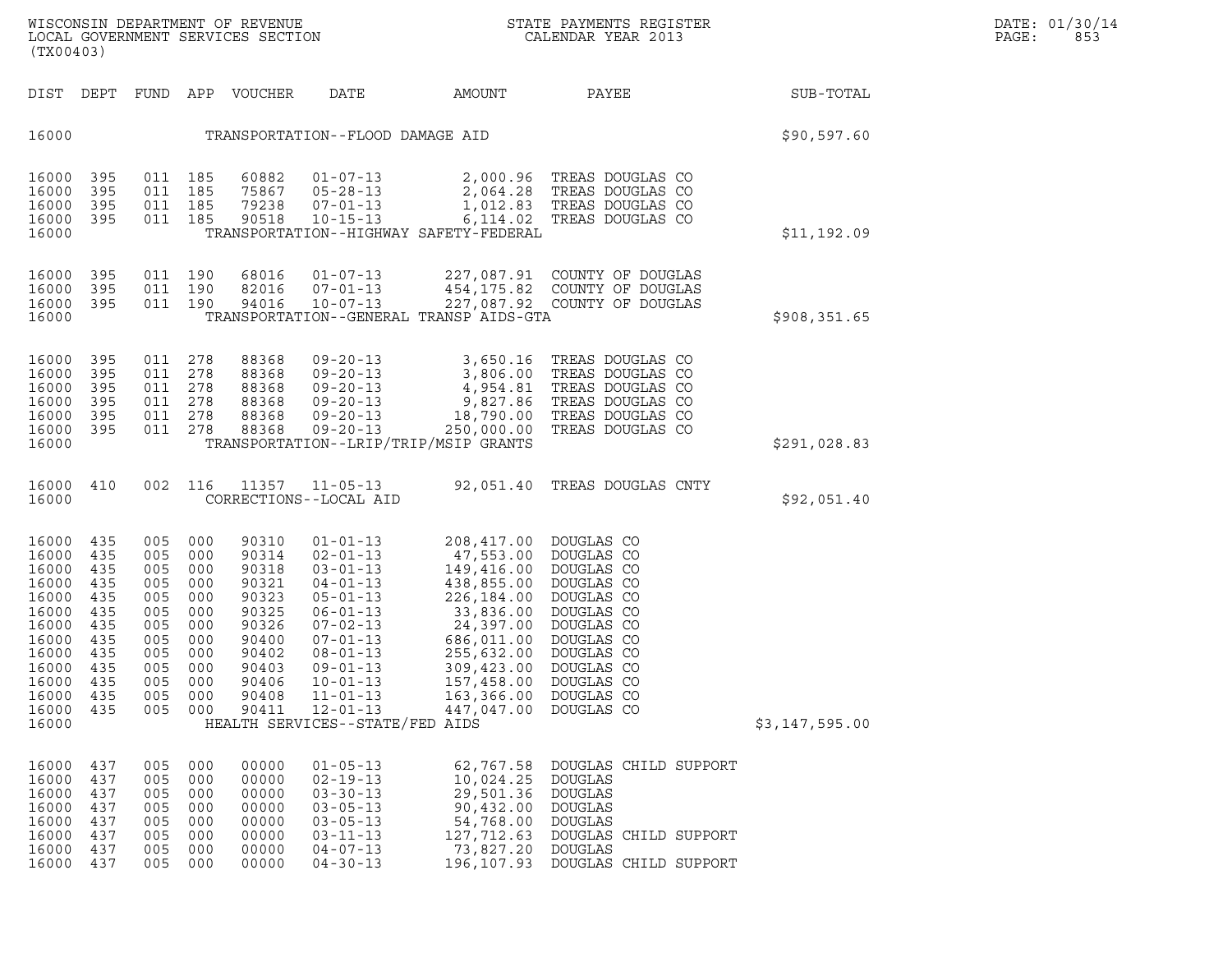| (TX00403)                                                                                                                                             |                                                                                                              |                                                                                                              |                                                                                                              |                                                                                                                                              |                                                                                                                                                                                                                                                                                              |                                                                                                                                                                                                                                       |                                                                                                                                                                                                                     |                |  |
|-------------------------------------------------------------------------------------------------------------------------------------------------------|--------------------------------------------------------------------------------------------------------------|--------------------------------------------------------------------------------------------------------------|--------------------------------------------------------------------------------------------------------------|----------------------------------------------------------------------------------------------------------------------------------------------|----------------------------------------------------------------------------------------------------------------------------------------------------------------------------------------------------------------------------------------------------------------------------------------------|---------------------------------------------------------------------------------------------------------------------------------------------------------------------------------------------------------------------------------------|---------------------------------------------------------------------------------------------------------------------------------------------------------------------------------------------------------------------|----------------|--|
| DIST                                                                                                                                                  | DEPT                                                                                                         | FUND APP                                                                                                     |                                                                                                              | VOUCHER                                                                                                                                      | DATE                                                                                                                                                                                                                                                                                         | AMOUNT                                                                                                                                                                                                                                | PAYEE                                                                                                                                                                                                               | SUB-TOTAL      |  |
| 16000<br>16000<br>16000<br>16000<br>16000<br>16000<br>16000<br>16000<br>16000<br>16000<br>16000<br>16000<br>16000<br>16000<br>16000<br>16000<br>16000 | 437<br>437<br>437<br>437<br>437<br>437<br>437<br>437<br>437<br>437<br>437<br>437<br>437<br>437<br>437<br>437 | 005<br>005<br>005<br>005<br>005<br>005<br>005<br>005<br>005<br>005<br>005<br>005<br>005<br>005<br>005<br>005 | 000<br>000<br>000<br>000<br>000<br>000<br>000<br>000<br>000<br>000<br>000<br>000<br>000<br>000<br>000<br>000 | 00000<br>00000<br>00000<br>00000<br>00000<br>00000<br>00000<br>00000<br>00000<br>00000<br>00000<br>00000<br>00000<br>00000<br>00000<br>00000 | $05 - 31 - 13$<br>$06 - 05 - 13$<br>$06 - 05 - 13$<br>$07 - 07 - 13$<br>$07 - 30 - 13$<br>$07 - 05 - 13$<br>$08 - 05 - 13$<br>$09 - 22 - 13$<br>$09 - 05 - 13$<br>$10 - 19 - 13$<br>$10 - 30 - 13$<br>$10 - 06 - 13$<br>$11 - 05 - 13$<br>$11 - 19 - 13$<br>$12 - 30 - 13$<br>$12 - 05 - 13$ | 101,745.10 DOUGLAS<br>444.79<br>71.49<br>19,472.75<br>3,220.00<br>174,230.88<br>37,525.90<br>378,076.60<br>74.25<br>133,157.80 DOUGLAS<br>356.50<br>91,672.60 DOUGLAS<br>34,482.00 DOUGLAS<br>CHILDREN & FAMILIES--STATE/FEDERAL AIDS | DOUGLAS<br>DOUGLAS<br>DOUGLAS<br>DOUGLAS CHILD SUPPORT<br>DOUGLAS CHILD SUPPORT<br>DOUGLAS<br>DOUGLAS<br>DOUGLAS<br>185,864.70 DOUGLAS CHILD SUPPORT<br>39,955.78 DOUGLAS CHILD SUPPORT<br>DOUGLAS<br>35.15 DOUGLAS | \$1,845,527.24 |  |
| 16000<br>16000                                                                                                                                        | 455                                                                                                          | 002                                                                                                          | 221                                                                                                          | 04824                                                                                                                                        | $07 - 30 - 13$                                                                                                                                                                                                                                                                               | 1,480.00<br>JUSTICE--LAW ENFORCEMENT SERVICES AID                                                                                                                                                                                     | TREAS DOUGLAS CNTY                                                                                                                                                                                                  | \$1,480.00     |  |
| 16000<br>16000                                                                                                                                        | 455                                                                                                          | 002                                                                                                          | 225                                                                                                          | 02522                                                                                                                                        | $02 - 15 - 13$                                                                                                                                                                                                                                                                               | 16,806.00<br>JUSTICE--LAW ENFORCEMENT--DRUG CRIMES                                                                                                                                                                                    | TREAS DOUGLAS CNTY                                                                                                                                                                                                  | \$16,806.00    |  |
| 16000<br>16000                                                                                                                                        | 455                                                                                                          | 002                                                                                                          | 231                                                                                                          | 00241                                                                                                                                        | $02 - 07 - 13$<br>JUSTICE--LAW ENFORCEMENT TRAINING                                                                                                                                                                                                                                          | 7,200.00                                                                                                                                                                                                                              | TREAS DOUGLAS CNTY                                                                                                                                                                                                  | \$7,200.00     |  |
| 16000<br>16000<br>16000                                                                                                                               | 455<br>455                                                                                                   | 002<br>002                                                                                                   | 251<br>251                                                                                                   | 00053<br>00558                                                                                                                               | $09 - 16 - 13$<br>$12 - 17 - 13$<br>JUSTICE--TRUANCY PROGRAM-GRANT FUNDS                                                                                                                                                                                                                     | 1,505.00                                                                                                                                                                                                                              | 13,050.00 TREAS DOUGLAS CNTY<br>TREAS DOUGLAS CNTY                                                                                                                                                                  | \$14,555.00    |  |
| 16000<br>16000                                                                                                                                        | 455                                                                                                          | 002                                                                                                          | 503                                                                                                          | 00016                                                                                                                                        | $03 - 12 - 13$<br>JUSTICE--VICTIM/WITNESS SERVICES AID                                                                                                                                                                                                                                       | 46,660.55                                                                                                                                                                                                                             | TREAS DOUGLAS CNTY                                                                                                                                                                                                  | \$46,660.55    |  |
| 16000<br>16000                                                                                                                                        | 455                                                                                                          | 002                                                                                                          | 532                                                                                                          | 04749                                                                                                                                        | $07 - 30 - 13$                                                                                                                                                                                                                                                                               | JUSTICE--VICTIM/WITNESS ASSISTANCE SERV                                                                                                                                                                                               | 25,618.46 TREAS DOUGLAS CNTY                                                                                                                                                                                        | \$25,618.46    |  |
| 16000<br>16000                                                                                                                                        | 465                                                                                                          |                                                                                                              | 002 305                                                                                                      | 00309                                                                                                                                        | $01 - 16 - 13$                                                                                                                                                                                                                                                                               | MILITARY AFFAIRS-EMER MGMT-DISASTER RECO                                                                                                                                                                                              | 1,348.41 TREAS DOUGLAS CNTY                                                                                                                                                                                         | \$1,348.41     |  |
| 16000<br>16000<br>16000                                                                                                                               | 465<br>465                                                                                                   | 002<br>002                                                                                                   | 308<br>308                                                                                                   | 00722<br>00845                                                                                                                               | $02 - 01 - 13$<br>$12 - 03 - 13$                                                                                                                                                                                                                                                             | MILITARY AFFAIRS-EMER MGMT-RESPONSE EQMT                                                                                                                                                                                              | 8,605.00 TREAS DOUGLAS CNTY<br>9,560.00 TREAS DOUGLAS CNTY                                                                                                                                                          | \$18, 165.00   |  |
| 16000 465                                                                                                                                             |                                                                                                              |                                                                                                              | 002 337                                                                                                      | 00666                                                                                                                                        | $06 - 28 - 13$                                                                                                                                                                                                                                                                               |                                                                                                                                                                                                                                       | 4,980.00 TREAS DOUGLAS CNTY                                                                                                                                                                                         |                |  |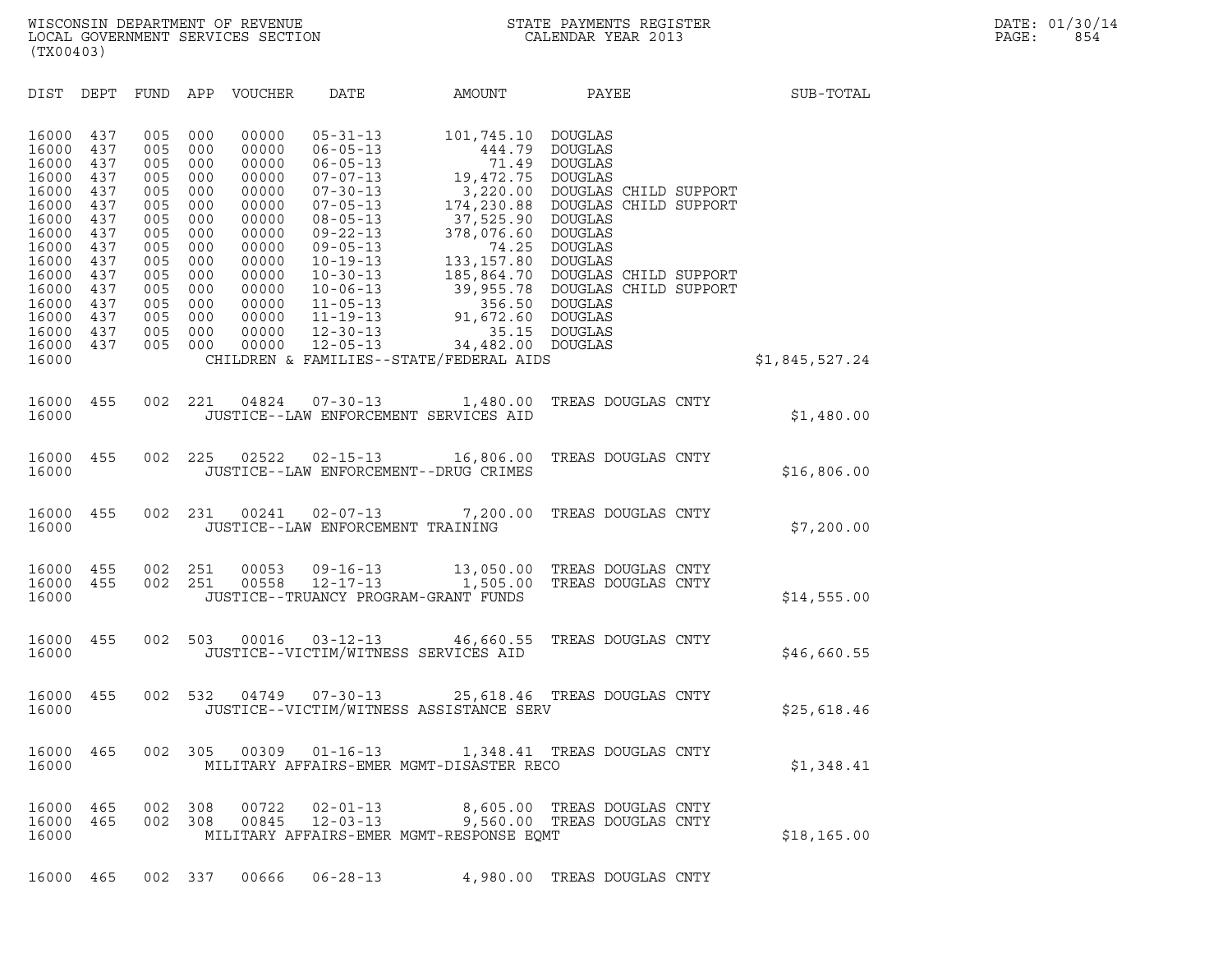|                                                                                                                                     | DIST DEPT                                                                                             |                                                                                                |                                                                                                           |                                                                                                                                     |                                                                                                                                                                                                                                                                                                                                                                   |                                                                                                                       |                                                                                                                                                                                                                                                                                         | SUB-TOTAL   |  |
|-------------------------------------------------------------------------------------------------------------------------------------|-------------------------------------------------------------------------------------------------------|------------------------------------------------------------------------------------------------|-----------------------------------------------------------------------------------------------------------|-------------------------------------------------------------------------------------------------------------------------------------|-------------------------------------------------------------------------------------------------------------------------------------------------------------------------------------------------------------------------------------------------------------------------------------------------------------------------------------------------------------------|-----------------------------------------------------------------------------------------------------------------------|-----------------------------------------------------------------------------------------------------------------------------------------------------------------------------------------------------------------------------------------------------------------------------------------|-------------|--|
| 16000                                                                                                                               |                                                                                                       |                                                                                                |                                                                                                           |                                                                                                                                     | MILITARY AFFAIRS-EMERGENCY MGMT PLANNING                                                                                                                                                                                                                                                                                                                          |                                                                                                                       |                                                                                                                                                                                                                                                                                         | \$4,980.00  |  |
| 16000<br>16000<br>16000<br>16000<br>16000                                                                                           | 465<br>465<br>465<br>465                                                                              | 002<br>002                                                                                     | 002 342<br>342                                                                                            | 00309                                                                                                                               | $01 - 16 - 13$<br>00364  01-30-13  24,904.35  TREAS DOUGLAS CNTY<br>00569  03-18-13  25,215.44  TREAS DOUGLAS CNTY<br>342 00569 03-18-13<br>002 342 00737 08-14-13 24,208.65 TREAS DOUGLAS CNTY<br>MILITARY AFFAIRS-EMERGENCY MGMT-FED FUND                                                                                                                       |                                                                                                                       | 8,090.40 TREAS DOUGLAS CNTY                                                                                                                                                                                                                                                             | \$82,418.84 |  |
| 16000<br>16000                                                                                                                      | 465                                                                                                   | 002                                                                                            |                                                                                                           |                                                                                                                                     | 350  00094  08-28-13  7,719.51  TREAS DOUGLAS CNTY<br>MILITARY AFFAIRS--HOMELAND SEC GRANT                                                                                                                                                                                                                                                                        |                                                                                                                       |                                                                                                                                                                                                                                                                                         | \$7,719.51  |  |
| 16000<br>16000                                                                                                                      | 465                                                                                                   |                                                                                                |                                                                                                           |                                                                                                                                     | 072 364 00408 01-31-13 5,011.00 TREAS DOUGLAS CNTY<br>MILITARY AFFAIRS-EMER MGMT-PLANNING AID                                                                                                                                                                                                                                                                     |                                                                                                                       |                                                                                                                                                                                                                                                                                         | \$5,011.00  |  |
| 16000<br>16000                                                                                                                      | 485                                                                                                   | 002                                                                                            | 127                                                                                                       |                                                                                                                                     | 05456 06-17-13<br>VETERANS AFFAIRS GRANTS                                                                                                                                                                                                                                                                                                                         |                                                                                                                       | 1,000.00 TREAS DOUGLAS CNTY                                                                                                                                                                                                                                                             | \$1,000.00  |  |
| 16000<br>16000                                                                                                                      | 485                                                                                                   |                                                                                                |                                                                                                           |                                                                                                                                     | 082  267  05456  06-17-13  4,500.00  TREAS DOUGLAS CNTY<br>VETERANS AFFAIRS--GRANTS TO COUNTIES                                                                                                                                                                                                                                                                   |                                                                                                                       |                                                                                                                                                                                                                                                                                         | \$4,500.00  |  |
| 16000<br>16000                                                                                                                      | 485                                                                                                   | 082                                                                                            | 280                                                                                                       |                                                                                                                                     | 02483  01-02-13  9,796.26  TREAS DOUGLAS CNTY<br>VETERANS AFFAIRS--GRANTS                                                                                                                                                                                                                                                                                         |                                                                                                                       |                                                                                                                                                                                                                                                                                         | \$9,796.26  |  |
| 16000<br>16000                                                                                                                      | 485                                                                                                   |                                                                                                | 083 370                                                                                                   |                                                                                                                                     | 05456 06-17-13 4,500.00<br>VETERANS AFFAIRS--GRANTS TO COUNTIES                                                                                                                                                                                                                                                                                                   |                                                                                                                       | TREAS DOUGLAS CNTY                                                                                                                                                                                                                                                                      | \$4,500.00  |  |
| 16000<br>16000                                                                                                                      | 505                                                                                                   | 002                                                                                            | 116                                                                                                       |                                                                                                                                     | 01302 09-06-13 5,336.00<br>DOA--LAND INFORMATION BOARD GRANTS                                                                                                                                                                                                                                                                                                     |                                                                                                                       | TREAS DOUGLAS CO                                                                                                                                                                                                                                                                        | \$5,336.00  |  |
| 16000<br>16000<br>16000<br>16000<br>16000<br>16000<br>16000<br>16000<br>16000<br>16000<br>16000<br>16000<br>16000<br>16000<br>16000 | 505<br>505<br>505<br>505<br>505<br>505<br>505<br>505<br>505<br>505<br>505<br>505<br>505<br>505<br>505 | 002<br>002<br>002<br>002<br>002<br>002<br>002<br>002<br>002<br>002<br>002<br>002<br>002<br>002 | 155<br>155<br>155<br>155<br>002 155<br>155<br>155<br>155<br>155<br>155<br>155<br>155<br>155<br>155<br>155 | 60071<br>60071<br>60135<br>60135<br>60175<br>60175<br>60264<br>60264<br>60351<br>60351<br>60486<br>60486<br>60556<br>60556<br>60606 | $08 - 26 - 13$<br>$08 - 26 - 13$<br>09-25-13<br>09-25-13<br>09-25-13<br>1,505.00 TREAS DOUGLAS CNTY<br>1,502.00 TREAS DOUGLAS CNTY<br>10-09-13<br>1,592.00 TREAS DOUGLAS CNTY<br>$10 - 09 - 13$<br>$11 - 26 - 13$<br>$11 - 26 - 13$<br>$12 - 27 - 13$<br>$12 - 27 - 13$<br>$02 - 26 - 13$<br>$02 - 26 - 13$<br>$03 - 26 - 13$<br>$03 - 26 - 13$<br>$04 - 09 - 13$ | 1,488.00<br>2,447.00<br>5,857.00<br>3,286.00<br>3,297.00<br>6, 263.00<br>4,674.00<br>1,735.00<br>2,325.00<br>2,400.00 | 8,937.00 TREAS DOUGLAS CNTY<br>11,386.00 TREAS DOUGLAS CNTY<br>TREAS DOUGLAS CNTY<br>TREAS DOUGLAS CNTY<br>TREAS DOUGLAS CNTY<br>TREAS DOUGLAS CNTY<br>TREAS DOUGLAS CNTY<br>TREAS DOUGLAS CNTY<br>TREAS DOUGLAS CNTY<br>TREAS DOUGLAS CNTY<br>TREAS DOUGLAS CNTY<br>TREAS DOUGLAS CNTY |             |  |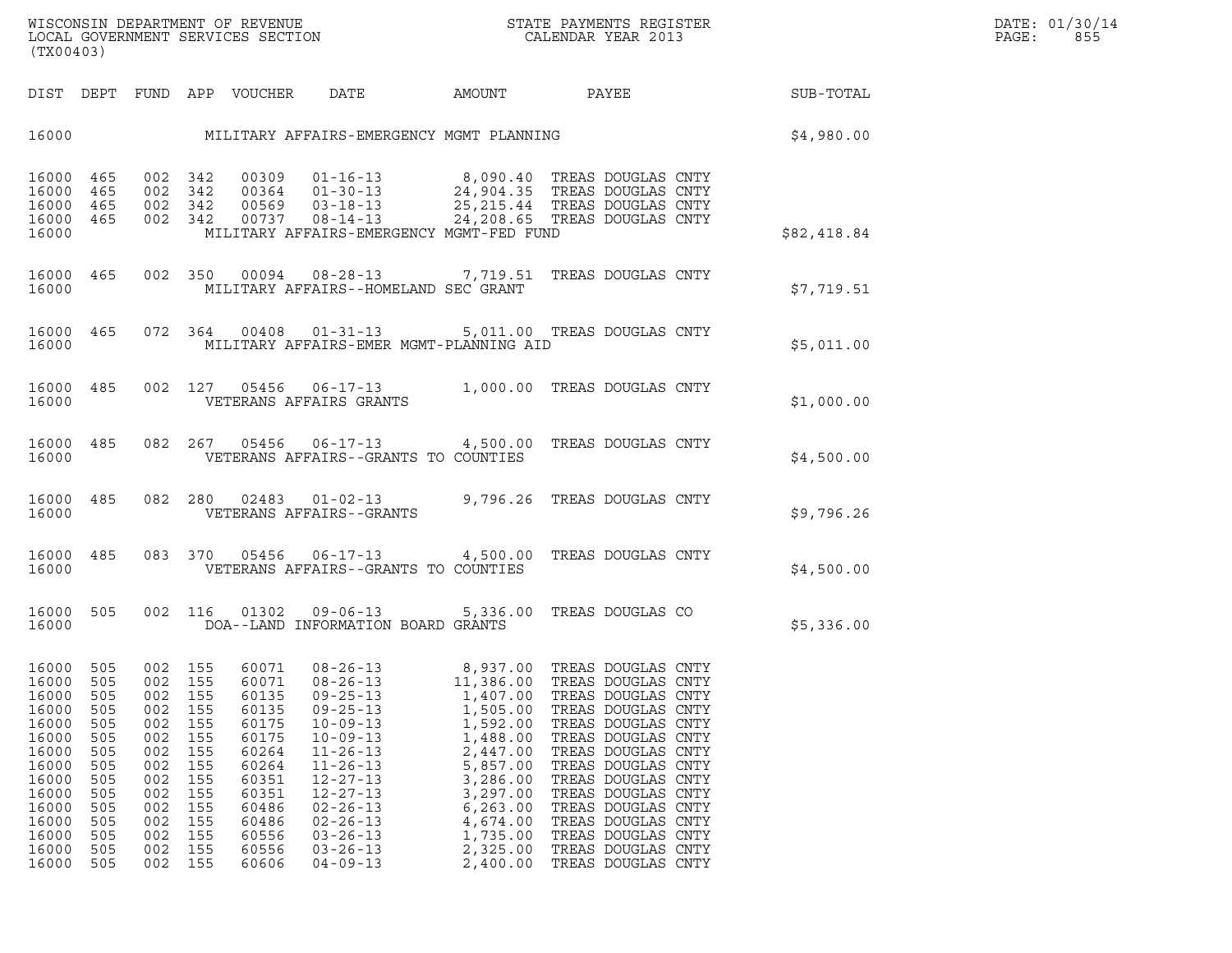| STATE PAYMENTS REGISTER |                    |  |  |
|-------------------------|--------------------|--|--|
|                         | CALENDAR YEAR 2013 |  |  |

| (TX00403)                                                                                                                                                                                                                              |                                                                                                                                                                                    |                                                                                                                                                                                    |                                                                                                                                                                                    |                                                                                                                                                                                                                                        |                                                                                                                                                                                                                                                                                                                                                                                                                                                                                  |                                                                                                                                                                                                                                                                                                           |                                                                                                                                                                                                                                                                                                                                                                                                                                                                                                                                                                                          |                |
|----------------------------------------------------------------------------------------------------------------------------------------------------------------------------------------------------------------------------------------|------------------------------------------------------------------------------------------------------------------------------------------------------------------------------------|------------------------------------------------------------------------------------------------------------------------------------------------------------------------------------|------------------------------------------------------------------------------------------------------------------------------------------------------------------------------------|----------------------------------------------------------------------------------------------------------------------------------------------------------------------------------------------------------------------------------------|----------------------------------------------------------------------------------------------------------------------------------------------------------------------------------------------------------------------------------------------------------------------------------------------------------------------------------------------------------------------------------------------------------------------------------------------------------------------------------|-----------------------------------------------------------------------------------------------------------------------------------------------------------------------------------------------------------------------------------------------------------------------------------------------------------|------------------------------------------------------------------------------------------------------------------------------------------------------------------------------------------------------------------------------------------------------------------------------------------------------------------------------------------------------------------------------------------------------------------------------------------------------------------------------------------------------------------------------------------------------------------------------------------|----------------|
| DIST                                                                                                                                                                                                                                   | DEPT                                                                                                                                                                               | FUND                                                                                                                                                                               | APP                                                                                                                                                                                | VOUCHER                                                                                                                                                                                                                                | DATE                                                                                                                                                                                                                                                                                                                                                                                                                                                                             | AMOUNT                                                                                                                                                                                                                                                                                                    | PAYEE                                                                                                                                                                                                                                                                                                                                                                                                                                                                                                                                                                                    | SUB-TOTAL      |
| 16000<br>16000<br>16000<br>16000<br>16000<br>16000                                                                                                                                                                                     | 505<br>505<br>505<br>505<br>505                                                                                                                                                    | 002<br>002<br>002<br>002<br>002                                                                                                                                                    | 155<br>155<br>155<br>155<br>155                                                                                                                                                    | 60606<br>60776<br>60776<br>60826<br>60826                                                                                                                                                                                              | $04 - 09 - 13$<br>$06 - 26 - 13$<br>$06 - 26 - 13$<br>$07 - 10 - 13$<br>$07 - 10 - 13$                                                                                                                                                                                                                                                                                                                                                                                           | 1,791.00<br>1,338.00<br>843.00<br>1,330.00<br>1,783.00<br>DOA-HOUSING ASSISTANCE-FEDERAL FUNDS                                                                                                                                                                                                            | TREAS DOUGLAS CNTY<br>TREAS DOUGLAS CNTY<br>TREAS DOUGLAS CNTY<br>TREAS DOUGLAS CNTY<br>TREAS DOUGLAS CNTY                                                                                                                                                                                                                                                                                                                                                                                                                                                                               | \$65,684.00    |
| 16000<br>16000<br>16000                                                                                                                                                                                                                | 505<br>505                                                                                                                                                                         | 002<br>002                                                                                                                                                                         | 643<br>643                                                                                                                                                                         | 09851<br>11306                                                                                                                                                                                                                         | $05 - 13 - 13$<br>$07 - 05 - 13$                                                                                                                                                                                                                                                                                                                                                                                                                                                 | 841.00<br>9,733.00<br>DOA--JUSTICE ASSISTANCE FEDERAL FUNDS                                                                                                                                                                                                                                               | TREAS DOUGLAS CNTY<br>TREAS DOUGLAS CNTY                                                                                                                                                                                                                                                                                                                                                                                                                                                                                                                                                 | \$10,574.00    |
| 16000<br>16000<br>16000<br>16000<br>16000<br>16000<br>16000                                                                                                                                                                            | 505<br>505<br>505<br>505<br>505<br>505                                                                                                                                             | 002<br>002<br>002<br>002<br>002<br>002                                                                                                                                             | 645<br>645<br>645<br>645<br>645<br>645                                                                                                                                             | 05696<br>06820<br>08280<br>09433<br>09634<br>11689                                                                                                                                                                                     | $01 - 07 - 13$<br>$03 - 01 - 13$<br>$03 - 27 - 13$<br>$05 - 09 - 13$<br>$05 - 10 - 13$<br>07-11-13                                                                                                                                                                                                                                                                                                                                                                               | DOA-JUSTICE ASSISTANCE-AID TO NON-PROFIT                                                                                                                                                                                                                                                                  | 384,047.41 TREAS DOUGLAS CNTY<br>38, 103.35 TREAS DOUGLAS CNTY<br>22, 300.00 TREAS DOUGLAS CNTY<br>22, 300.00 TREAS DOUGLAS CNTY<br>19, 046.42 TREAS DOUGLAS CNTY<br>290, 546.18 TREAS DOUGLAS CNTY<br>325, 406.41 TREAS DOUGLAS CNTY                                                                                                                                                                                                                                                                                                                                                    | \$1,079,449.77 |
| 16000<br>16000<br>16000                                                                                                                                                                                                                | 505<br>505                                                                                                                                                                         | 002<br>002                                                                                                                                                                         | 743<br>743                                                                                                                                                                         | 02052<br>04464                                                                                                                                                                                                                         | 09-27-13<br>$12 - 18 - 13$<br>DOA--HOUSING ASSISTANCE GRANTS                                                                                                                                                                                                                                                                                                                                                                                                                     | 37,815.42<br>13,000.00                                                                                                                                                                                                                                                                                    | TREAS DOUGLAS CNTY<br>TREAS DOUGLAS CNTY                                                                                                                                                                                                                                                                                                                                                                                                                                                                                                                                                 | \$50,815.42    |
| 16000<br>16000<br>16000<br>16000<br>16000<br>16000<br>16000<br>16000<br>16000<br>16000<br>16000<br>16000<br>16000<br>16000<br>16000<br>16000<br>16000<br>16000<br>16000<br>16000<br>16000<br>16000<br>16000<br>16000<br>16000<br>16000 | 505<br>505<br>505<br>505<br>505<br>505<br>505<br>505<br>505<br>505<br>505<br>505<br>505<br>505<br>505<br>505<br>505<br>505<br>505<br>505<br>505<br>505<br>505<br>505<br>505<br>505 | 035<br>035<br>035<br>035<br>035<br>035<br>035<br>035<br>035<br>035<br>035<br>035<br>035<br>035<br>035<br>035<br>035<br>035<br>035<br>035<br>035<br>035<br>035<br>035<br>035<br>035 | 371<br>371<br>371<br>371<br>371<br>371<br>371<br>371<br>371<br>371<br>371<br>371<br>371<br>371<br>371<br>371<br>371<br>371<br>371<br>371<br>371<br>371<br>371<br>371<br>371<br>371 | 60071<br>60071<br>60071<br>60135<br>60135<br>60135<br>60175<br>60175<br>60175<br>60264<br>60264<br>60351<br>60351<br>60351<br>60486<br>60486<br>60486<br>60556<br>60556<br>60556<br>60606<br>60606<br>60606<br>60776<br>60776<br>60776 | $08 - 26 - 13$<br>$08 - 26 - 13$<br>$08 - 26 - 13$<br>$09 - 25 - 13$<br>$09 - 25 - 13$<br>$09 - 25 - 13$<br>$10 - 09 - 13$<br>$10 - 09 - 13$<br>$10 - 09 - 13$<br>$11 - 26 - 13$<br>$11 - 26 - 13$<br>$12 - 27 - 13$<br>$12 - 27 - 13$<br>$12 - 27 - 13$<br>$02 - 26 - 13$<br>$02 - 26 - 13$<br>$02 - 26 - 13$<br>$03 - 26 - 13$<br>$03 - 26 - 13$<br>$03 - 26 - 13$<br>$04 - 09 - 13$<br>$04 - 09 - 13$<br>$04 - 09 - 13$<br>$06 - 26 - 13$<br>$06 - 26 - 13$<br>$06 - 26 - 13$ | 5,022.00<br>5,506.00<br>7,890.00<br>648.00<br>1,156.00<br>807.00<br>1,224.00<br>35.00<br>854.00<br>3,399.00<br>2,416.00<br>2,426.00<br>1,581.00<br>2,258.00<br>2,944.00<br>4,218.00<br>2,779.00<br>1,566.00<br>1,031.00<br>1,093.00<br>1,616.00<br>1,065.00<br>1,128.00<br>1,208.00<br>1,793.00<br>795.00 | TREAS DOUGLAS CNTY<br>TREAS DOUGLAS CNTY<br>TREAS DOUGLAS CNTY<br>TREAS DOUGLAS CNTY<br>TREAS DOUGLAS CNTY<br>TREAS DOUGLAS CNTY<br>TREAS DOUGLAS CNTY<br>TREAS DOUGLAS CNTY<br>TREAS DOUGLAS CNTY<br>TREAS DOUGLAS CNTY<br>TREAS DOUGLAS CNTY<br>TREAS DOUGLAS CNTY<br>TREAS DOUGLAS CNTY<br>TREAS DOUGLAS CNTY<br>TREAS DOUGLAS CNTY<br>TREAS DOUGLAS CNTY<br>TREAS DOUGLAS CNTY<br>TREAS DOUGLAS CNTY<br>TREAS DOUGLAS CNTY<br>TREAS DOUGLAS CNTY<br>TREAS DOUGLAS CNTY<br>TREAS DOUGLAS CNTY<br>TREAS DOUGLAS CNTY<br>TREAS DOUGLAS CNTY<br>TREAS DOUGLAS CNTY<br>TREAS DOUGLAS CNTY |                |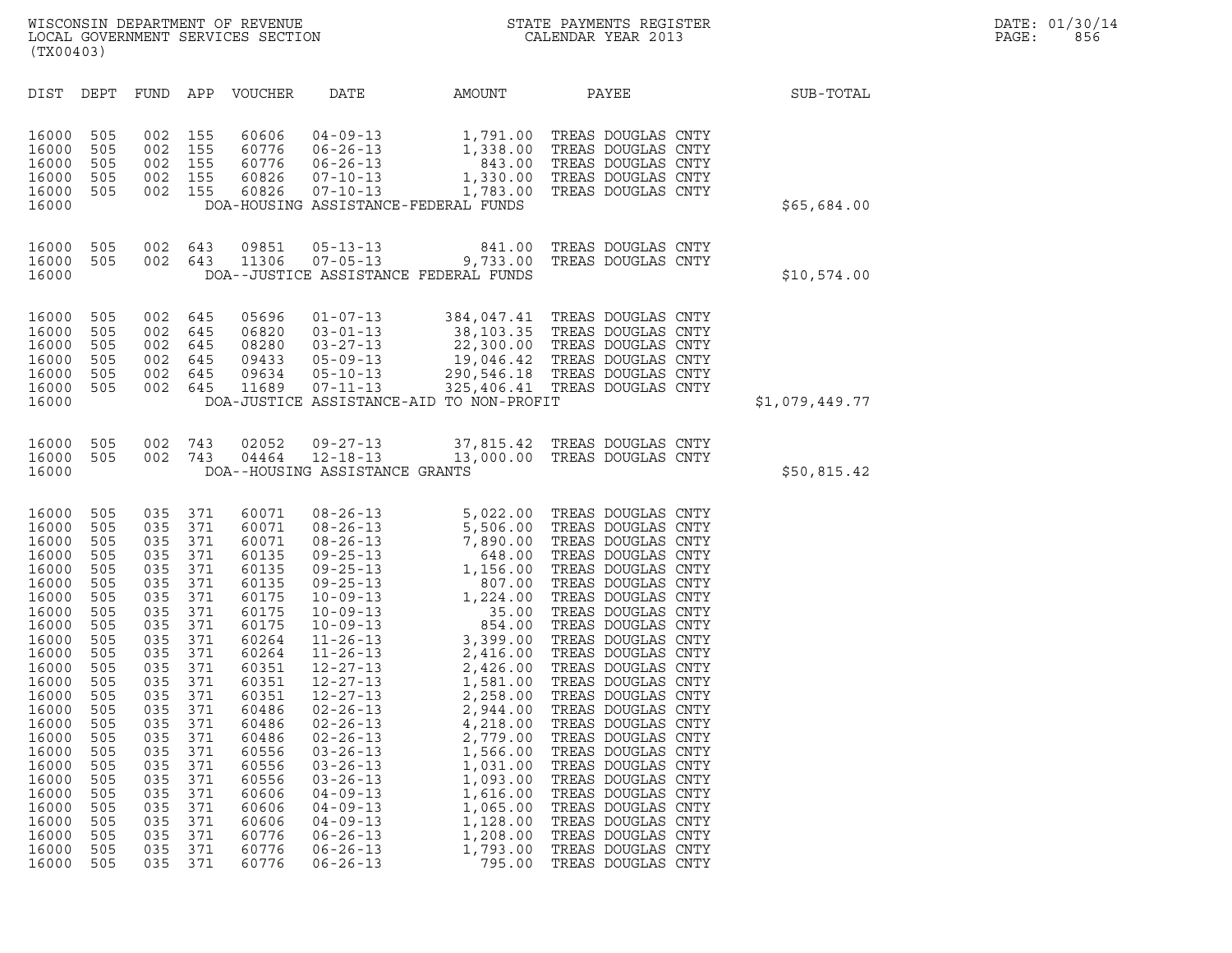| WISCONSIN DEPARTMENT OF REVENUE<br>LOCAL GOVERNMENT SERVICES SECTION<br>(TX00403) |                   |                   |                   |                         |                                                                                 |                              | STATE PAYMENTS REGISTER<br>CALENDAR YEAR 2013                  | DATE: 01/30/14<br>PAGE:<br>857 |  |
|-----------------------------------------------------------------------------------|-------------------|-------------------|-------------------|-------------------------|---------------------------------------------------------------------------------|------------------------------|----------------------------------------------------------------|--------------------------------|--|
| DIST                                                                              | DEPT              | FUND              | APP               | <b>VOUCHER</b>          | DATE                                                                            | AMOUNT                       | PAYEE                                                          | SUB-TOTAL                      |  |
| 16000<br>16000<br>16000<br>16000                                                  | 505<br>505<br>505 | 035<br>035<br>035 | 371<br>371<br>371 | 60826<br>60826<br>60826 | $07 - 10 - 13$<br>$07 - 10 - 13$<br>$07 - 10 - 13$<br>DOA--PUBLIC BENEFITS FUND | 838.00<br>1,200.00<br>791.00 | TREAS DOUGLAS CNTY<br>TREAS DOUGLAS CNTY<br>TREAS DOUGLAS CNTY | \$59,287.00                    |  |
| 16000<br>16000<br>16000                                                           | 835<br>835        | 002<br>002        | 105<br>105        | 43369<br>80471          | $07 - 22 - 13$<br>$11 - 18 - 13$<br>REVENUE--STATE SHARED REVENUES              | 329,140.67<br>1,866,724.71   | TREAS DOUGLAS CNTY<br>TREAS DOUGLAS CNTY                       | \$2,195,865.38                 |  |

| 16000              |         |  | REVENUE--STATE SHARED REVENUES                  |                              | S2,195,865.38 |
|--------------------|---------|--|-------------------------------------------------|------------------------------|---------------|
| 16000 835<br>16000 | 002 109 |  | 01016  07-22-13<br>REVENUE--EXEMPT COMPUTER AID | 22,809.00 TREAS DOUGLAS CNTY | \$22,809.00   |

| 16000     | REVENUE--EXEMPT COMPUTER AID             |                                                        | S22,809.00     |
|-----------|------------------------------------------|--------------------------------------------------------|----------------|
| 16000 835 | 16000 835 002 302 10025 07-22-13         | 4,896,774.63 TREAS DOUGLAS CNTY                        | \$6,189,926.75 |
| 16000     | REVENUE-FIRST DOLLAR/SCHOOL LEVY CREDITS | 002 302 11025 07-22-13 1,293,152.12 TREAS DOUGLAS CNTY |                |

| 16000 | REVENUE-FIRST DOLLAR/SCHOOL LEVY CREDITS |  |  |  |                                                               |  |                               | S6,189,926.75 |
|-------|------------------------------------------|--|--|--|---------------------------------------------------------------|--|-------------------------------|---------------|
| 16000 |                                          |  |  |  | 16000 835 021 363 37164 03-25-13<br>REVENUE--LOTTERY CREDIT - |  | 983,211.65 TREAS DOUGLAS CNTY | \$983,211.65  |

16000 REVENUE--LOTTERY CREDIT -<br>16000 DISTRICT TOTAL APPROPRIATIONS \$18,557,987.61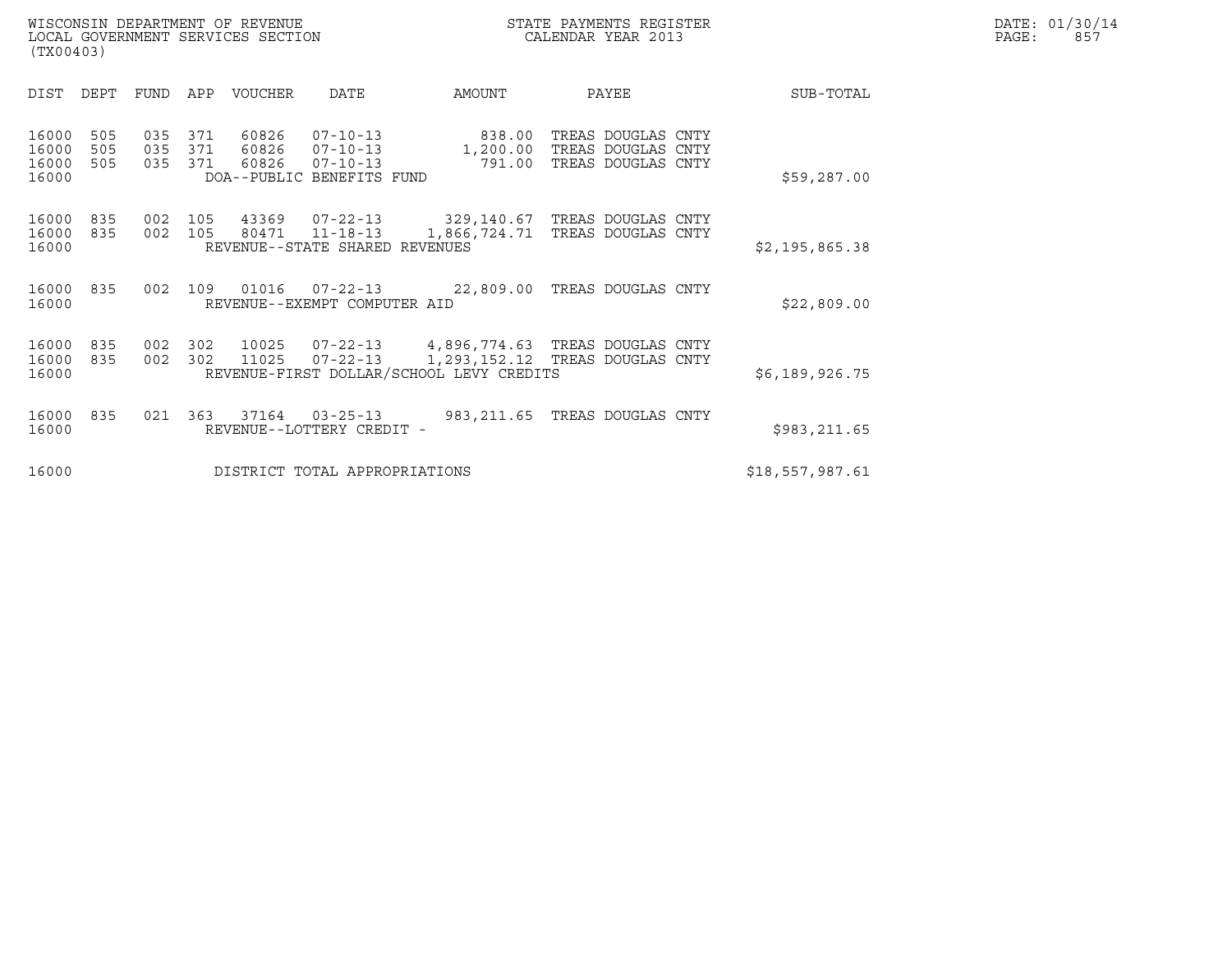| (TX00403)                                         |            |                                          |         |       | WISCONSIN DEPARTMENT OF REVENUE<br>LOCAL GOVERNMENT SERVICES SECTION |                                                               | STATE PAYMENTS REGISTER<br>CALENDAR YEAR 2013                                                                                                                                 |               | DATE: 01/30/14<br>$\mathtt{PAGE}$ :<br>858 |
|---------------------------------------------------|------------|------------------------------------------|---------|-------|----------------------------------------------------------------------|---------------------------------------------------------------|-------------------------------------------------------------------------------------------------------------------------------------------------------------------------------|---------------|--------------------------------------------|
|                                                   |            |                                          |         |       |                                                                      |                                                               | DIST DEPT FUND APP VOUCHER DATE AMOUNT PAYEE THE SUB-TOTAL                                                                                                                    |               |                                            |
| 16002 165<br>16002                                |            |                                          |         |       |                                                                      | SAFETY/PROF SERV--FIRE INSURANCE DUES                         | 002 225 00435 07-03-13 2,426.99 TREAS TN AMNICON                                                                                                                              | \$2,426.99    |                                            |
| 16002 370<br>16002                                |            |                                          |         |       |                                                                      | NAT RESOURCES--FOREST CROP/MFL/CO FOREST                      | 012 571 36101 06-10-13 60.79 TREAS TN AMNICON                                                                                                                                 | \$60.79       |                                            |
| 16002 370<br>16002 370<br>16002                   |            | 012 579<br>012 579                       |         | 18351 |                                                                      | $04 - 15 - 13$ 478.38<br>NAT RESOURCES--AIDS IN LIEU OF TAXES | 18351  04-15-13  244.58  TREAS TN AMNICON<br>TREAS TOWN AMNICON                                                                                                               | \$722.96      |                                            |
| 16002 395<br>16002<br>16002<br>16002 395<br>16002 | 395<br>395 | 011 191<br>011 191<br>011 191<br>011 191 |         |       |                                                                      | TRANSPORTATION--GENERAL TRANSP AIDS-GTA                       | 70435  01-07-13  25,007.06  TOWN OF AMNICON<br>76435 04-01-13<br>84435 07-01-13<br>96435 10-07-13<br>25,007.06 TOWN OF AMNICON<br>96435 10-07-13<br>25,007.06 TOWN OF AMNICON | \$100,028.25  |                                            |
| 16002 835<br>16002 835<br>16002                   |            | 002 105                                  | 002 105 |       | REVENUE--STATE SHARED REVENUES                                       |                                                               | 43347  07-22-13   6,917.59   TREAS TN AMNICON<br>80449  11-18-13  39,208.09  TREAS TN AMNICON                                                                                 | \$46, 125.68  |                                            |
| 16002 835<br>16002                                |            |                                          |         |       | REVENUE--EXEMPT COMPUTER AID                                         |                                                               | 002 109 02400 07-22-13 2.00 TREAS TN AMNICON                                                                                                                                  | \$2.00        |                                            |
| 16002 835<br>16002                                |            |                                          |         |       |                                                                      | DOA-PAYMENT FOR MUNICIPAL SERVICES AID                        | 002 501 00001 02-01-13 72.56 TREAS TN AMNICON                                                                                                                                 | \$72.56       |                                            |
| 16002                                             |            |                                          |         |       | DISTRICT TOTAL APPROPRIATIONS                                        |                                                               |                                                                                                                                                                               | \$149, 439.23 |                                            |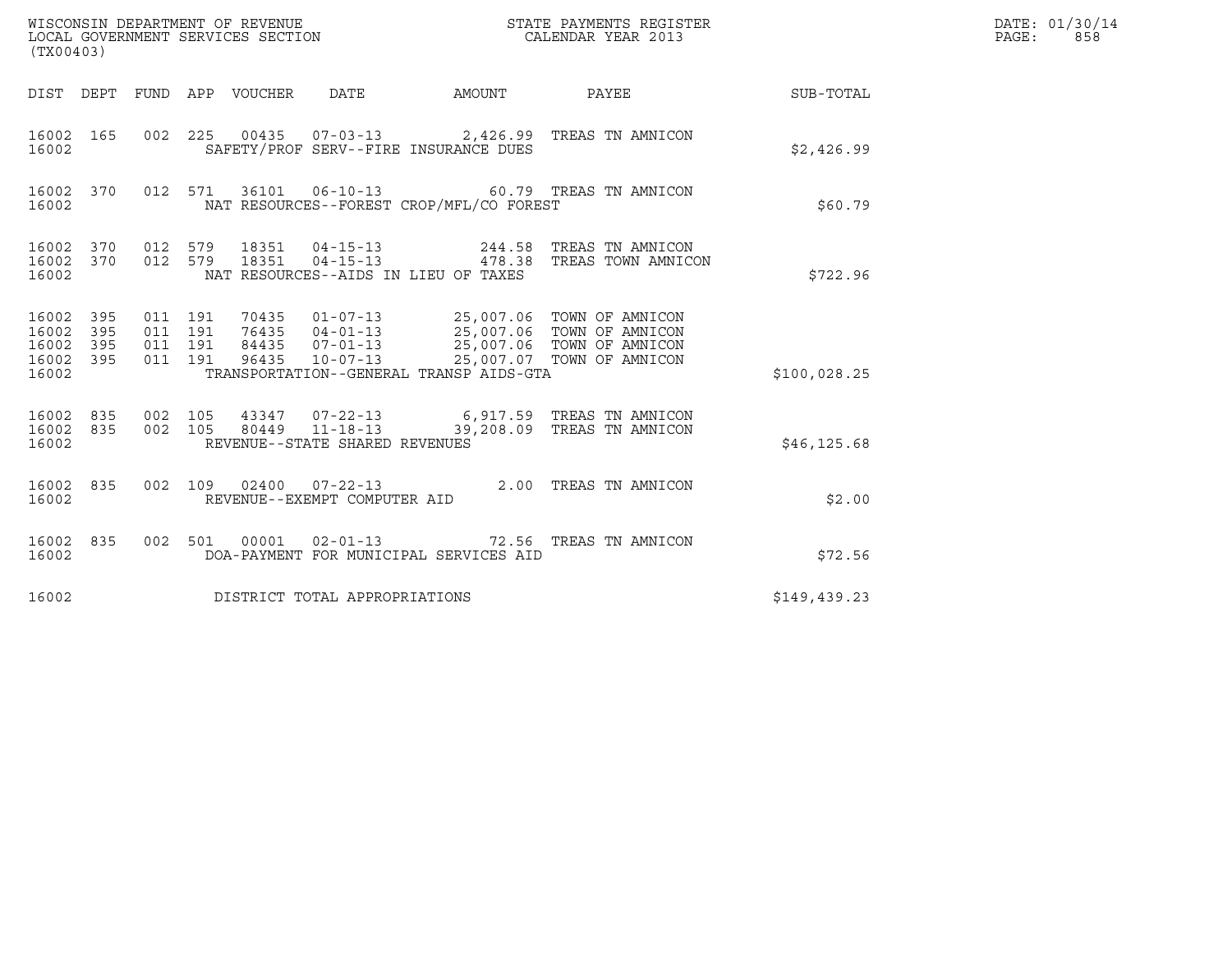| (TX00403)                                                 |  |                               |         |                            |                                                                    |                                          |                                                                                                                                                                                          |                  | DATE: 01/30/14<br>PAGE:<br>859 |
|-----------------------------------------------------------|--|-------------------------------|---------|----------------------------|--------------------------------------------------------------------|------------------------------------------|------------------------------------------------------------------------------------------------------------------------------------------------------------------------------------------|------------------|--------------------------------|
|                                                           |  |                               |         | DIST DEPT FUND APP VOUCHER | DATE                                                               | AMOUNT                                   | PAYEE                                                                                                                                                                                    | <b>SUB-TOTAL</b> |                                |
| 16004 165<br>16004                                        |  |                               |         |                            |                                                                    | SAFETY/PROF SERV--FIRE INSURANCE DUES    | 002 225 00436 07-03-13 1,634.95 TREAS TN BENNETT                                                                                                                                         | \$1,634.95       |                                |
| 16004 370 000 001<br>16004                                |  |                               |         |                            |                                                                    | NAT RESOURCES-SEVERANCE/YIELD/WITHDRAWAL | 01DNR  03-13-13    352.92    TREAS TOWN BENNETT                                                                                                                                          | \$352.92         |                                |
| 16004 370 002 503<br>16004 370                            |  | 002 503                       |         |                            | 15685 02-06-13                                                     |                                          | 15685 02-06-13 272.64 TREAS TN BENNETT<br>2,447.64 TREAS TN BENNETT                                                                                                                      |                  |                                |
| 16004                                                     |  |                               |         |                            |                                                                    | NAT RESOURCES--AIDS IN LIEU OF TAXES     | TOWN SHARE 425.36                                                                                                                                                                        | \$2,720.28       |                                |
| 16004 370 012 571<br>16004 370<br>16004                   |  | 012 571                       |         |                            |                                                                    | NAT RESOURCES--FOREST CROP/MFL/CO FOREST | 36102  06-10-13  1,987.47 TREAS TN BENNETT                                                                                                                                               | \$3,024.63       |                                |
| 16004 370<br>16004                                        |  |                               |         |                            |                                                                    | NAT RESOURCES--AIDS IN LIEU OF TAXES     | 012 579 18352 04-15-13 2,106.73 TREAS TN BENNETT                                                                                                                                         | \$2,106.73       |                                |
| 16004 395<br>16004 395<br>16004 395<br>16004 395<br>16004 |  | 011 191<br>011 191<br>011 191 | 011 191 |                            |                                                                    | TRANSPORTATION--GENERAL TRANSP AIDS-GTA  | 70436  01-07-13  23,212.90  TOWN OF BENNETT<br>76436  04-01-13  23,212.90  TOWN OF BENNETT<br>84436  07-01-13  23,212.90  TOWN OF BENNETT<br>96436  10-07-13  23,212.92  TOWN OF BENNETT | \$92,851.62      |                                |
| 16004 505<br>16004                                        |  |                               |         |                            |                                                                    | DOA--TRANSMISSION LINE FEE DISTRIBUTION  | 002 174 58370 04-26-13 29,401.00 TREAS TN BENNETT                                                                                                                                        | \$29,401.00      |                                |
| 16004 835<br>16004 835<br>16004                           |  | 002 105<br>002 105            |         |                            | 43348 07-22-13<br>80450 11-18-13<br>REVENUE--STATE SHARED REVENUES |                                          | 4,677.62 TREAS TN BENNETT<br>26,506.53 TREAS TN BENNETT                                                                                                                                  | \$31,184.15      |                                |
| 16004 835<br>16004                                        |  |                               |         |                            | 002 109 02401 07-22-13<br>REVENUE--EXEMPT COMPUTER AID             |                                          | 14.00 TREAS TN BENNETT                                                                                                                                                                   | \$14.00          |                                |
| 16004 835<br>16004                                        |  |                               |         |                            | 002 501 00001 02-01-13                                             | DOA-PAYMENT FOR MUNICIPAL SERVICES AID   | 69.63 TREAS TN BENNETT                                                                                                                                                                   | \$69.63          |                                |
| 16004                                                     |  |                               |         |                            | DISTRICT TOTAL APPROPRIATIONS                                      |                                          |                                                                                                                                                                                          | \$163,359.91     |                                |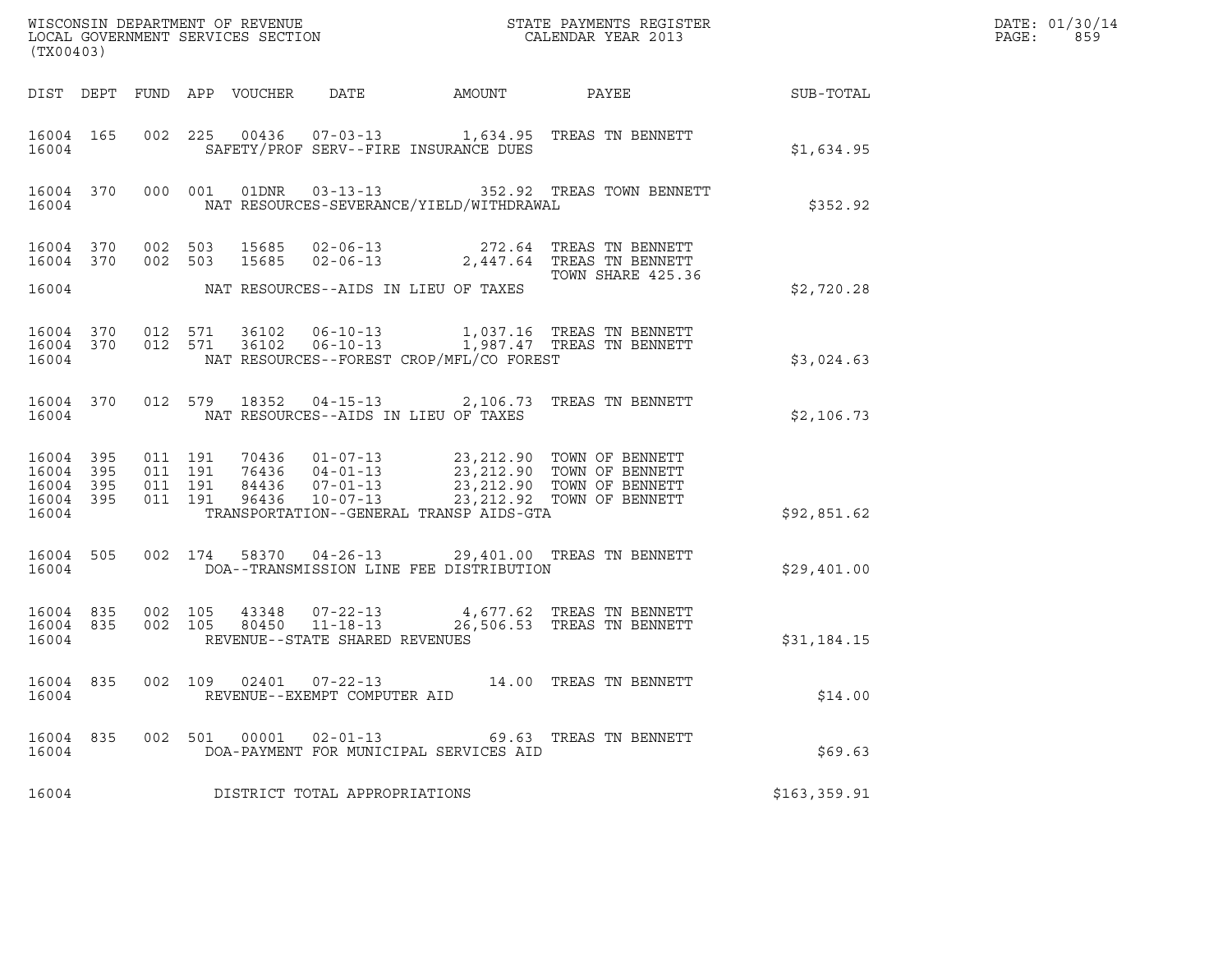| WISCONSIN DEPARTMENT OF REVENUE<br>LOCAL GOVERNMENT SERVICES SECTION<br>(TX00403) |                   |                    |                    |                                 |                                                        |                                                                                                                                                                                                                             | STATE PAYMENTS REGISTER<br>CALENDAR YEAR 2013 |              | DATE: 01/30/14<br>PAGE:<br>860 |
|-----------------------------------------------------------------------------------|-------------------|--------------------|--------------------|---------------------------------|--------------------------------------------------------|-----------------------------------------------------------------------------------------------------------------------------------------------------------------------------------------------------------------------------|-----------------------------------------------|--------------|--------------------------------|
|                                                                                   |                   |                    |                    | DIST DEPT FUND APP VOUCHER DATE |                                                        | AMOUNT PAYEE                                                                                                                                                                                                                |                                               | SUB-TOTAL    |                                |
| 16006 165<br>16006                                                                |                   |                    |                    |                                 |                                                        | 002 225 00437 07-03-13 1,476.06 TREAS TN BRULE<br>SAFETY/PROF SERV--FIRE INSURANCE DUES                                                                                                                                     |                                               | \$1,476.06   |                                |
| 16006                                                                             |                   |                    |                    |                                 |                                                        | 16006 370 002 503 15686 02-06-13 16,374.82 TREAS TN BRULE<br>NAT RESOURCES--AIDS IN LIEU OF TAXES                                                                                                                           | TOWN SHARE 2478.01                            | \$16,374.82  |                                |
| 16006 370<br>16006 370<br>16006                                                   |                   |                    |                    |                                 |                                                        | 012 571 36103 06-10-13 159.55 TREAS TN BRULE<br>012 571 36103 06-10-13 2,000.90 TREAS TN BRULE<br>NAT RESOURCES--FOREST CROP/MFL/CO FOREST                                                                                  |                                               | \$2,160.45   |                                |
| 16006 370<br>16006 370<br>16006                                                   |                   | 012 579            | 012 579            | 18353<br>18353                  |                                                        | 04-15-13 11,124.81 TREAS TN BRULE<br>NAT RESOURCES--AIDS IN LIEU OF TAXES                                                                                                                                                   | 04-15-13 4.00 TREAS TOWN BRULE                | \$11,128.81  |                                |
| 16006 395<br>16006<br>16006<br>16006<br>16006                                     | 395<br>395<br>395 | 011 191<br>011 191 | 011 191<br>011 191 |                                 |                                                        | 70437  01-07-13  36,957.52  TOWN OF BRULE<br>76437  04-01-13  36,957.52  TOWN OF BRULE<br>84437  07-01-13  36,957.52  TOWN OF BRULE<br>96437  10-07-13  36,957.55  TOWN OF BRULE<br>TRANSPORTATION--GENERAL TRANSP AIDS-GTA |                                               | \$147,830.11 |                                |
| 16006 835<br>16006 835<br>16006                                                   |                   | 002 105            | 002 105            |                                 | REVENUE--STATE SHARED REVENUES                         | 43349  07-22-13  5,696.24  TREAS TN BRULE<br>80451  11-18-13  32,278.67  TREAS TN BRULE                                                                                                                                     |                                               | \$37,974.91  |                                |
| 16006 835<br>16006                                                                |                   |                    |                    |                                 | 002 109 02402 07-22-13<br>REVENUE--EXEMPT COMPUTER AID |                                                                                                                                                                                                                             | 112.00 TREAS TN BRULE                         | \$112.00     |                                |
| 16006 835<br>16006                                                                |                   |                    |                    | 002 501 00001                   |                                                        | 02-01-13 1,355.83 TREAS TN BRULE<br>DOA-PAYMENT FOR MUNICIPAL SERVICES AID                                                                                                                                                  |                                               | \$1,355.83   |                                |
| 16006                                                                             |                   |                    |                    |                                 | DISTRICT TOTAL APPROPRIATIONS                          |                                                                                                                                                                                                                             |                                               | \$218,412.99 |                                |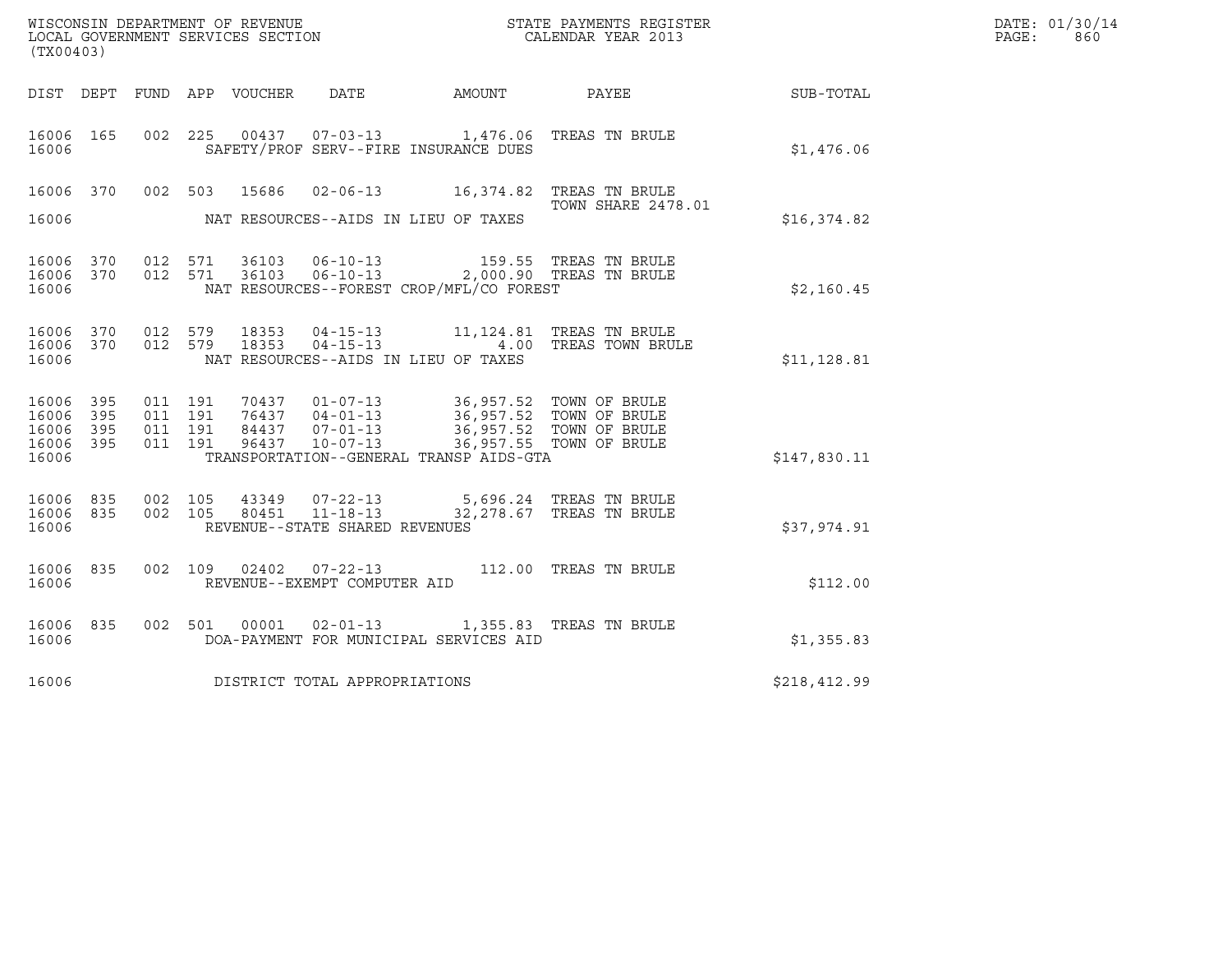| WISCONSIN DEPARTMENT OF REVENUE   | STATE PAYMENTS REGISTER | DATE: 01/30/14 |
|-----------------------------------|-------------------------|----------------|
| LOCAL GOVERNMENT SERVICES SECTION | CALENDAR YEAR 2013      | PAGE :<br>861  |

| (TX00403)                                                 |  |  |  |  |                                     |                                                                        |                                                                                                                                                                                                                          |              | DATE: 01/30/14<br>PAGE:<br>861 |
|-----------------------------------------------------------|--|--|--|--|-------------------------------------|------------------------------------------------------------------------|--------------------------------------------------------------------------------------------------------------------------------------------------------------------------------------------------------------------------|--------------|--------------------------------|
|                                                           |  |  |  |  |                                     |                                                                        | DIST DEPT FUND APP VOUCHER DATE AMOUNT PAYEE PAYER SUB-TOTAL                                                                                                                                                             |              |                                |
| 16008 165<br>16008                                        |  |  |  |  |                                     | 002 225 00438 07-03-13 498.69<br>SAFETY/PROF SERV--FIRE INSURANCE DUES | TREAS TN CLOVERLAND                                                                                                                                                                                                      | \$498.69     |                                |
| 16008 370                                                 |  |  |  |  |                                     |                                                                        | 16008 370 002 503 15687 02-06-13 103,521.84 TREAS TN CLOVERLAND<br>002 503 15687 02-06-13 1,786.76 TREAS TN CLOVERLAND<br><b>TOWN SHARE 20874.11</b>                                                                     |              |                                |
| 16008                                                     |  |  |  |  |                                     | NAT RESOURCES--AIDS IN LIEU OF TAXES                                   |                                                                                                                                                                                                                          | \$105,308.60 |                                |
| 16008 370<br>16008                                        |  |  |  |  |                                     | NAT RESOURCES--FOREST CROP/MFL/CO FOREST                               | 012 571 36104 06-10-13 432.89 TREAS TN CLOVERLAND                                                                                                                                                                        | \$432.89     |                                |
| 16008 370<br>16008                                        |  |  |  |  |                                     | NAT RESOURCES--AIDS IN LIEU OF TAXES                                   | 012 579 18354 04-15-13 4,937.95 TREAS TN CLOVERLAND                                                                                                                                                                      | \$4,937.95   |                                |
| 16008 395<br>16008 395<br>16008 395<br>16008 395<br>16008 |  |  |  |  |                                     | TRANSPORTATION--GENERAL TRANSP AIDS-GTA                                | 011 191 70438 01-07-13 22,307.88 TOWN OF CLOVERLAND<br>011 191 76438 04-01-13 22,307.88 TOWN OF CLOVERLAND<br>011 191 84438 07-01-13 22,307.88 TOWN OF CLOVERLAND<br>011 191 96438 10-07-13 22,307.91 TOWN OF CLOVERLAND | \$89,231.55  |                                |
| 16008 465<br>16008                                        |  |  |  |  |                                     | MILITARY AFFAIRS-EMER MGMT-DISASTER RECO                               | 002 305 00623 03-25-13 6,453.02 TREAS TN CLOVERLAND                                                                                                                                                                      | \$6,453.02   |                                |
| 16008 465<br>16008                                        |  |  |  |  |                                     | MILITARY AFFAIRS-EMERGENCY MGMT-FED FUND                               | 002 342 00623 03-25-13 38,718.14 TREAS TN CLOVERLAND                                                                                                                                                                     | \$38,718.14  |                                |
| 16008 835<br>16008 835<br>16008                           |  |  |  |  | REVENUE--STATE SHARED REVENUES      |                                                                        | $\begin{array}{cccc} 002 & 105 & 43350 & 07-22-13 & 4,585.83 & \text{TREAS TN CLOVERLAND} \\ 002 & 105 & 80452 & 11-18-13 & 25,986.38 & \text{TREAS TN CLOVERLAND} \end{array}$                                          | \$30,572.21  |                                |
| 16008 835<br>16008                                        |  |  |  |  |                                     | DOA-PAYMENT FOR MUNICIPAL SERVICES AID                                 | 002 501 00001 02-01-13 190.99 TREAS TN CLOVERLAND                                                                                                                                                                        | \$190.99     |                                |
|                                                           |  |  |  |  | 16008 DISTRICT TOTAL APPROPRIATIONS |                                                                        |                                                                                                                                                                                                                          | \$276,344.04 |                                |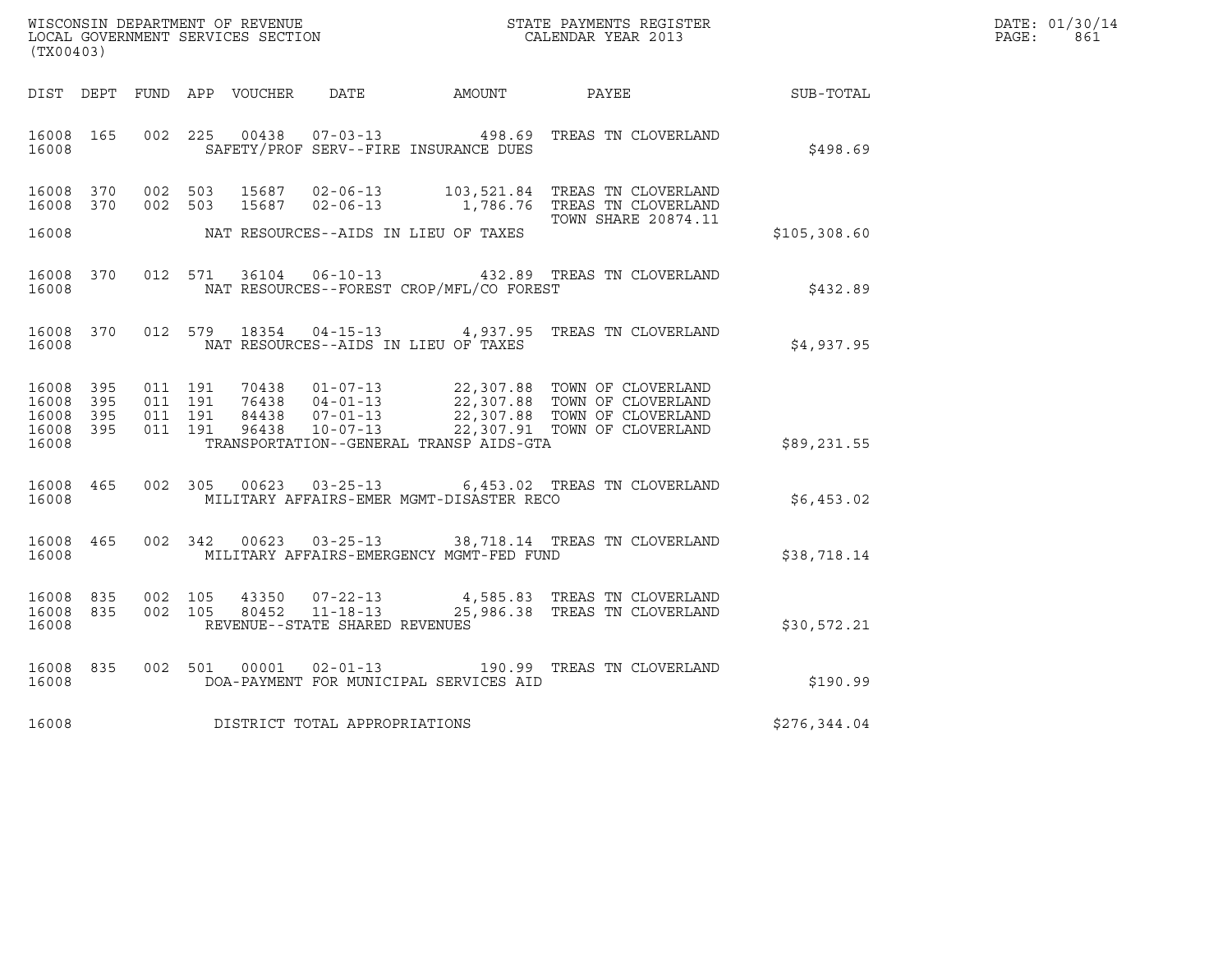| WISCONSIN DEPARTMENT OF REVENUE<br>(TX00403)                          | LOCAL GOVERNMENT SERVICES SECTION                                                                                                                                                                                                                                                                   | STATE PAYMENTS REGISTER<br>CALENDAR YEAR 2013 | DATE: 01/30/14<br>PAGE:<br>862 |
|-----------------------------------------------------------------------|-----------------------------------------------------------------------------------------------------------------------------------------------------------------------------------------------------------------------------------------------------------------------------------------------------|-----------------------------------------------|--------------------------------|
| DIST DEPT                                                             | FUND APP VOUCHER<br>DATE<br>AMOUNT                                                                                                                                                                                                                                                                  | PAYEE<br>SUB-TOTAL                            |                                |
| 16010 165<br>16010                                                    | 002  225  00439  07-03-13  684.92  TREAS TN DAIRYLAND<br>SAFETY/PROF SERV--FIRE INSURANCE DUES                                                                                                                                                                                                      | \$684.92                                      |                                |
| 16010 370<br>16010 370<br>16010                                       | 000 001 01DNR  03-13-13  7,961.72 TREAS TOWN DAIRYLAND<br>000 001 02DNR<br>NAT RESOURCES-SEVERANCE/YIELD/WITHDRAWAL                                                                                                                                                                                 | \$8,820.35                                    |                                |
| 16010<br>370<br>16010<br>370<br>16010                                 | 012 571 36105 06-10-13 16,034.10 TREAS TN DAIRYLAND<br>06-10-13 1,536.84 TREAS TN DAIRYLAND<br>012 571<br>36105<br>NAT RESOURCES--FOREST CROP/MFL/CO FOREST                                                                                                                                         | \$17,570.94                                   |                                |
| 16010<br>395<br>395<br>16010<br>16010<br>395<br>16010<br>395<br>16010 | 70439   01-07-13   43,133.87   TOWN OF DAIRYLAND<br>76439   04-01-13   43,133.87   TOWN OF DAIRYLAND<br>84439   07-01-13   43,133.87   TOWN OF DAIRYLAND<br>96439   10-07-13   43,133.89   TOWN OF DAIRYLAND<br>011 191<br>011 191<br>011 191<br>011 191<br>TRANSPORTATION--GENERAL TRANSP AIDS-GTA | \$172,535.50                                  |                                |
| 16010<br>835<br>16010<br>835<br>16010                                 | 002 105<br>80453 11-18-13<br>002 105<br>REVENUE--STATE SHARED REVENUES                                                                                                                                                                                                                              | 9,142.66 TREAS TN DAIRYLAND<br>\$10,748.29    |                                |
| 16010                                                                 | DISTRICT TOTAL APPROPRIATIONS                                                                                                                                                                                                                                                                       | \$210, 360.00                                 |                                |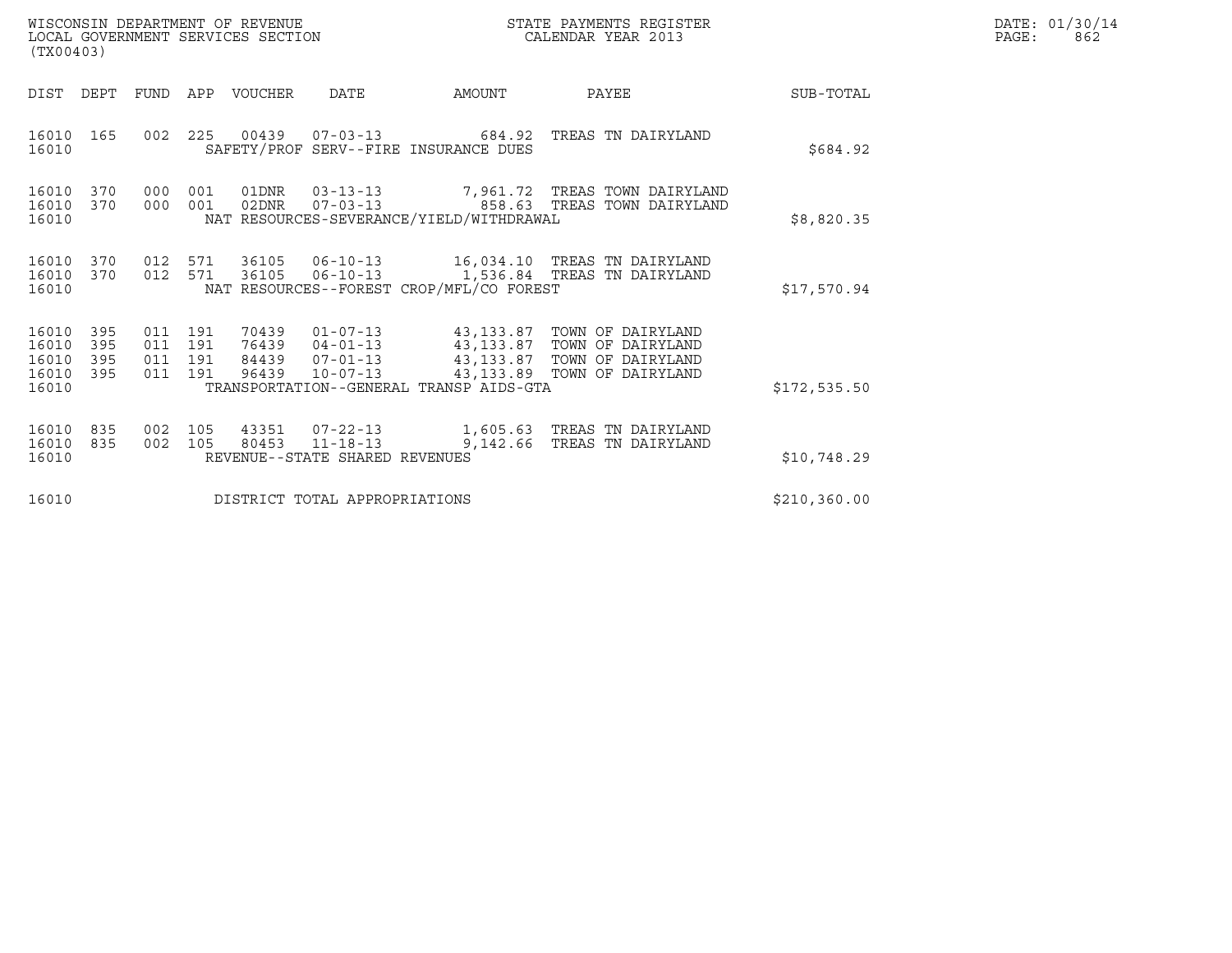| DATE: | 01/30/14 |
|-------|----------|
| PAGE: | 863      |

| (TX00403)                                             |     |     |                                          |                            |                                |                                                                                       |                                                                                                                               |                  | DATE: 01/30/14<br>PAGE:<br>863 |
|-------------------------------------------------------|-----|-----|------------------------------------------|----------------------------|--------------------------------|---------------------------------------------------------------------------------------|-------------------------------------------------------------------------------------------------------------------------------|------------------|--------------------------------|
|                                                       |     |     |                                          | DIST DEPT FUND APP VOUCHER | DATE                           | AMOUNT                                                                                | PAYEE                                                                                                                         | <b>SUB-TOTAL</b> |                                |
| 16012 165<br>16012                                    |     |     |                                          |                            |                                | SAFETY/PROF SERV--FIRE INSURANCE DUES                                                 | 002 225 00440 07-03-13 2,531.08 TREAS TN GORDON                                                                               | \$2,531.08       |                                |
| 16012 370<br>16012 370<br>16012 370<br>16012          |     |     | 000 001<br>000 001<br>000 001            | 02DNR<br>$04$ DNR          |                                | NAT RESOURCES-SEVERANCE/YIELD/WITHDRAWAL                                              | 07-03-13 1,816.75 TREAS TOWN GORDON<br>10-23-13 2,846.68 TOWN GORDON                                                          | \$10,445.71      |                                |
| 16012 370                                             |     |     |                                          |                            |                                |                                                                                       | 002 503 15688 02-06-13 646.17 TREAS TN GORDON<br>TOWN SHARE 87.27                                                             |                  |                                |
| 16012                                                 |     |     |                                          |                            |                                | NAT RESOURCES--AIDS IN LIEU OF TAXES                                                  |                                                                                                                               | \$646.17         |                                |
| 16012 370<br>16012 370<br>16012                       |     |     |                                          |                            |                                | NAT RESOURCES--FOREST CROP/MFL/CO FOREST                                              | 012 571 36106 06-10-13 15,683.15 TREAS TN GORDON<br>012 571 36106 06-10-13 4,708.94 TREAS TN GORDON                           | \$20,392.09      |                                |
| 16012 370<br>16012 370<br>16012 370<br>16012          |     |     | 012 579<br>012 579<br>012 579            | 18355<br>18355<br>18355    |                                | NAT RESOURCES--AIDS IN LIEU OF TAXES                                                  | 04-15-13 4.40 TREAS TN GORDON<br>04-15-13 140.80 TREAS TN GORDON<br>04-15-13 463.27 TREAS TOWN GORDON                         | \$608.47         |                                |
| 16012 395<br>16012<br>16012 395<br>16012 395<br>16012 | 395 |     | 011 191<br>011 191<br>011 191<br>011 191 |                            |                                | 70440  01-07-13  80,033.18  TOWN OF GORDON<br>TRANSPORTATION--GENERAL TRANSP AIDS-GTA | 76440 04-01-13 80,033.18 TOWN OF GORDON<br>84440 07-01-13 80,033.18 TOWN OF GORDON<br>96440 10-07-13 80,033.20 TOWN OF GORDON | \$320,132.74     |                                |
| 16012 435<br>16012                                    |     |     |                                          |                            |                                | HS--PREPAID MEDICAL TRANSPORT REIMBURSE                                               | 005 163 01LGS 11-18-13 3,100.00 GORDON AMBULANCE SERVICE                                                                      | \$3,100.00       |                                |
| 16012 505<br>16012                                    |     |     |                                          |                            |                                | DOA--TRANSMISSION LINE FEE DISTRIBUTION                                               | 002 174 58370 04-26-13 28,176.00 TREAS TN GORDON                                                                              | \$28,176.00      |                                |
| 16012<br>16012 835<br>16012                           | 835 |     | 002 105<br>002 105                       | 43352<br>80454             | REVENUE--STATE SHARED REVENUES |                                                                                       | 07-22-13 2,624.65 TREAS TN GORDON<br>11-18-13 11,707.86 TREAS TN GORDON                                                       | \$14,332.51      |                                |
| 16012<br>16012                                        | 835 | 002 |                                          |                            | REVENUE--EXEMPT COMPUTER AID   |                                                                                       | 109  02403  07-22-13  7.00 TREAS TN GORDON                                                                                    | \$7.00           |                                |
| 16012<br>16012                                        | 835 |     |                                          | 002 501 00001              |                                | DOA-PAYMENT FOR MUNICIPAL SERVICES AID                                                | 02-01-13 936.98 TREAS TN GORDON                                                                                               | \$936.98         |                                |
| 16012                                                 |     |     |                                          |                            | DISTRICT TOTAL APPROPRIATIONS  |                                                                                       |                                                                                                                               | \$401,308.75     |                                |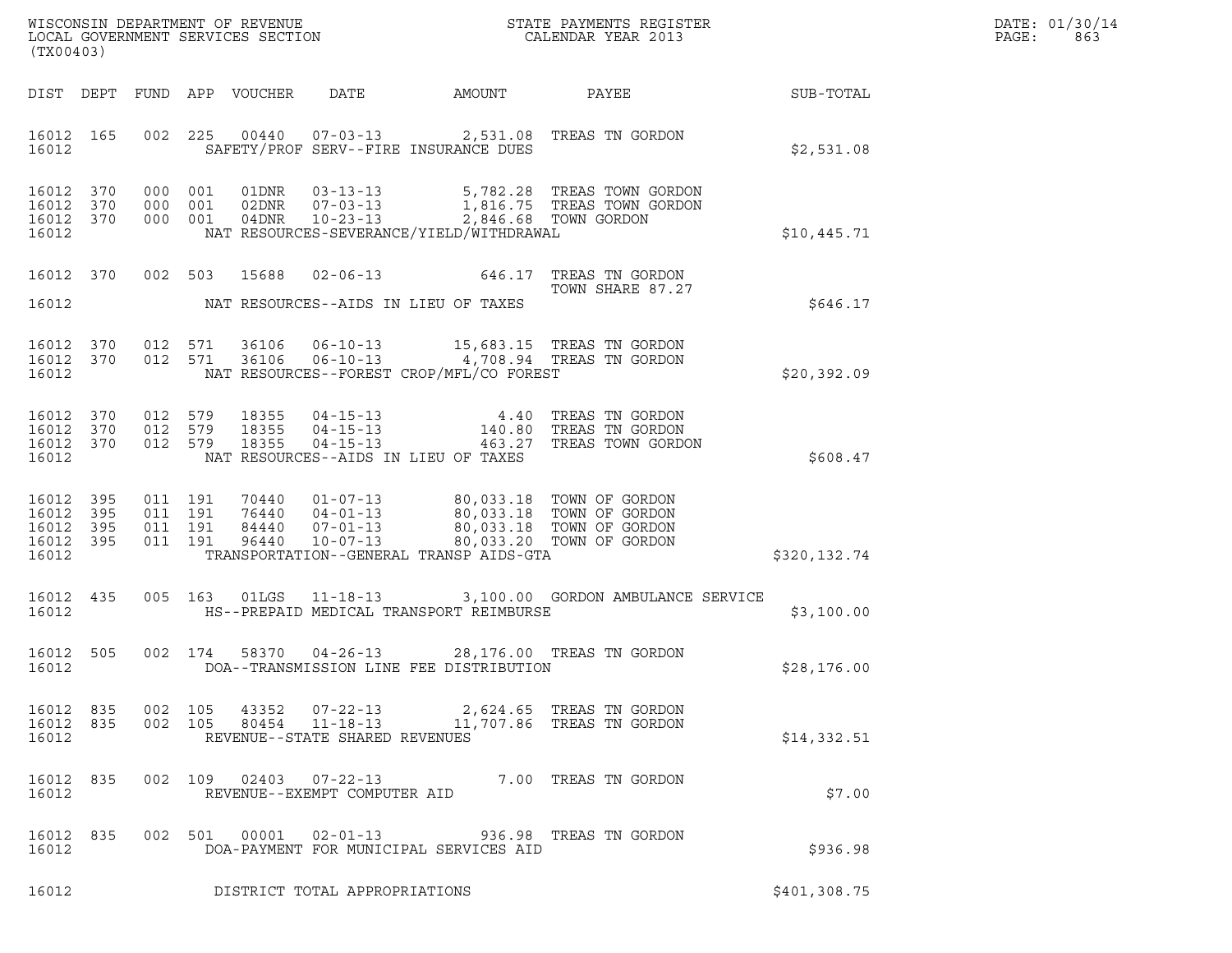|                                           |                          |                                          |                                   | WISCONSIN DEPARTMENT OF REVENUE                  |                                          | DATE: 01/30/14                                                                                                                                                                                                                                                                       |              |              |
|-------------------------------------------|--------------------------|------------------------------------------|-----------------------------------|--------------------------------------------------|------------------------------------------|--------------------------------------------------------------------------------------------------------------------------------------------------------------------------------------------------------------------------------------------------------------------------------------|--------------|--------------|
| (TX00403)                                 |                          |                                          | LOCAL GOVERNMENT SERVICES SECTION |                                                  |                                          | STATE PAYMENTS REGISTER<br>CALENDAR YEAR 2013                                                                                                                                                                                                                                        |              | PAGE:<br>864 |
|                                           |                          |                                          | DIST DEPT FUND APP VOUCHER DATE   |                                                  | AMOUNT                                   | PAYEE                                                                                                                                                                                                                                                                                | SUB-TOTAL    |              |
| 16014 165<br>16014                        |                          |                                          |                                   |                                                  | SAFETY/PROF SERV--FIRE INSURANCE DUES    | 002 225 00441 07-03-13 2,115.10 TREAS TN HAWTHORNE                                                                                                                                                                                                                                   | \$2,115.10   |              |
| 16014 370<br>16014                        |                          | 002 503                                  | 16320                             |                                                  | NAT RESOURCES--AIDS IN LIEU OF TAXES     | 03-13-13 4,724.34 TREAS TN HAWTHORNE<br>TOWN SHARE 402.06                                                                                                                                                                                                                            | \$4,724.34   |              |
| 16014 370 012 571<br>16014<br>16014       | 370                      | 012 571                                  |                                   | 36107 06-10-13                                   | NAT RESOURCES--FOREST CROP/MFL/CO FOREST | 1,766.06 TREAS TN HAWTHORNE<br>36107  06-10-13    170.60  TREAS TN HAWTHORNE                                                                                                                                                                                                         | \$1,936.66   |              |
| 16014 370<br>16014                        |                          |                                          | 012 579 18356                     |                                                  | NAT RESOURCES--AIDS IN LIEU OF TAXES     |                                                                                                                                                                                                                                                                                      | \$1.85       |              |
| 16014<br>16014<br>16014<br>16014<br>16014 | 395<br>395<br>395<br>395 | 011 191<br>011 191<br>011 191<br>011 191 |                                   |                                                  | TRANSPORTATION--GENERAL TRANSP AIDS-GTA  | $\begin{tabular}{l c c c c c c c c c c} \hline 70441 & 01-07-13 & 23,324.04 & TOWN OF HAWTHORME \\ 76441 & 04-01-13 & 23,324.04 & TOWN OF HAWTHORME \\ 84441 & 07-01-13 & 23,324.04 & TOWN OF HAWTHORME \\ 96441 & 10-07-13 & 23,324.07 & TOWN OF HAWTHORME \\ \hline \end{tabular}$ | \$93, 296.19 |              |
| 16014 505<br>16014                        |                          | 002 174                                  | 58370                             |                                                  | DOA--TRANSMISSION LINE FEE DISTRIBUTION  | 04-26-13 4,054.00 TREAS TN HAWTHORNE                                                                                                                                                                                                                                                 | \$4,054.00   |              |
| 16014 835<br>16014<br>16014               | 835                      | 002 105<br>002 105                       | 43353<br>80455                    | $11 - 18 - 13$<br>REVENUE--STATE SHARED REVENUES |                                          | 07-22-13 8,366.58 TREAS TN HAWTHORNE<br>47,410.60 TREAS TN HAWTHORNE                                                                                                                                                                                                                 | \$55,777.18  |              |
| 16014 835<br>16014                        |                          |                                          |                                   | REVENUE--EXEMPT COMPUTER AID                     |                                          | 002  109  02404  07-22-13  53.00  TREAS TN HAWTHORNE                                                                                                                                                                                                                                 | \$53.00      |              |
| 16014                                     |                          |                                          |                                   | DISTRICT TOTAL APPROPRIATIONS                    |                                          |                                                                                                                                                                                                                                                                                      | \$161,958.32 |              |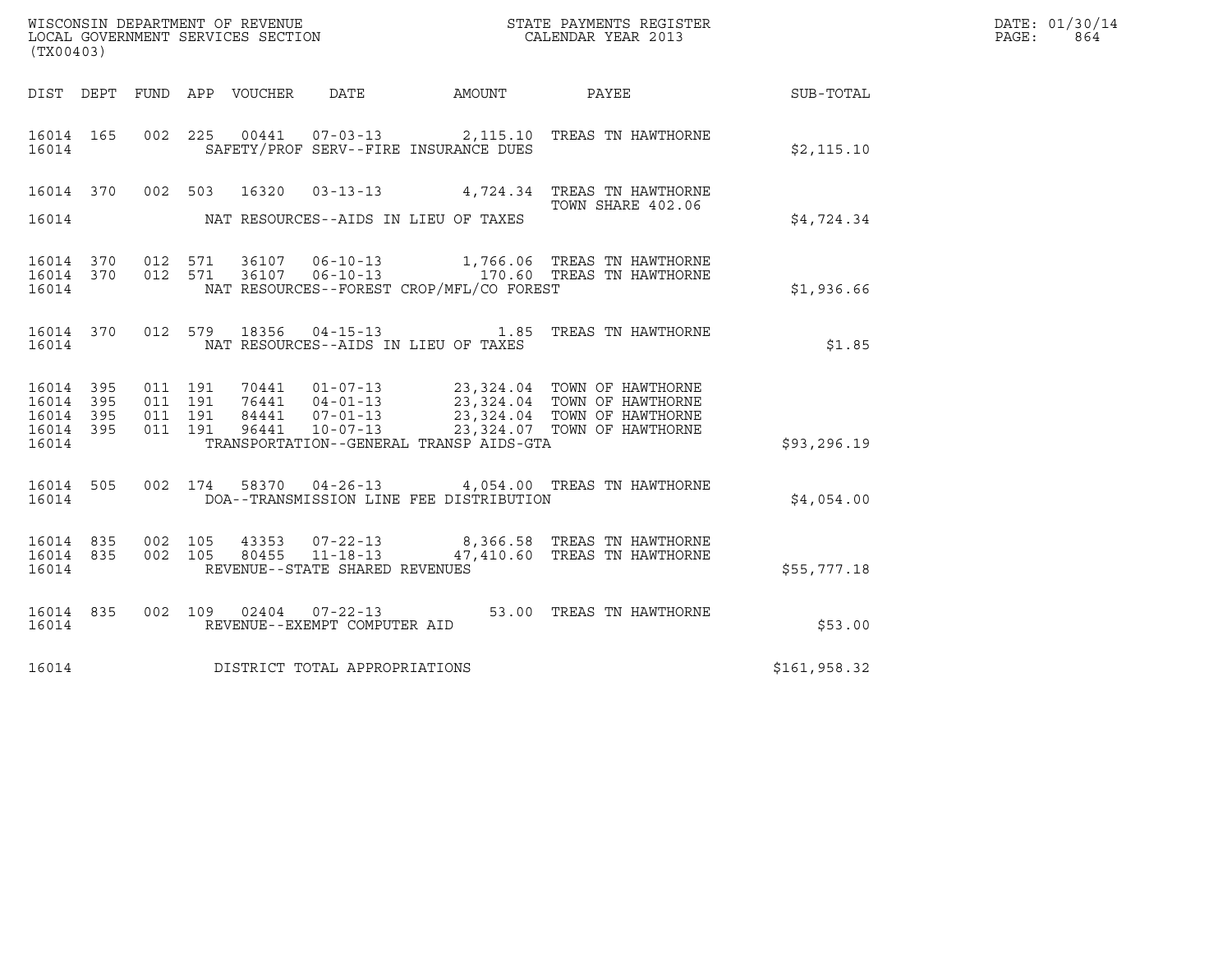| DATE: | 01/30/14 |
|-------|----------|
| PAGE: | 865      |

| (TX00403)                                                 |         |                                                                                                                                                                                                                                                                                                                                                                                                      | WISCONSIN DEPARTMENT OF REVENUE<br>LOCAL GOVERNMENT SERVICES SECTION<br>CALENDAR YEAR 2013           | $R = \frac{1}{2}$ | DATE: 01/30/14<br>$\mathtt{PAGE:}$<br>865 |
|-----------------------------------------------------------|---------|------------------------------------------------------------------------------------------------------------------------------------------------------------------------------------------------------------------------------------------------------------------------------------------------------------------------------------------------------------------------------------------------------|------------------------------------------------------------------------------------------------------|-------------------|-------------------------------------------|
|                                                           |         |                                                                                                                                                                                                                                                                                                                                                                                                      | DIST DEPT FUND APP VOUCHER DATE AMOUNT PAYEE PAYES                                                   |                   |                                           |
| 16016 165<br>16016                                        |         | SAFETY/PROF SERV--FIRE INSURANCE DUES                                                                                                                                                                                                                                                                                                                                                                | 002 225 00442 07-03-13 1,441.44 TREAS TN HIGHLAND                                                    | \$1,441.44        |                                           |
| 16016 370<br>16016 370<br>16016                           |         | NAT RESOURCES-SEVERANCE/YIELD/WITHDRAWAL                                                                                                                                                                                                                                                                                                                                                             | 000 001 01DNR 03-13-13 2,894.00 TREAS TOWN HIGHLAND<br>000 001 04DNR 10-23-13 7,888.09 TOWN HIGHLAND | \$10,782.09       |                                           |
|                                                           |         |                                                                                                                                                                                                                                                                                                                                                                                                      | 16016 370 002 503 15689 02-06-13 6,878.05 TREAS TN HIGHLAND<br>TOWN SHARE 929.02                     | \$6,878.05        |                                           |
| 16016 370<br>16016 370<br>16016                           |         | NAT RESOURCES--FOREST CROP/MFL/CO FOREST                                                                                                                                                                                                                                                                                                                                                             | 012 571 36108 06-10-13 672.79 TREAS TN HIGHLAND<br>012 571 36108 06-10-13 4,473.65 TREAS TN HIGHLAND | \$5,346.44        |                                           |
| 16016                                                     |         | NAT RESOURCES--AIDS IN LIEU OF TAXES                                                                                                                                                                                                                                                                                                                                                                 | 16016 370 012 579 18357 04-15-13 9,446.51 TREAS TN HIGHLAND                                          | \$9,446.51        |                                           |
| 16016 395<br>16016 395<br>16016 395<br>16016 395<br>16016 |         | $\begin{array}{cccccc} 011 & 191 & 70442 & 01\texttt{-}07\texttt{-}13 & 51,369.89 & \texttt{TOWN OF HIGHLAND} \\ 011 & 191 & 76442 & 04\texttt{-}01\texttt{-}13 & 51,369.89 & \texttt{TOWN OF HIGHLAND} \\ 011 & 191 & 84442 & 07\texttt{-}01\texttt{-}13 & 51,369.89 & \texttt{TOWN OF HIGHLAND} \\ 011 & 191 & 96442 & 10\texttt{-}07\texttt{-}13 & 51$<br>TRANSPORTATION--GENERAL TRANSP AIDS-GTA |                                                                                                      | \$205,479.57      |                                           |
| 16016 835<br>16016 835<br>16016                           | 002 105 | 002 105 80456 11-18-13<br>REVENUE--STATE SHARED REVENUES                                                                                                                                                                                                                                                                                                                                             | 43354 07-22-13 972.13 TREAS TN HIGHLAND<br>5,508.76 TREAS TN HIGHLAND                                | \$6,480.89        |                                           |
| 16016 835<br>16016                                        |         | REVENUE--EXEMPT COMPUTER AID                                                                                                                                                                                                                                                                                                                                                                         | 002 109 02405 07-22-13 5.00 TREAS TN HIGHLAND                                                        | \$5.00            |                                           |
| 16016 835<br>16016                                        |         | DOA-PAYMENT FOR MUNICIPAL SERVICES AID                                                                                                                                                                                                                                                                                                                                                               | 002 501 00001 02-01-13 341.57 TREAS TN HIGHLAND                                                      | \$341.57          |                                           |
|                                                           |         | 16016 DISTRICT TOTAL APPROPRIATIONS                                                                                                                                                                                                                                                                                                                                                                  |                                                                                                      | \$246,201.56      |                                           |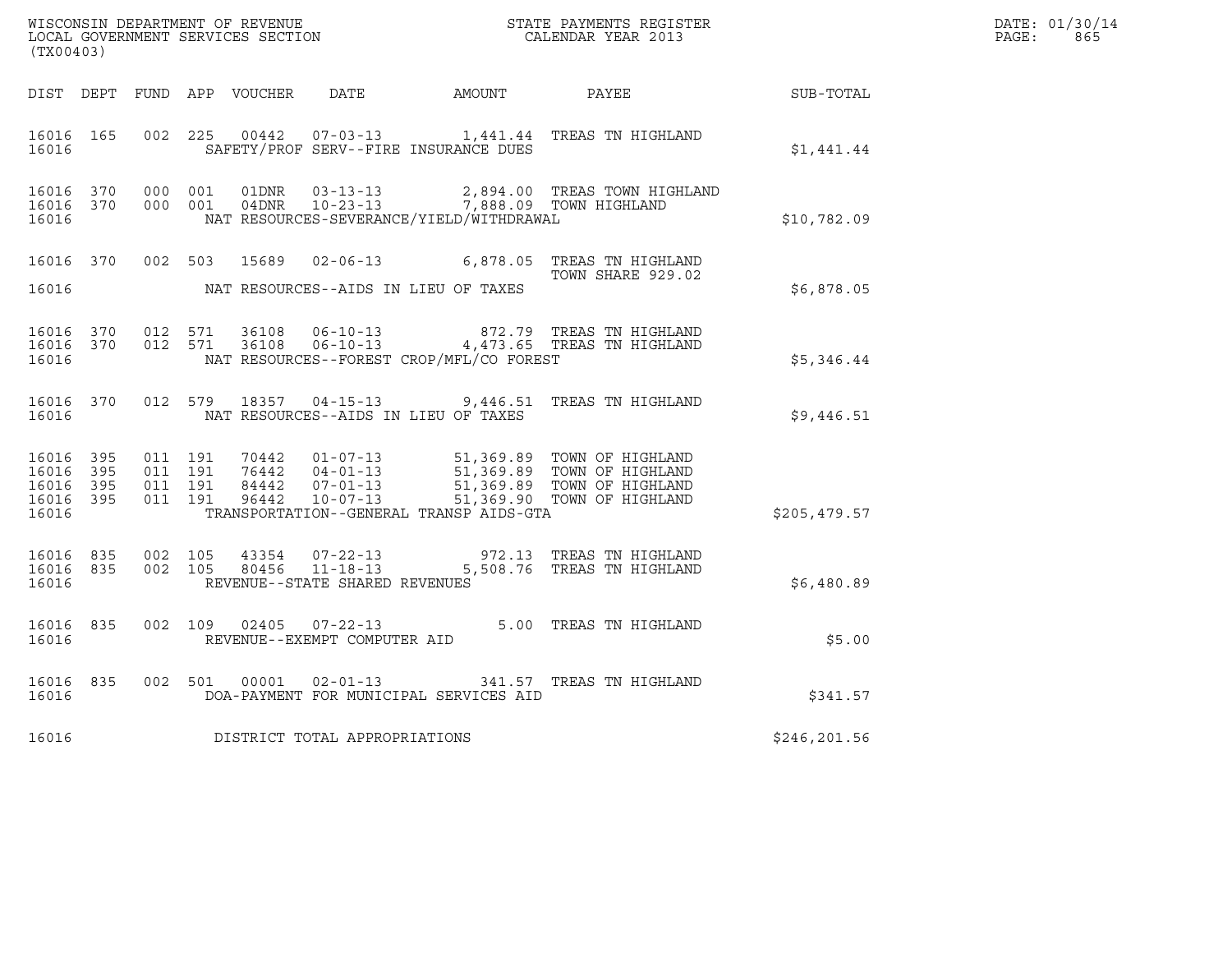| WISCONSIN DEPARTMENT OF REVENUE<br>LOCAL GOVERNMENT SERVICES SECTION | STATE PAYMENTS REGISTER<br>CALENDAR YEAR 2013 | DATE: 01/30/14<br>866<br>PAGE: |
|----------------------------------------------------------------------|-----------------------------------------------|--------------------------------|

| (TX00403)                                                                                         | WISCONSIN DEPARTMENT OF REVENUE<br>STATE PAYMENTS REGISTER<br>LOCAL GOVERNMENT SERVICES SECTION<br>CALENDAR YEAR 2013                                                           |                                                                                                                                      |  |  |  |  |  |  |  |  |
|---------------------------------------------------------------------------------------------------|---------------------------------------------------------------------------------------------------------------------------------------------------------------------------------|--------------------------------------------------------------------------------------------------------------------------------------|--|--|--|--|--|--|--|--|
| DIST DEPT<br>FUND                                                                                 | APP<br>VOUCHER<br>DATE<br><b>AMOUNT</b>                                                                                                                                         | PAYEE<br>SUB-TOTAL                                                                                                                   |  |  |  |  |  |  |  |  |
| 16018<br>165<br>002<br>16018                                                                      | 225<br>00443  07-03-13  1,583.00  TREAS TN LAKESIDE<br>SAFETY/PROF SERV--FIRE INSURANCE DUES                                                                                    | \$1,583.00                                                                                                                           |  |  |  |  |  |  |  |  |
| 370<br>012<br>16018<br>012<br>16018<br>370<br>16018                                               | 571<br>36109   06-10-13   179.37   TREAS TN LAKESIDE<br>571<br>NAT RESOURCES--FOREST CROP/MFL/CO FOREST                                                                         | \$191.37                                                                                                                             |  |  |  |  |  |  |  |  |
| 16018<br>395<br>011<br>16018<br>395<br>011<br>16018<br>395<br>011<br>395<br>011<br>16018<br>16018 | 191<br>$01 - 07 - 13$<br>70443<br>76443<br>191<br>$04 - 01 - 13$<br>84443<br>$07 - 01 - 13$<br>191<br>$10 - 07 - 13$<br>191<br>96443<br>TRANSPORTATION--GENERAL TRANSP AIDS-GTA | 26,229.63 TOWN OF LAKESIDE<br>26,229.63 TOWN OF LAKESIDE<br>26,229.63 TOWN OF LAKESIDE<br>26,229.63 TOWN OF LAKESIDE<br>\$104,918.52 |  |  |  |  |  |  |  |  |
| 465<br>0 <sub>02</sub><br>16018<br>16018                                                          | 305<br>00307  01-16-13  9,262.50  TREAS TN LAKESIDE<br>MILITARY AFFAIRS-EMER MGMT-DISASTER RECO                                                                                 | \$9,262.50                                                                                                                           |  |  |  |  |  |  |  |  |
| 465<br>002<br>16018<br>16018                                                                      | 342<br>00307  01-16-13  55,575.00  TREAS TN LAKESIDE<br>MILITARY AFFAIRS-EMERGENCY MGMT-FED FUND                                                                                | \$55,575.00                                                                                                                          |  |  |  |  |  |  |  |  |
| 16018<br>835<br>002<br>16018<br>835<br>002<br>16018                                               | 105<br>43355<br>$11 - 18 - 13$<br>80457<br>105<br>REVENUE--STATE SHARED REVENUES                                                                                                | 07-22-13 7,705.92 TREAS TN LAKESIDE<br>43,654.34 TREAS TN LAKESIDE<br>\$51,360.26                                                    |  |  |  |  |  |  |  |  |
| 16018                                                                                             | DISTRICT TOTAL APPROPRIATIONS                                                                                                                                                   | \$222,890.65                                                                                                                         |  |  |  |  |  |  |  |  |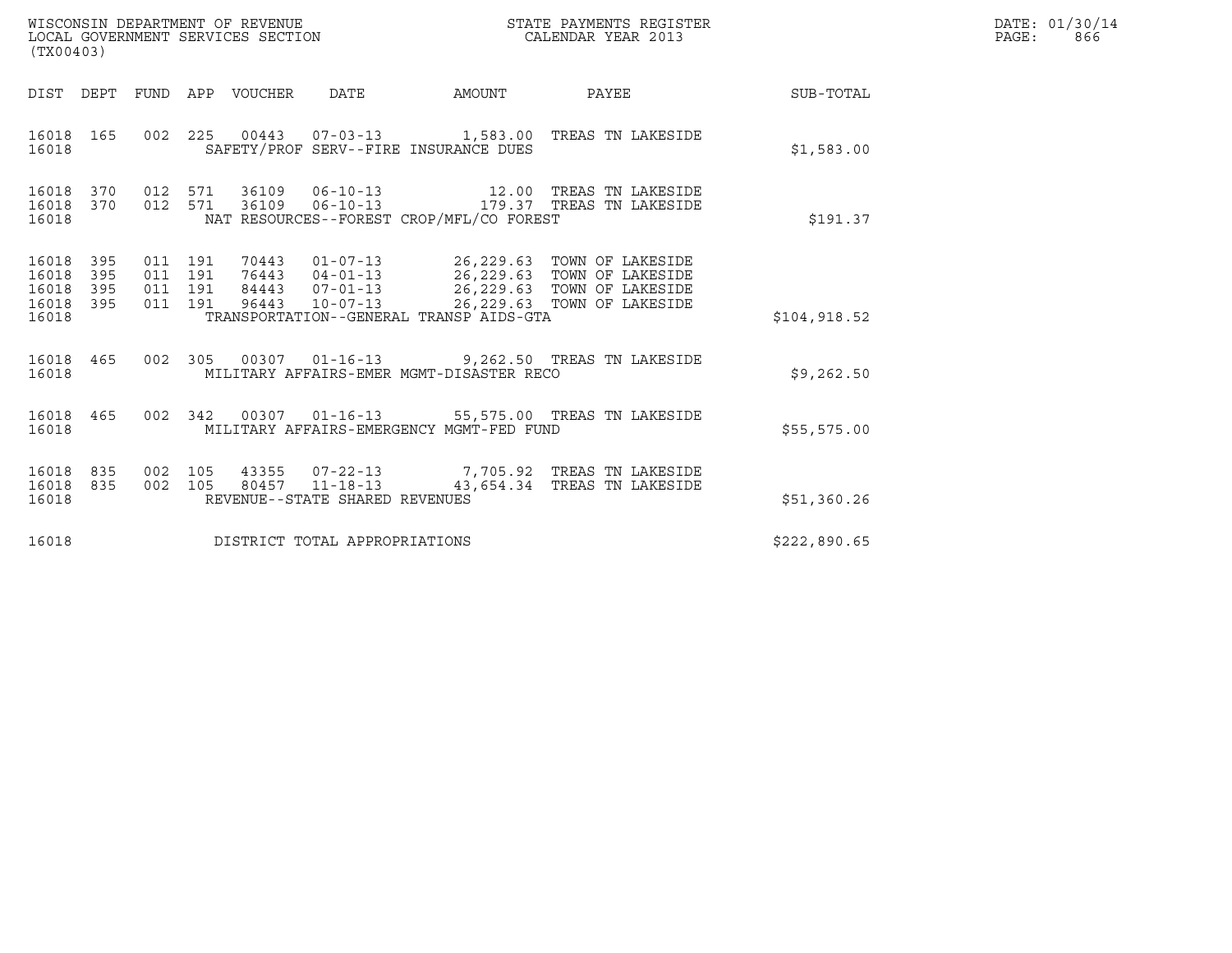| WISCONSIN DEPARTMENT OF REVENUE<br>LOCAL GOVERNMENT SERVICES SECTION<br>(TX00403) |                   |                                          |  |                            |                                                            |        | STATE PAYMENTS REGISTER<br>CALENDAR YEAR 2013                                          |              | DATE: 01/30/14<br>PAGE:<br>867 |
|-----------------------------------------------------------------------------------|-------------------|------------------------------------------|--|----------------------------|------------------------------------------------------------|--------|----------------------------------------------------------------------------------------|--------------|--------------------------------|
|                                                                                   |                   |                                          |  | DIST DEPT FUND APP VOUCHER | DATE                                                       | AMOUNT | PAYEE                                                                                  | SUB-TOTAL    |                                |
| 16020 165<br>16020                                                                |                   |                                          |  |                            | SAFETY/PROF SERV--FIRE INSURANCE DUES                      |        | 002 225 00444 07-03-13 1,307.73 TREAS TN MAPLE                                         | \$1,307.73   |                                |
| 16020 370<br>16020 370<br>16020                                                   |                   | 012 571<br>012 571                       |  |                            | 36110 06-10-13<br>NAT RESOURCES--FOREST CROP/MFL/CO FOREST |        | 1,050.83 TREAS TN MAPLE                                                                | \$1,094.23   |                                |
| 16020<br>16020<br>16020<br>16020 395<br>16020                                     | 395<br>395<br>395 | 011 191<br>011 191<br>011 191<br>011 191 |  |                            | TRANSPORTATION--GENERAL TRANSP AIDS-GTA                    |        | 70444  01-07-13  22,180.86  TOWN OF MAPLE<br>76444  04-01-13  22,180.86  TOWN OF MAPLE | \$88,723.47  |                                |
| 16020 465<br>16020                                                                |                   |                                          |  |                            | MILITARY AFFAIRS-EMER MGMT-DISASTER RECO                   |        | 002 305 00804 09-13-13 395.26 TREAS TN MAPLE                                           | \$395.26     |                                |
| 16020 465<br>16020                                                                |                   | 002 342                                  |  |                            | MILITARY AFFAIRS-EMERGENCY MGMT-FED FUND                   |        | 00804  09-13-13  2,371.59  TREAS TN MAPLE                                              | \$2,371.59   |                                |
| 16020<br>16020<br>16020                                                           | 835<br>835        | 002 105<br>002 105                       |  | 80458                      | $11 - 18 - 13$<br>REVENUE--STATE SHARED REVENUES           |        | 43356 07-22-13 9,986.78 TREAS TN MAPLE<br>56,599.01 TREAS TN MAPLE                     | \$66,585.79  |                                |
| 16020                                                                             |                   |                                          |  |                            | DISTRICT TOTAL APPROPRIATIONS                              |        |                                                                                        | \$160,478.07 |                                |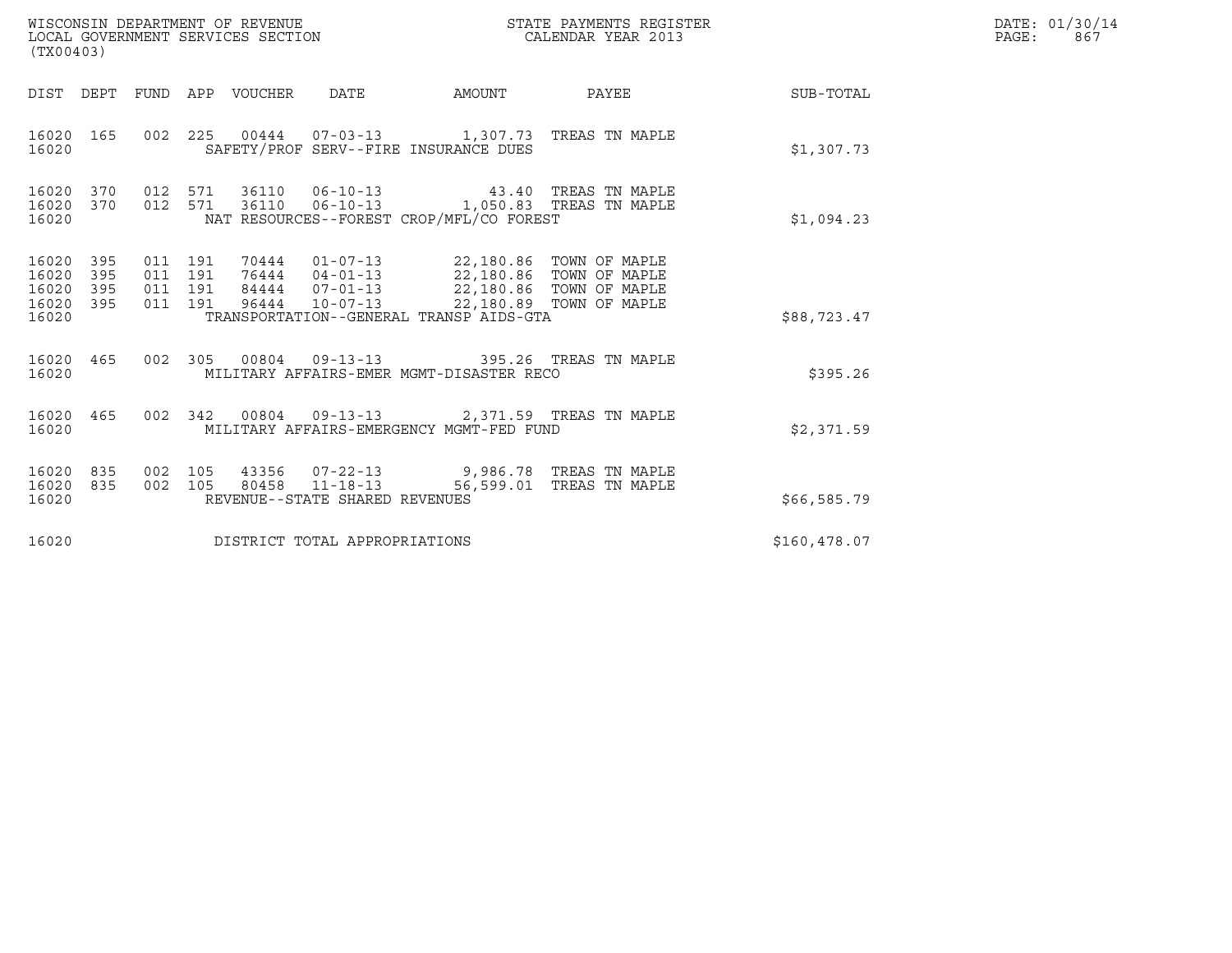| (TX00403)                                                     |     |  |                                |                                          |                                                                                                                                                                                                                |              | DATE: 01/30/14<br>$\mathtt{PAGE:}$<br>868 |
|---------------------------------------------------------------|-----|--|--------------------------------|------------------------------------------|----------------------------------------------------------------------------------------------------------------------------------------------------------------------------------------------------------------|--------------|-------------------------------------------|
|                                                               |     |  |                                |                                          | DIST DEPT FUND APP VOUCHER DATE AMOUNT PAYEE THE SUB-TOTAL                                                                                                                                                     |              |                                           |
| 16022                                                         |     |  |                                | SAFETY/PROF SERV--FIRE INSURANCE DUES    | 16022 165 002 225 00445 07-03-13 3,213.00 TREAS TN OAKLAND                                                                                                                                                     | \$3,213.00   |                                           |
| 16022                                                         |     |  |                                | NAT RESOURCES-SEVERANCE/YIELD/WITHDRAWAL | 16022 370 000 001 01DNR 03-13-13 41.80 TREAS TOWN OAKLAND                                                                                                                                                      | \$41.80      |                                           |
| 16022                                                         |     |  |                                | NAT RESOURCES--AIDS IN LIEU OF TAXES     | 16022 370 002 503 15690 02-06-13 1,440.44 TREAS TN OAKLAND<br>TOWN SHARE 183.95                                                                                                                                | \$1,440.44   |                                           |
| 16022                                                         |     |  |                                | NAT RESOURCES--FOREST CROP/MFL/CO FOREST | $\begin{array}{cccccccc} 16022 & 370 & 012 & 571 & 36111 & 06-10-13 & & & 824.84 & \text{TREAS TN OAKLAND} \\ 16022 & 370 & 012 & 571 & 36111 & 06-10-13 & & & 3,813.33 & \text{TREAS TN OAKLAND} \end{array}$ | \$4,638.17   |                                           |
| 16022 395 011 191<br>16022 395<br>16022<br>16022 395<br>16022 | 395 |  |                                | TRANSPORTATION--GENERAL TRANSP AIDS-GTA  |                                                                                                                                                                                                                | \$127,930.31 |                                           |
| 16022                                                         |     |  |                                | DOA--TRANSMISSION LINE FEE DISTRIBUTION  | 16022 505 002 174 58370 04-26-13 36,209.00 TREAS TN OAKLAND                                                                                                                                                    | \$36, 209.00 |                                           |
| 16022                                                         |     |  | REVENUE--STATE SHARED REVENUES |                                          | 16022 835 002 105 43357 07-22-13 11,059.32 TREAS TN OAKLAND<br>16022 835 002 105 80459 11-18-13 62,669.46 TREAS TN OAKLAND                                                                                     | \$73,728.78  |                                           |
| 16022                                                         |     |  | DISTRICT TOTAL APPROPRIATIONS  |                                          |                                                                                                                                                                                                                | \$247,201.50 |                                           |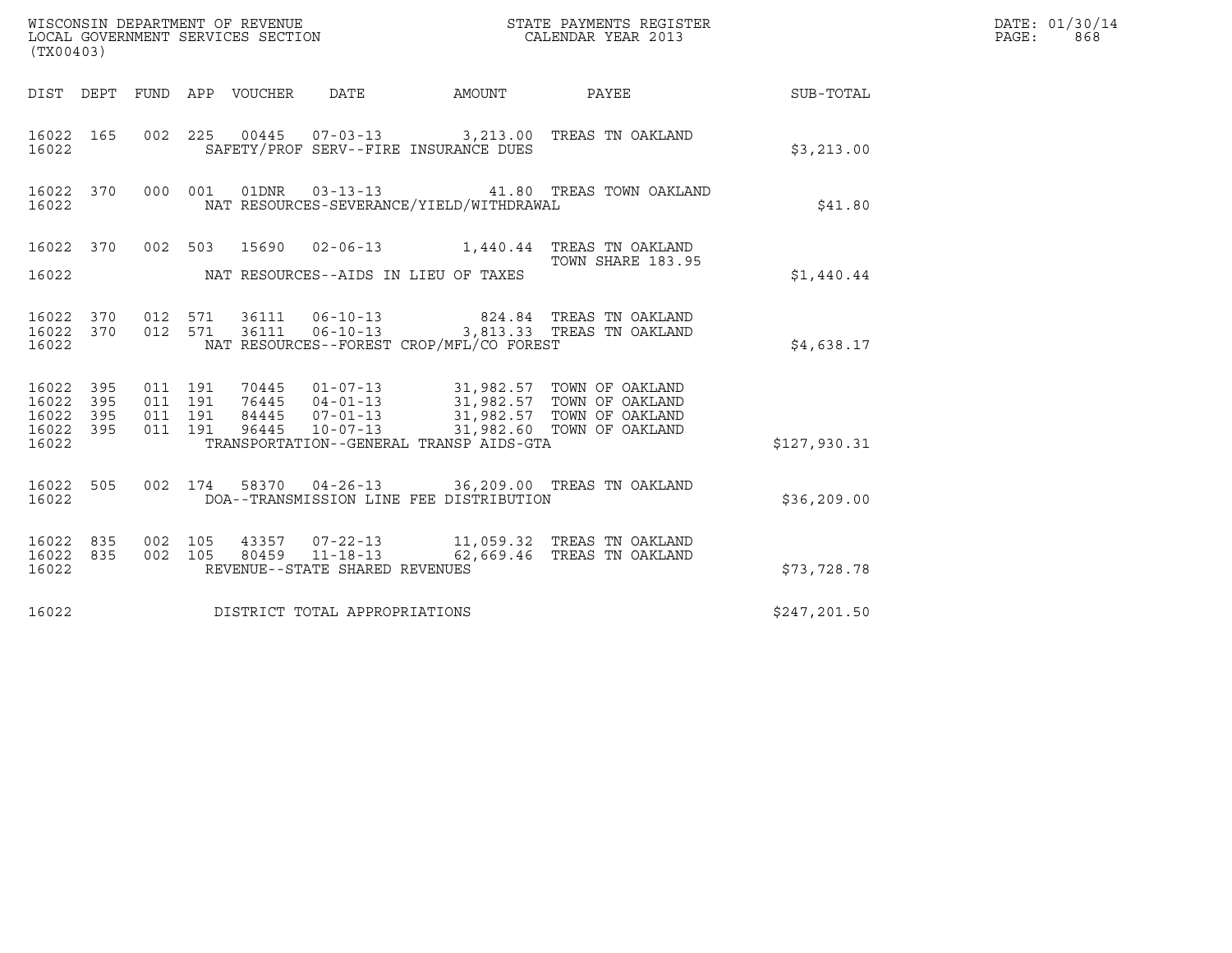|                    |     |  |                                |                                          |                                                                                                                                                                                                                 |              | DATE: 01/30/14 |
|--------------------|-----|--|--------------------------------|------------------------------------------|-----------------------------------------------------------------------------------------------------------------------------------------------------------------------------------------------------------------|--------------|----------------|
| (TX00403)          |     |  |                                |                                          |                                                                                                                                                                                                                 |              | PAGE: 869      |
|                    |     |  |                                | DIST DEPT FUND APP VOUCHER DATE AMOUNT   | <b>PAYEE</b>                                                                                                                                                                                                    | SUB-TOTAL    |                |
| 16024              |     |  |                                | SAFETY/PROF SERV--FIRE INSURANCE DUES    | 16024 165 002 225 00446 07-03-13 2,593.83 TREAS TN PARKLAND                                                                                                                                                     | \$2,593.83   |                |
|                    |     |  |                                |                                          | 16024 370 002 503 15691 02-06-13 2,556.65 TREAS TN PARKLAND<br>TOWN SHARE 187.66                                                                                                                                |              |                |
| 16024              |     |  |                                | NAT RESOURCES--AIDS IN LIEU OF TAXES     |                                                                                                                                                                                                                 | \$2,556.65   |                |
| 16024              |     |  |                                | NAT RESOURCES--FOREST CROP/MFL/CO FOREST | 16024 370 012 571 36112 06-10-13 159.50 TREAS TN PARKLAND                                                                                                                                                       | \$159.50     |                |
| 16024 395<br>16024 | 395 |  |                                |                                          | 011 191 70446 01-07-13 16,671.37 TOWN OF PARKLAND                                                                                                                                                               |              |                |
| 16024 395<br>16024 | 395 |  |                                |                                          | 011 191 76446 04-01-13 16,671.37 TOWN OF PARKLAND<br>011 191 84446 07-01-13 16,671.37 TOWN OF PARKLAND<br>011 191 96446 10-07-13 16,671.39 TOWN OF PARKLAND                                                     |              |                |
| 16024              |     |  |                                | TRANSPORTATION--GENERAL TRANSP AIDS-GTA  |                                                                                                                                                                                                                 | \$66,685.50  |                |
| 16024              |     |  |                                | DOA--TRANSMISSION LINE FEE DISTRIBUTION  | 16024 505 002 174 58370 04-26-13 34,464.00 TREAS TN PARKLAND                                                                                                                                                    | \$34,464.00  |                |
|                    |     |  |                                |                                          | 16024    835     002    105      43358      07-22-13                 16,224.03    TREAS  TN  PARKLAND<br>16024    835      002    105      80460      11-18-13                 91,936.15    TREAS  TN  PARKLAND |              |                |
| 16024              |     |  | REVENUE--STATE SHARED REVENUES |                                          |                                                                                                                                                                                                                 | \$108,160.18 |                |
| 16024              |     |  | REVENUE--EXEMPT COMPUTER AID   |                                          | 16024 835 002 109 02406 07-22-13 2.00 TREAS TN PARKLAND                                                                                                                                                         | \$2.00       |                |
| 16024              |     |  | REVENUE--LOTTERY CREDIT -      |                                          | 16024 835 021 363 35592 03-25-13 1,166.49 TREAS TN PARKLAND                                                                                                                                                     | \$1,166.49   |                |
| 16024              |     |  |                                | REVENUE--RAIL TERMINAL TAX DISTRIBUTION  | 16024 855 011 461 01DOT 12-20-13 69,470.13 TREAS TOWN PARKLAND                                                                                                                                                  | \$69,470.13  |                |
| 16024              |     |  | DISTRICT TOTAL APPROPRIATIONS  |                                          |                                                                                                                                                                                                                 | \$285,258.28 |                |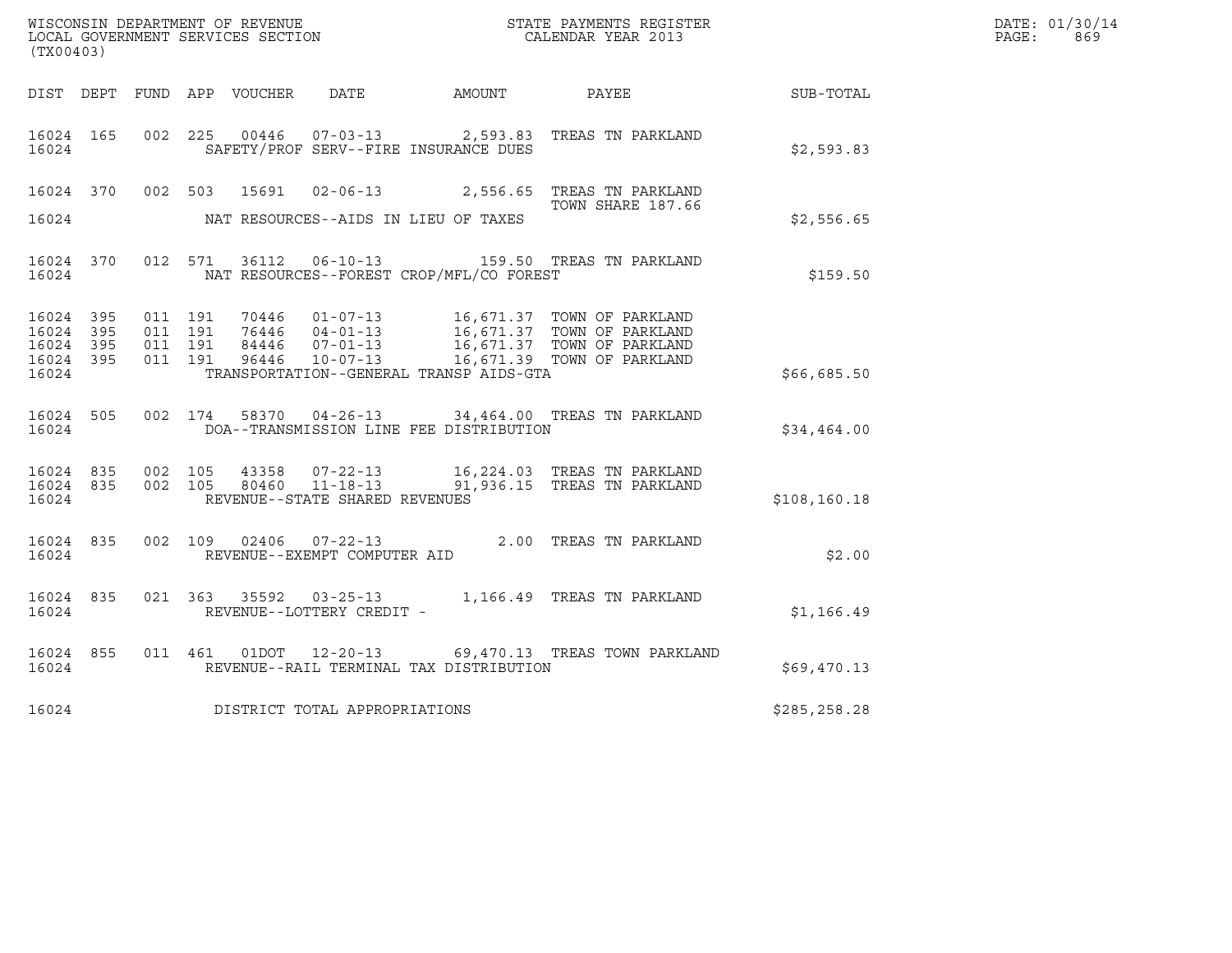| (TX00403)                                                 |                    |                    |                         |                                |                                             | % WISCONSIN DEPARTMENT OF REVENUE $$\tt STATE$ PAYMENTS REGISTER LOCAL GOVERNMENT SERVICES SECTION $$\tt CALEINDAR$ YEAR 2013                                                                                                   |              | DATE: 01/30/14<br>PAGE:<br>870 |
|-----------------------------------------------------------|--------------------|--------------------|-------------------------|--------------------------------|---------------------------------------------|---------------------------------------------------------------------------------------------------------------------------------------------------------------------------------------------------------------------------------|--------------|--------------------------------|
|                                                           |                    |                    |                         |                                |                                             | DIST DEPT FUND APP VOUCHER DATE AMOUNT PAYEE THE SUB-TOTAL                                                                                                                                                                      |              |                                |
| 16026                                                     |                    |                    |                         |                                | SAFETY/PROF SERV--FIRE INSURANCE DUES       | 16026 165 002 225 00447 07-03-13 3,299.02 TREAS TN SOLON SPRINGS                                                                                                                                                                | \$3,299.02   |                                |
| 16026                                                     |                    |                    |                         |                                | NAT RESOURCES-SEVERANCE/YIELD/WITHDRAWAL    | 16026 370 000 001 01DNR 03-13-13 4,161.81 TREAS TOWN SOLON SPRINGS                                                                                                                                                              | \$4,161.81   |                                |
| 16026                                                     |                    |                    |                         |                                | NAT RESOURCES--AIDS IN LIEU OF TAXES        | 16026 370 002 503 16321 03-13-13 6,886.13 TREAS TN SOLON SPRINGS<br>16026 370 002 503 16321 03-13-13 1,959.36 TREAS TN SOLON SPRINGS<br>TOWN SHARE 586.89                                                                       | \$8,845.49   |                                |
|                                                           |                    |                    |                         |                                |                                             |                                                                                                                                                                                                                                 |              |                                |
| 16026                                                     |                    |                    |                         |                                | NAT RESOURCES--FOREST CROP/MFL/CO FOREST    | $16026$ 370 012 571 36113 06-10-13 4,393.43 TREAS TN SOLON SPRINGS<br>16026 370 012 571 36113 06-10-13 2,589.02 TREAS TN SOLON SPRINGS                                                                                          | \$6,982.45   |                                |
| 16026 370<br>16026 370<br>16026 370<br>16026              |                    |                    | 16026 370 012 579 18358 |                                | NAT RESOURCES--AIDS IN LIEU OF TAXES        | 012 579 18358 04-15-13 4,943.80 TREAS TN SOLON SPRINGS<br>012 579 18358 04-15-13 70.40 TREAS TN SOLON SPRINGS<br>012 579 18358 04-15-13 6.25 TREAS TOWN SOLON SPRINGS<br>012 579 18358 04-15-13 (18.30 TREAS TOWN SOLON SPRINGS | \$5,038.75   |                                |
| 16026 395<br>16026 395<br>16026 395<br>16026 395<br>16026 | 011 191<br>011 191 | 011 191<br>011 191 |                         |                                | TRANSPORTATION--GENERAL TRANSP AIDS-GTA     | 70447  01-07-13  49,717.74  TOWN OF SOLON SPRINGS<br>76447  04-01-13  49,717.74  TOWN OF SOLON SPRINGS<br>84447  07-01-13  49,717.74  TOWN OF SOLON SPRINGS<br>96447  10-07-13  49,717.76  TOWN OF SOLON SPRINGS                | \$198,870.98 |                                |
|                                                           |                    |                    |                         |                                | 16026 TRANSPORTATION--LRIP/TRIP/MSIP GRANTS | 16026 395 011 278 75364 05-17-13 18,062.19 TREAS TN SOLON SPRINGS                                                                                                                                                               | \$18,062.19  |                                |
| 16026                                                     |                    |                    |                         |                                | DOA--TRANSMISSION LINE FEE DISTRIBUTION     | 16026 505 002 174 58370 04-26-13 40,679.00 TREAS TN SOLON SPRINGS                                                                                                                                                               | \$40,679.00  |                                |
| 16026 835<br>16026 835<br>16026                           | 002 105<br>002 105 |                    | 80461                   | REVENUE--STATE SHARED REVENUES |                                             | 43359  07-22-13  2,777.55  TREAS TN SOLON SPRINGS                                                                                                                                                                               | \$18,516.99  |                                |
| 16026 835<br>16026                                        |                    |                    |                         | REVENUE--EXEMPT COMPUTER AID   |                                             |                                                                                                                                                                                                                                 | \$1.00       |                                |
| 16026                                                     |                    |                    |                         | DISTRICT TOTAL APPROPRIATIONS  |                                             |                                                                                                                                                                                                                                 | \$304,457.68 |                                |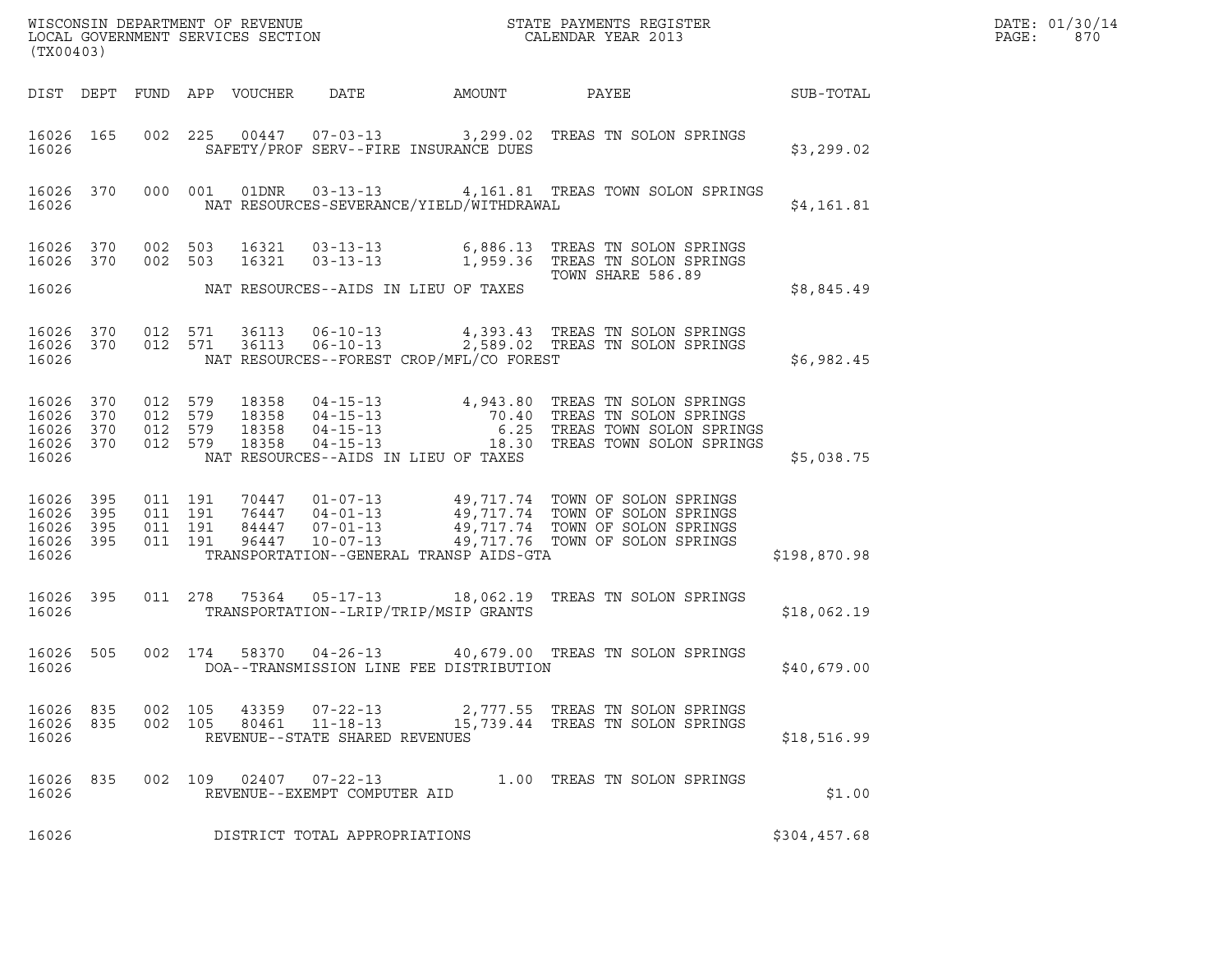| $\tt WISCONSIM DEPARTMENT OF REVENUE$ $\tt WISCONSIMENT$ SERVICES SECTION $\tt CALENDAR$ YEAR 2013<br>(TX00403) |  |  |  |  |                                |                                                |                                                                                                                                                                                                                                        |              | DATE: 01/30/14<br>$\mathtt{PAGE:}$<br>871 |
|-----------------------------------------------------------------------------------------------------------------|--|--|--|--|--------------------------------|------------------------------------------------|----------------------------------------------------------------------------------------------------------------------------------------------------------------------------------------------------------------------------------------|--------------|-------------------------------------------|
|                                                                                                                 |  |  |  |  |                                |                                                | DIST DEPT FUND APP VOUCHER DATE AMOUNT PAYEE PAYER SUB-TOTAL                                                                                                                                                                           |              |                                           |
| 16028 and 16028                                                                                                 |  |  |  |  |                                | SAFETY/PROF SERV--FIRE INSURANCE DUES          | 16028  165  002  225  00448  07-03-13  2,548.38  TREAS  TN SUMMIT                                                                                                                                                                      | \$2,548.38   |                                           |
|                                                                                                                 |  |  |  |  |                                | 16028 NAT RESOURCES-SEVERANCE/YIELD/WITHDRAWAL | 16028 370 000 001 01DNR 03-13-13 425.60 TREAS TOWN SUMMIT                                                                                                                                                                              | \$425.60     |                                           |
|                                                                                                                 |  |  |  |  |                                |                                                | 16028 370 002 503 15692 02-06-13 516.18 TREAS TN SUMMIT<br>16028 370 002 503 15692 02-06-13 611.51 TREAS TN SUMMIT<br>TOWN SHARE 55.49                                                                                                 |              |                                           |
| 16028                                                                                                           |  |  |  |  |                                | NAT RESOURCES--AIDS IN LIEU OF TAXES           |                                                                                                                                                                                                                                        | \$1,127.69   |                                           |
| 16028                                                                                                           |  |  |  |  |                                | NAT RESOURCES--FOREST CROP/MFL/CO FOREST       | $\begin{tabular}{cccccc} 16028 & 370 & 012 & 571 & 36114 & 06-10-13 & & 19,547.01 & TREAS TN SUMMARY \\ 16028 & 370 & 012 & 571 & 36114 & 06-10-13 & & 164.11 & TREAS TN SUMMARY \end{tabular}$                                        | \$19,711.12  |                                           |
| 16028                                                                                                           |  |  |  |  |                                | NAT RESOURCES--AIDS IN LIEU OF TAXES           | $\begin{array}{cccccccc} 16028 & 370 & 012 & 579 & 18359 & 04-15-13 & & & & 21.25 & \text{TREAS TN SUMMARY} \\ 16028 & 370 & 012 & 579 & 18359 & 04-15-13 & & & & 65.40 & \text{TREAS TOWN SUMMARY} \end{array}$                       | \$86.65      |                                           |
| 16028                                                                                                           |  |  |  |  |                                | TRANSPORTATION--GENERAL TRANSP AIDS-GTA        | 16028 395 011 191 70448 01-07-13 46,097.67 TOWN OF SUMMIT<br>16028 395 011 191 76448 04-01-13 46,097.67 TOWN OF SUMMIT<br>16028 395 011 191 84448 07-01-13 46,097.67 TOWN OF SUMMIT<br>16028 395 011 191 96448 10-07-13 46,097.69 TOWN | \$184,390.70 |                                           |
|                                                                                                                 |  |  |  |  |                                | 16028 TRANSPORTATION--LRIP/TRIP/MSIP GRANTS    | 16028 395 011 278 96742 12-09-13 19,121.66 TREAS TN SUMMIT                                                                                                                                                                             | \$19,121.66  |                                           |
| 16028                                                                                                           |  |  |  |  | REVENUE--STATE SHARED REVENUES |                                                | $\begin{tabular}{cccccc} 16028 & 835 & 002 & 105 & 43360 & 07-22-13 & & & 6,636.47 & \text{TREAS TN SUMI}\text{T} \\ 16028 & 835 & 002 & 105 & 80462 & 11-18-13 & & 37,627.09 & \text{TREAS TN SUMI}\text{T} \end{tabular}$            | \$44, 263.56 |                                           |
| 16028 and 16028                                                                                                 |  |  |  |  | REVENUE--LOTTERY CREDIT -      |                                                | 16028 835 021 363 35593 03-25-13 389.53 TREAS TN SUMMIT                                                                                                                                                                                | \$389.53     |                                           |
| 16028                                                                                                           |  |  |  |  | DISTRICT TOTAL APPROPRIATIONS  |                                                |                                                                                                                                                                                                                                        | \$272,064.89 |                                           |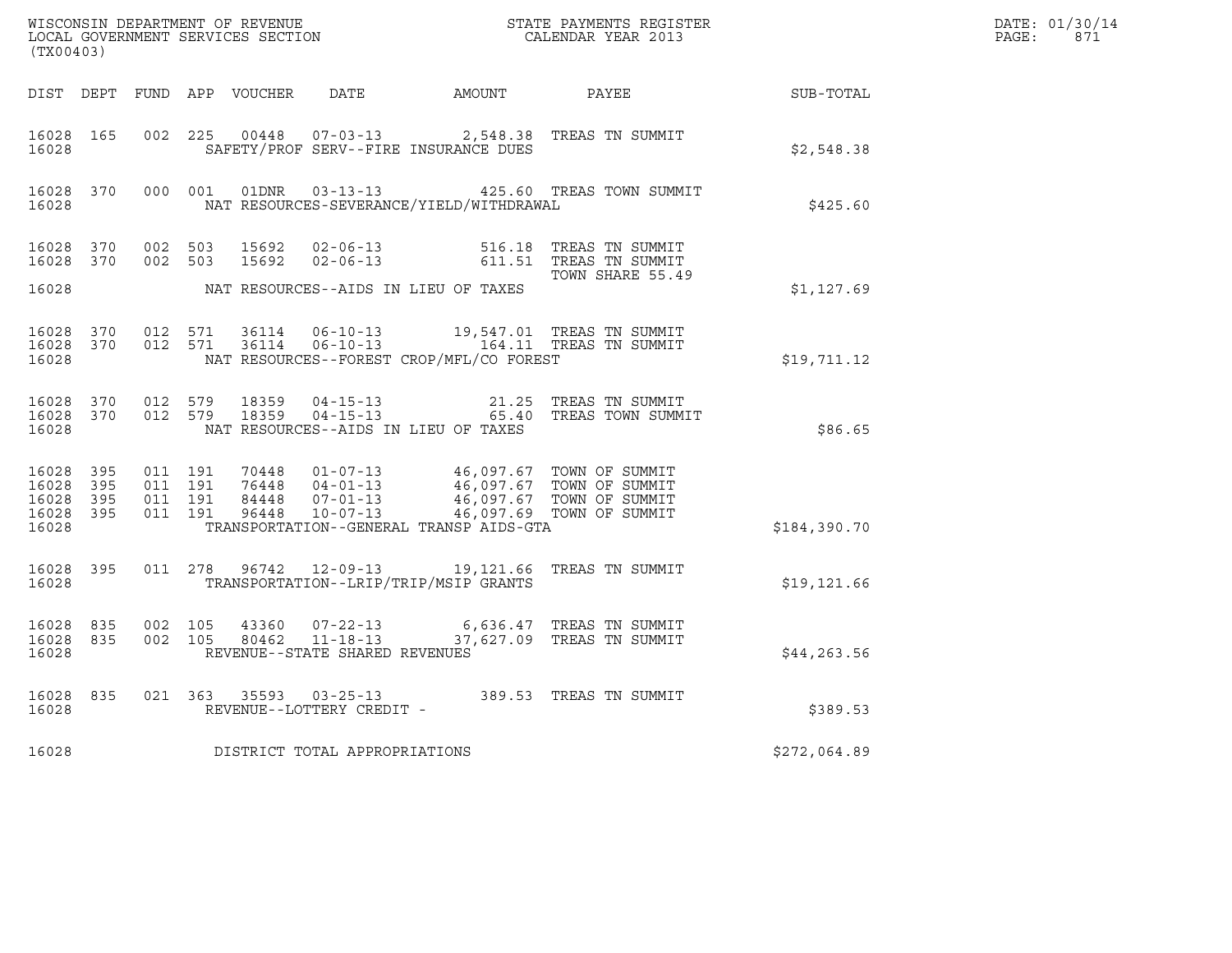| DATE: | 01/30/14 |
|-------|----------|
| PAGE: | 872      |

| (TX00403)                                             |     |                    |                                          |                            |                                                                    |                                          |                                                                                                                                                                                                                                       |              | DATE: 01/30/14<br>PAGE:<br>872 |
|-------------------------------------------------------|-----|--------------------|------------------------------------------|----------------------------|--------------------------------------------------------------------|------------------------------------------|---------------------------------------------------------------------------------------------------------------------------------------------------------------------------------------------------------------------------------------|--------------|--------------------------------|
|                                                       |     |                    |                                          | DIST DEPT FUND APP VOUCHER | DATE                                                               | AMOUNT                                   | PAYEE                                                                                                                                                                                                                                 | SUB-TOTAL    |                                |
| 16030 165<br>16030                                    |     |                    |                                          |                            |                                                                    | SAFETY/PROF SERV--FIRE INSURANCE DUES    | 002 225 00449 07-03-13 5,569.34 TREAS TOWN SUPERIOR                                                                                                                                                                                   | \$5,569.34   |                                |
| 16030 370<br>16030 370<br>16030 370<br>16030          |     | 000 001            | 000 001<br>000 001                       |                            |                                                                    | NAT RESOURCES-SEVERANCE/YIELD/WITHDRAWAL | 01DNR  03-13-13  401.56 TREAS TOWN SUPERIOR<br>02DNR  07-03-13  307.50 TREAS TOWN SUPERIOR<br>06DNR  12-18-13  30,985.88 TREAS TOWN SUPERIOR                                                                                          | \$31,694.94  |                                |
| 16030 370<br>16030 370<br>16030 370                   |     | 002 503<br>002 503 | 002 503                                  | 15693<br>15693<br>15693    |                                                                    |                                          | 02-06-13 62,099.77 TREAS TOWN SUPERIOR<br>02-06-13<br>02-06-13<br>02-06-13<br>11,136.31 TREAS TOWN SUPERIOR<br>02-06-13<br>17<br>TOWN SUAPE 4213.17<br><b>TOWN SHARE 4213.17</b>                                                      |              |                                |
| 16030                                                 |     |                    |                                          |                            |                                                                    | NAT RESOURCES--AIDS IN LIEU OF TAXES     |                                                                                                                                                                                                                                       | \$77,335.11  |                                |
| 16030 370<br>16030                                    |     |                    |                                          |                            |                                                                    | NAT RESOURCES--FIRE SUPRESSION GRANTS    | 012 545 02058 02-11-13 6,460.46 TOWN OF SUPERIOR FIRE DEP                                                                                                                                                                             | \$6,460.46   |                                |
| 16030 370<br>16030 370<br>16030                       |     | 012 571            |                                          | 36115<br>012 571 36115     |                                                                    | NAT RESOURCES--FOREST CROP/MFL/CO FOREST | 06-10-13 3,157.11 TREAS TOWN SUPERIOR<br>06-10-13 545.06 TREAS TOWN SUPERIOR                                                                                                                                                          | \$3,702.17   |                                |
| 16030 370<br>16030 370<br>16030 370<br>16030          |     | 012 579<br>012 579 | 012 579                                  |                            |                                                                    | NAT RESOURCES--AIDS IN LIEU OF TAXES     | 18360  04-15-13   1,036.72   TREAS TOWN SUPERIOR<br>18360  04-15-13   52.54   TREAS TOWN SUPERIOR<br>18360  04-15-13   308.21   TREAS TOWN SUPERIOR                                                                                   | \$1,397.47   |                                |
| 16030 395<br>16030<br>16030 395<br>16030 395<br>16030 | 395 |                    | 011 191<br>011 191<br>011 191<br>011 191 |                            |                                                                    | TRANSPORTATION--GENERAL TRANSP AIDS-GTA  | 70449  01-07-13  38,598.20 TREAS TOWN SUPERIOR<br>76449  04-01-13  38,598.20 TREAS TOWN SUPERIOR<br>84449  07-01-13  38,598.20 TREAS TOWN SUPERIOR<br>96449  10-07-13  38,598.21 TREAS TOWN SUPERIOR<br>38,598.21 TREAS TOWN SUPERIOR | \$154,392.81 |                                |
| 16030                                                 |     |                    |                                          |                            |                                                                    | DOA--TRANSMISSION LINE FEE DISTRIBUTION  | 16030 505 002 174 58370 04-26-13 29,630.00 TREAS TOWN SUPERIOR                                                                                                                                                                        | \$29,630.00  |                                |
| 16030 835<br>16030 835<br>16030                       |     |                    | 002 105<br>002 105                       | 43361<br>80463             | $07 - 22 - 13$<br>$11 - 18 - 13$<br>REVENUE--STATE SHARED REVENUES |                                          | 10,854.23 TREAS TOWN SUPERIOR<br>61,421.93 TREAS TOWN SUPERIOR                                                                                                                                                                        | \$72,276.16  |                                |
| 16030 835<br>16030                                    |     |                    |                                          | 002 109 02408              | $07 - 22 - 13$<br>REVENUE--EXEMPT COMPUTER AID                     |                                          | 6.00 TREAS TOWN SUPERIOR                                                                                                                                                                                                              | \$6.00       |                                |
| 16030 835                                             |     |                    | 002 501                                  | 00001                      | $02 - 01 - 13$                                                     |                                          | 246.64 TREAS TOWN SUPERIOR                                                                                                                                                                                                            |              |                                |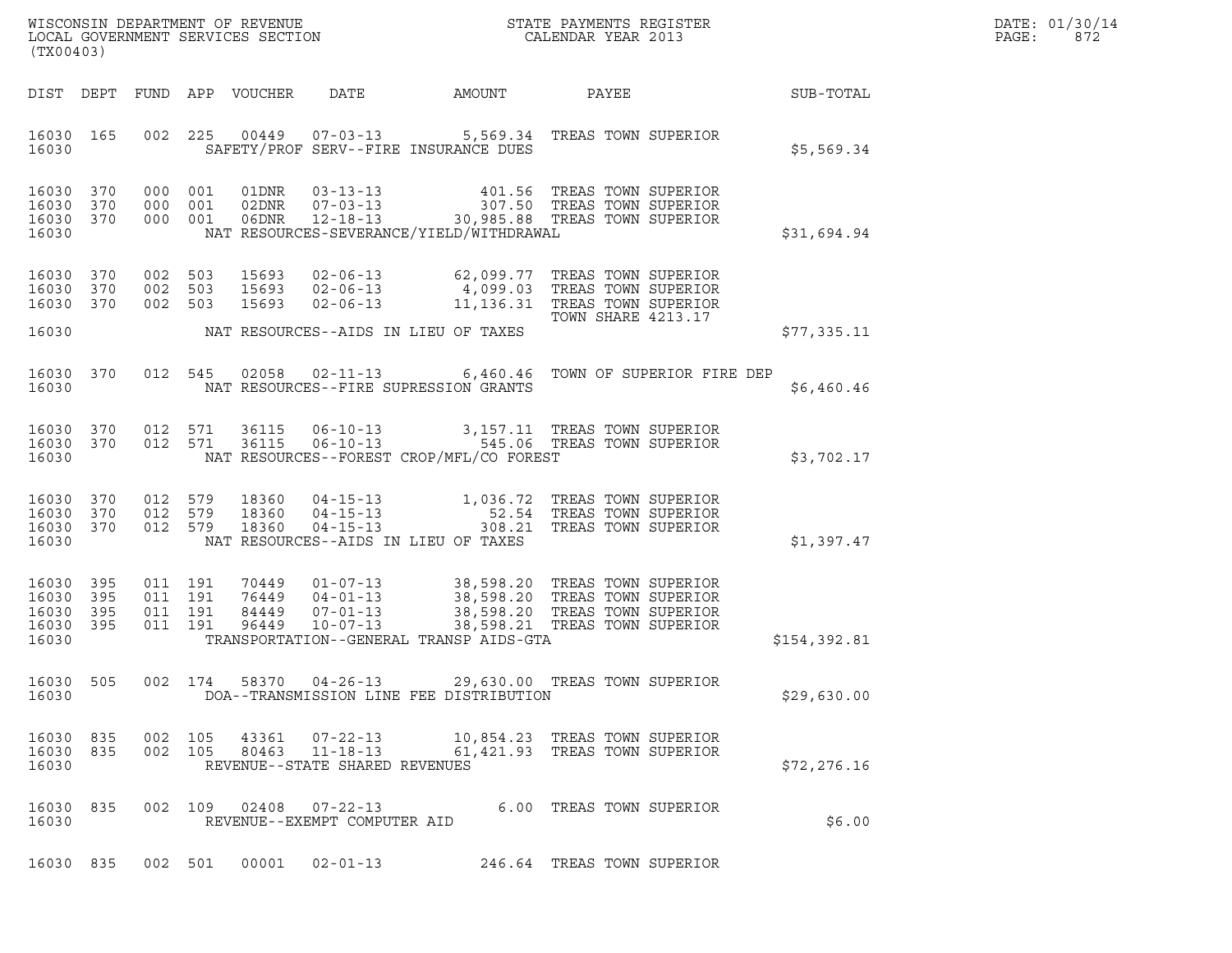| WISCONSIN DEPARTMENT OF REVENUE<br>LOCAL GOVERNMENT SERVICES SECTION<br>(TX00403) |      |      |     |                |                                                           |           | STATE PAYMENTS REGISTER<br>CALENDAR YEAR 2013 |              | DATE: 01/30/14<br>PAGE:<br>873 |
|-----------------------------------------------------------------------------------|------|------|-----|----------------|-----------------------------------------------------------|-----------|-----------------------------------------------|--------------|--------------------------------|
| DIST                                                                              | DEPT | FUND | APP | <b>VOUCHER</b> | DATE                                                      | AMOUNT    | PAYEE                                         | SUB-TOTAL    |                                |
| 16030                                                                             |      |      |     |                | DOA-PAYMENT FOR MUNICIPAL SERVICES AID                    |           |                                               | \$246.64     |                                |
| 16030<br>16030                                                                    | 855  | 011  | 461 | 01DOT          | $12 - 20 - 13$<br>REVENUE--RAIL TERMINAL TAX DISTRIBUTION | 86,218.08 | TREAS TOWN SUPERIOR                           | \$86,218.08  |                                |
| 16030                                                                             |      |      |     |                | DISTRICT TOTAL APPROPRIATIONS                             |           |                                               | \$468,929.18 |                                |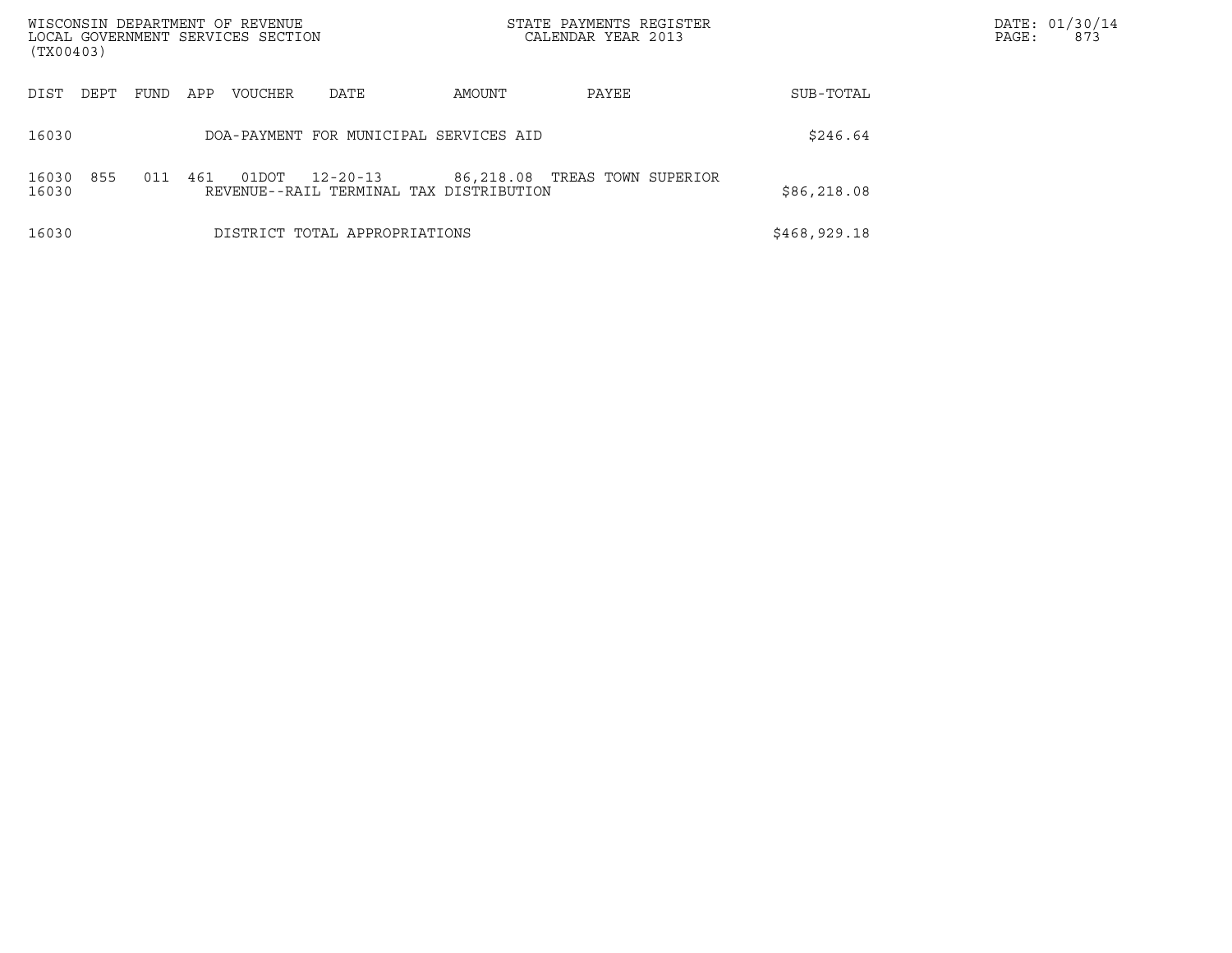|       | DATE: 01/30/14 |
|-------|----------------|
| PAGE: | 874            |

| (TX00403)                                             |                     |                                          |               |                                                  |                                          | DATE: 01/30/14<br>PAGE:<br>874                                                                                                                                                                            |               |  |
|-------------------------------------------------------|---------------------|------------------------------------------|---------------|--------------------------------------------------|------------------------------------------|-----------------------------------------------------------------------------------------------------------------------------------------------------------------------------------------------------------|---------------|--|
|                                                       |                     |                                          |               |                                                  |                                          |                                                                                                                                                                                                           |               |  |
| 16032 165<br>16032                                    |                     |                                          |               |                                                  | SAFETY/PROF SERV--FIRE INSURANCE DUES    | 002 225 00450 07-03-13 6,636.82 TREAS TN WASCOTT                                                                                                                                                          | \$6,636.82    |  |
| 16032 370<br>16032<br>16032 370<br>16032 370<br>16032 | 370                 |                                          |               |                                                  | NAT RESOURCES-SEVERANCE/YIELD/WITHDRAWAL | 000 001 01DNR 03-13-13 1,508.85 TREAS TOWN WASCOTT<br>000 001 02DNR 07-03-13 247.25 TREAS TOWN WASCOTT<br>000 001 03DNR 07-03-13 22.58 TREAS TOWN WASCOTT<br>000 001 04DNR 10-23-13 4,561.40 TOWN WASCOTT | \$6,340.08    |  |
| 16032 370<br>16032 370<br>16032 370<br>16032          |                     |                                          |               |                                                  | NAT RESOURCES--AIDS IN LIEU OF TAXES     | 002 503 15694 02-06-13 2,443.68 TREAS TOWN WASCOTT<br>002 503 15694 02-06-13 815.73 TREAS TOWN WASCOTT<br>002 503 15694 02-06-13 1,605.21 TREAS TOWN WASCOTT<br>TOWN SHARE 637.01                         | \$4,864.62    |  |
| 16032 370<br>16032 370<br>16032                       |                     |                                          | 012 571 36116 |                                                  | NAT RESOURCES--FOREST CROP/MFL/CO FOREST | 012 571 36116 06-10-13 12,534.82 TREAS TN WASCOTT<br>06-10-13 3,769.07 TREAS TN WASCOTT                                                                                                                   | \$16,303.89   |  |
| 16032 370<br>16032                                    |                     |                                          |               |                                                  | NAT RESOURCES--ALL-TERRAIN VEHICLE TRAIL | 012 576 00301 08-22-13 665.32 TREAS TN WASCOTT                                                                                                                                                            | \$665.32      |  |
| 16032 370<br>16032 370<br>16032 370<br>16032          |                     |                                          |               |                                                  | NAT RESOURCES--AIDS IN LIEU OF TAXES     | 012 579 18361 04-15-13 667.96 TREAS TN WASCOTT<br>012 579 18361 04-15-13 2.18 TREAS TN WASCOTT<br>012 579 18361 04-15-13 531.76 TREAS TOWN WASCOTT                                                        | \$1,401.90    |  |
| 16032<br>16032<br>16032<br>16032 395<br>16032         | 395<br>- 395<br>395 | 011 191<br>011 191<br>011 191<br>011 191 |               |                                                  | TRANSPORTATION--GENERAL TRANSP AIDS-GTA  | 70450   01-07-13   106,389.83   TOWN OF WASCOTT<br>76450   04-01-13   106,389.83   TOWN OF WASCOTT<br>84450   07-01-13   106,389.83   TOWN OF WASCOTT<br>96450   10-07-13   106,389.85   TOWN OF WASCOTT  | \$425,559.34  |  |
| 16032 505<br>16032                                    |                     |                                          |               |                                                  | DOA--TRANSMISSION LINE FEE DISTRIBUTION  | 002 174 58370 04-26-13 27,909.00 TREAS TN WASCOTT                                                                                                                                                         | \$27,909.00   |  |
| 16032 835<br>16032 835<br>16032                       |                     | 002 105                                  | 43362         | $07 - 22 - 13$<br>REVENUE--STATE SHARED REVENUES |                                          | 2,231.68 TREAS TN WASCOTT<br>002  105  80464  11-18-13  12,643.89  TREAS TN WASCOTT                                                                                                                       | \$14,875.57   |  |
| 16032 835<br>16032                                    |                     |                                          |               | 002 501 00001 02-01-13                           | DOA-PAYMENT FOR MUNICIPAL SERVICES AID   | 623.39   TREAS  TN  WASCOTT                                                                                                                                                                               | \$623.39      |  |
| 16032                                                 |                     |                                          |               | DISTRICT TOTAL APPROPRIATIONS                    |                                          |                                                                                                                                                                                                           | \$505, 179.93 |  |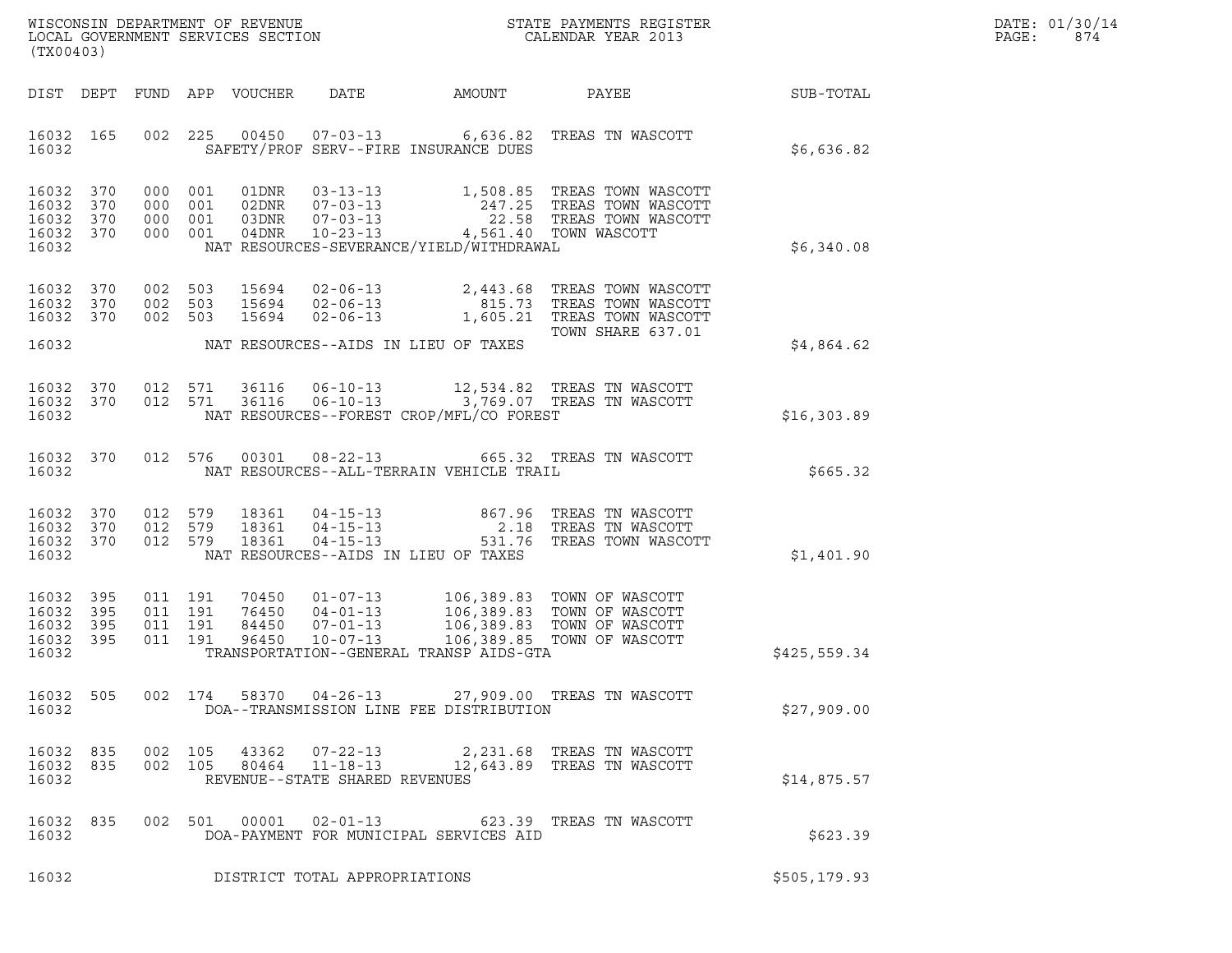| WISCONSIN DEPARTMENT OF REVENUE<br>LOCAL GOVERNMENT SERVICES SECTION<br>CALENDAR YEAR 2013<br>(TX00403) |  |  |  |  |                                           |                                                |                                                                                                                                                                                                                                                                                                                      | $\mathbb{E} \mathbb{R}^n$<br>DATE: 01/30/14<br>$\mathtt{PAGE:}$<br>875 |  |
|---------------------------------------------------------------------------------------------------------|--|--|--|--|-------------------------------------------|------------------------------------------------|----------------------------------------------------------------------------------------------------------------------------------------------------------------------------------------------------------------------------------------------------------------------------------------------------------------------|------------------------------------------------------------------------|--|
|                                                                                                         |  |  |  |  |                                           |                                                | DIST DEPT FUND APP VOUCHER DATE AMOUNT PAYEE SUB-TOTAL                                                                                                                                                                                                                                                               |                                                                        |  |
| 16146                                                                                                   |  |  |  |  |                                           | SAFETY/PROF SERV--FIRE INSURANCE DUES          | 16146  165  002  225  00451  07-03-13  4,258.09  TREAS VIL LAKE NEBAGAMON                                                                                                                                                                                                                                            | \$4,258.09                                                             |  |
|                                                                                                         |  |  |  |  |                                           | 16146 MAT RESOURCES--FOREST CROP/MFL/CO FOREST | 16146 370 012 571 36117 06-10-13 252.00 TREAS VIL LAKE NEBAGAMON 16146 370 012 571 36117 06-10-13 252.00 TREAS VIL LAKE NEBAGAMON                                                                                                                                                                                    | \$297.40                                                               |  |
| 16146                                                                                                   |  |  |  |  |                                           | NAT RESOURCES--AIDS IN LIEU OF TAXES           | 16146 370 012 579 18362 04-15-13 3.20 TREAS VIL LAKE NEBAGAMON 16146 370 012 579 18362 04-15-13 32.00 TREAS VIL LAKE NEBAGAMON                                                                                                                                                                                       | \$35.20                                                                |  |
| 16146                                                                                                   |  |  |  |  |                                           | TRANSPORTATION--GENERAL TRANSP AIDS-GTA        | $\begin{tabular}{cccc} 16146 & 395 & 011 & 191 & 70451 & 01-07-13 & 15,327.08 & VILLAGE OF LAKE NEBAGAMON \\ 16146 & 395 & 011 & 191 & 76451 & 04-01-13 & 15,327.08 & VILLAGE OF LAKE NEBAGAMON \\ 16146 & 395 & 011 & 191 & 84451 & 07-01-13 & 15,327.08 & VILLAGE OF LAKE NEBAGAMON \\ 16146 & 395 & 011 & 191 & $ | \$61,308.32                                                            |  |
| 16146                                                                                                   |  |  |  |  |                                           | TRANSPORTATION--LRIP/TRIP/MSIP GRANTS          | 16146 395 011 278 78063 06-18-13 5,567.30 TREAS VIL LAKE NEBAGAMON<br>16146 395 011 278 81460 07-18-13 10,960.87 TREAS VIL LAKE NEBAGAMON                                                                                                                                                                            | \$16,528.17                                                            |  |
|                                                                                                         |  |  |  |  | 16146   JUSTICE--LAW ENFORCEMENT TRAINING |                                                | 16146 455 002 231 00364 02-11-13 160.00 TREAS VIL LAKE NEBAGAMON                                                                                                                                                                                                                                                     | \$160.00                                                               |  |
| 16146                                                                                                   |  |  |  |  |                                           | D0A--JUSTICE-ASSISTANCE-FEDERAL ARRA FDS       | 16146 505 002 650 10230 05-24-13 7,092.00 TREAS VIL LAKE NEBAGAMON                                                                                                                                                                                                                                                   | \$7,092.00                                                             |  |
| 16146                                                                                                   |  |  |  |  |                                           | REVENUE--STATE SHARED REVENUES                 | 16146 835 002 105 43363 07-22-13 2,263.08 TREAS VIL LAKE NEBAGAMON 16146 835 002 105 80465 11-18-13 12,824.14 TREAS VIL LAKE NEBAGAMON                                                                                                                                                                               | \$15,087.22                                                            |  |
|                                                                                                         |  |  |  |  | 16146 REVENUE--EXEMPT COMPUTER AID        |                                                | 16146 835 002 109 02409 07-22-13 1,712.00 TREAS VIL LAKE NEBAGAMON                                                                                                                                                                                                                                                   | \$1,712.00                                                             |  |
| 16146                                                                                                   |  |  |  |  | DISTRICT TOTAL APPROPRIATIONS             |                                                |                                                                                                                                                                                                                                                                                                                      | \$106,478.40                                                           |  |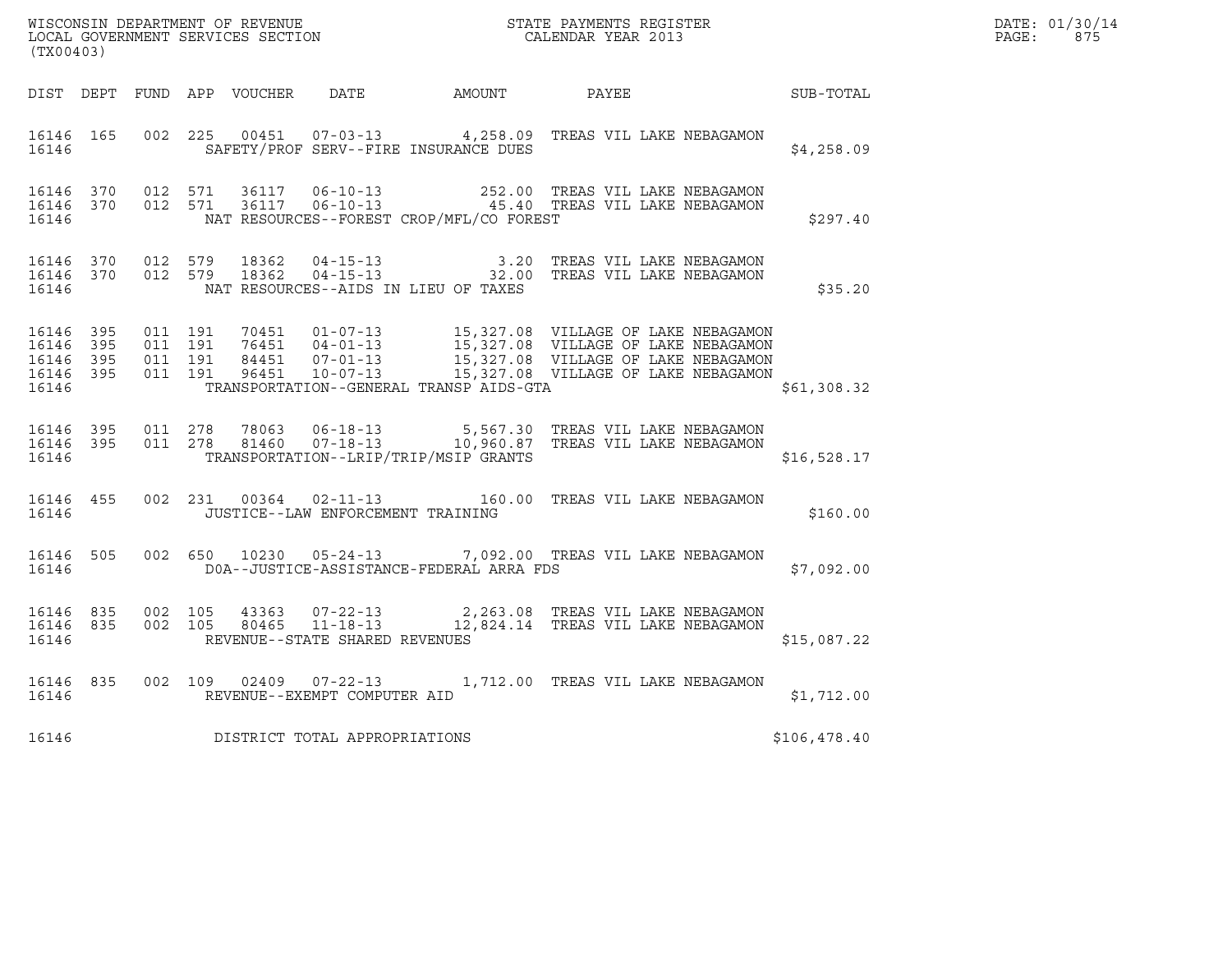| WISCONSIN DEPARTMENT OF REVENUE<br>LOCAL GOVERNMENT SERVICES SECTION<br>(TX00403) |                   |                                          |  |                       |                                |                                         | STATE PAYMENTS REGISTER<br>CALENDAR YEAR 2013                                                                                                                              |             | DATE: 01/30/14<br>PAGE:<br>876 |
|-----------------------------------------------------------------------------------|-------------------|------------------------------------------|--|-----------------------|--------------------------------|-----------------------------------------|----------------------------------------------------------------------------------------------------------------------------------------------------------------------------|-------------|--------------------------------|
| DIST                                                                              |                   |                                          |  | DEPT FUND APP VOUCHER | DATE                           | AMOUNT                                  | PAYEE                                                                                                                                                                      | SUB-TOTAL   |                                |
| 16165                                                                             | 16165 165         |                                          |  |                       |                                | SAFETY/PROF SERV--FIRE INSURANCE DUES   | 002 225 00452 07-03-13 903.83 TREAS VIL OLIVER                                                                                                                             | \$903.83    |                                |
| 16165                                                                             |                   |                                          |  |                       |                                | NAT RESOURCES--AIDS IN LIEU OF TAXES    | 16165 370 012 579 18363 04-15-13 3.69 TREAS VIL OLIVER                                                                                                                     | \$3.69      |                                |
| 16165 395<br>16165<br>16165<br>16165<br>16165                                     | 395<br>395<br>395 | 011 191<br>011 191<br>011 191<br>011 191 |  |                       | 96452 10-07-13                 | TRANSPORTATION--GENERAL TRANSP AIDS-GTA | 70452  01-07-13  2,963.80  VILLAGE OF OLIVER<br>76452  04-01-13  2,963.80  VILLAGE OF OLIVER<br>84452  07-01-13  2,963.80  VILLAGE OF OLIVER<br>2,963.80 VILLAGE OF OLIVER | \$11,855.20 |                                |
| 16165 505<br>16165                                                                |                   |                                          |  |                       |                                | DOA--TRANSMISSION LINE FEE DISTRIBUTION | 002 174 58370 04-26-13 7,985.00 TREAS VIL OLIVER                                                                                                                           | \$7,985.00  |                                |
| 16165<br>16165<br>16165                                                           | 835<br>835        | 002 105<br>002 105                       |  |                       | REVENUE--STATE SHARED REVENUES |                                         | 43364 07-22-13 6,859.22 TREAS VIL OLIVER<br>80466    11-18-13    38,868.93    TREAS    VIL OLIVER                                                                          | \$45,728.15 |                                |
| 16165                                                                             |                   |                                          |  |                       | DISTRICT TOTAL APPROPRIATIONS  |                                         |                                                                                                                                                                            | \$66,475.87 |                                |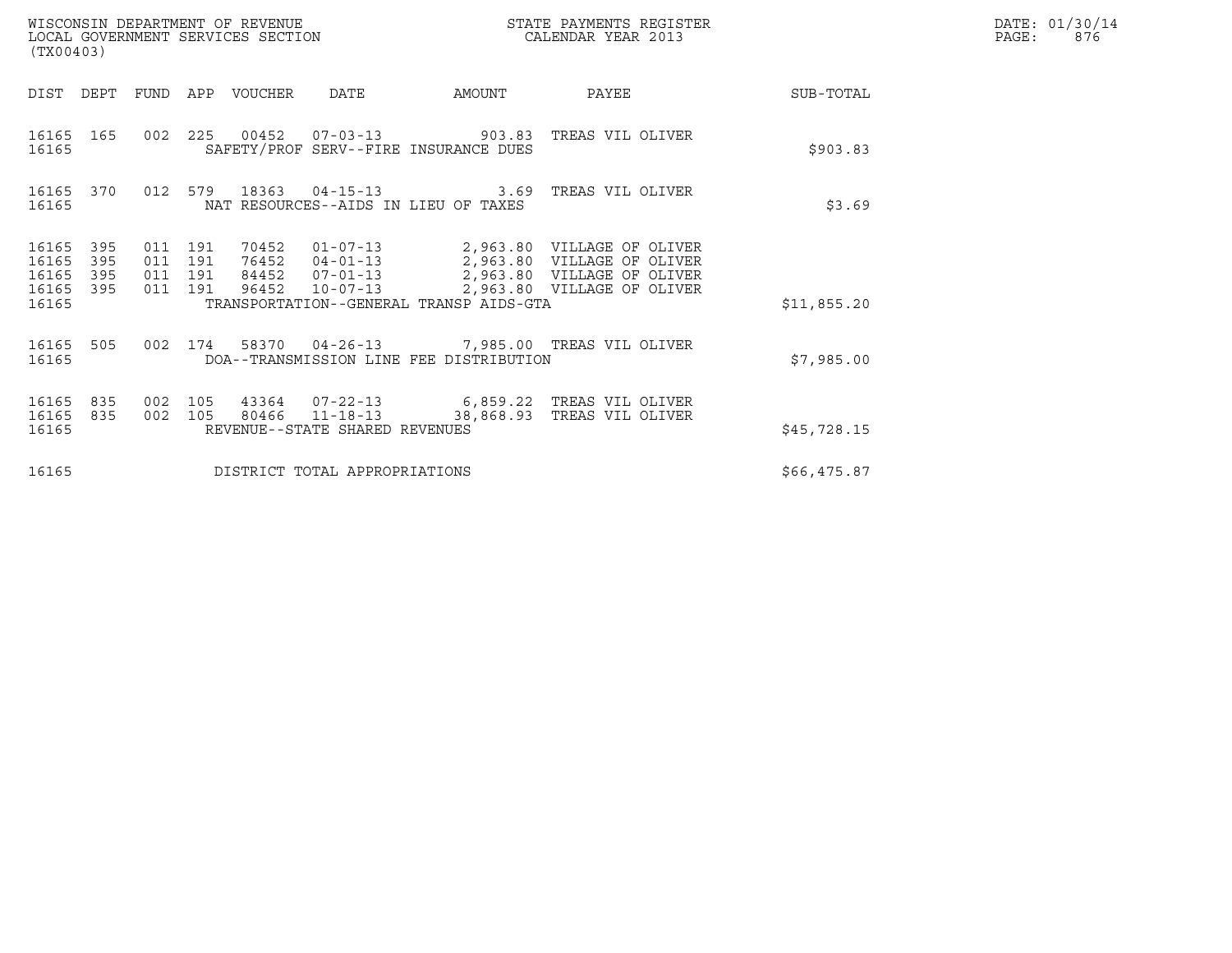| (TX00403)                                                       | WISCONSIN DEPARTMENT OF REVENUE<br>LOCAL GOVERNMENT SERVICES SECTION                                                                                                                                                                                                                    | STATE PAYMENTS REGISTER<br>CALENDAR YEAR 2013 |              | DATE: 01/30/14<br>PAGE:<br>877 |
|-----------------------------------------------------------------|-----------------------------------------------------------------------------------------------------------------------------------------------------------------------------------------------------------------------------------------------------------------------------------------|-----------------------------------------------|--------------|--------------------------------|
|                                                                 | DIST DEPT FUND APP VOUCHER DATE                                                                                                                                                                                                                                                         | SUB-TOTAL<br>AMOUNT PAYEE                     |              |                                |
| 16171 165<br>16171                                              | 002 225 00453 07-03-13 1,423.61 TREAS VIL POPLAR<br>SAFETY/PROF SERV--FIRE INSURANCE DUES                                                                                                                                                                                               |                                               | \$1,423.61   |                                |
| 16171                                                           | 16171 370 012 545 02795 04-23-13 2,722.98 POPLAR VOLUNTEER FIRE DEP<br>NAT RESOURCES--FIRE SUPRESSION GRANTS                                                                                                                                                                            |                                               | \$2,722.98   |                                |
| 16171 395<br>16171 395<br>16171                                 | 011 174 88270 09-24-13 6,600.00 TREAS VIL POPLAR<br>011 174 88271 09-24-13 2,392.85 TREAS VIL POPLAR<br>TRANSPORTATION--FLOOD DAMAGE AID                                                                                                                                                |                                               | \$8,992.85   |                                |
| 16171 395<br>16171<br>395<br>16171<br>395<br>16171 395<br>16171 | 70453  01-07-13  14,125.68  VILLAGE OF POPLAR<br>011 191<br>76453  04-01-13  14,125.68  VILLAGE OF POPLAR<br>011 191<br>011 191<br>84453  07-01-13  14,125.68  VILLAGE OF POPLAR<br>96453  10-07-13  14,125.69  VILLAGE OF POPLAR<br>011 191<br>TRANSPORTATION--GENERAL TRANSP AIDS-GTA |                                               | \$56,502.73  |                                |
| 16171 835<br>16171 835<br>16171                                 | 002 105<br>43365  07-22-13   6,192.41   TREAS VIL POPLAR<br>002 105 80467 11-18-13 35,091.10 TREAS VIL POPLAR<br>REVENUE--STATE SHARED REVENUES                                                                                                                                         |                                               | \$41,283.51  |                                |
| 16171 835<br>16171                                              | 002 109 02410 07-22-13 58.00 TREAS VIL POPLAR<br>REVENUE--EXEMPT COMPUTER AID                                                                                                                                                                                                           |                                               | \$58.00      |                                |
| 16171                                                           | DISTRICT TOTAL APPROPRIATIONS                                                                                                                                                                                                                                                           |                                               | \$110,983.68 |                                |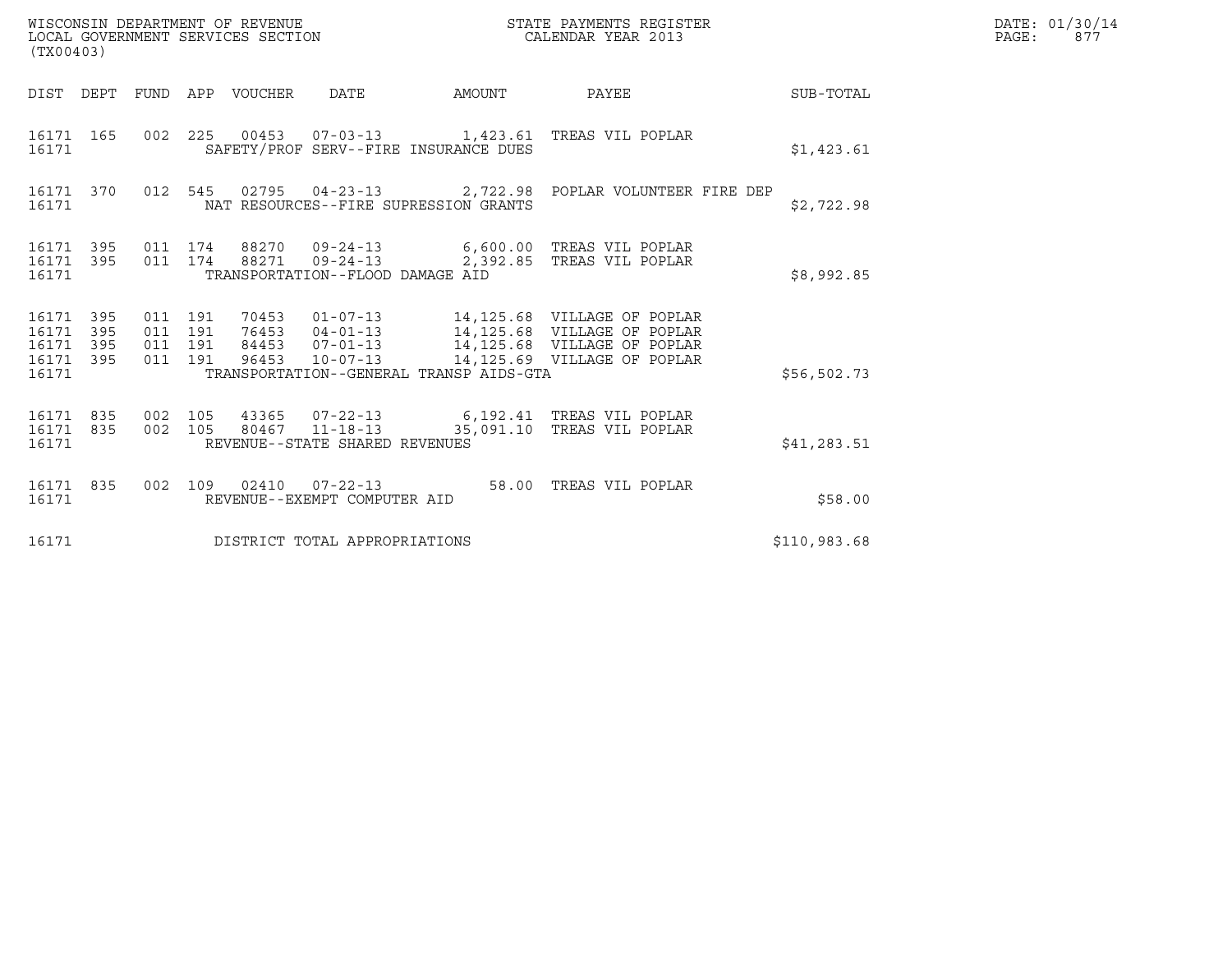| WISCONSIN DEPARTMENT OF REVENUE<br>LOCAL GOVERNMENT SERVICES SECTION<br>(TX00403) | STATE PAYMENTS REGISTER<br>CALENDAR YEAR 2013 | DATE: 01/30/14<br>PAGE:<br>878 |
|-----------------------------------------------------------------------------------|-----------------------------------------------|--------------------------------|

| (TX00403)                                         |                                 |                              |                                                     |                                         |                                                                                                                                                                                                                          |              |
|---------------------------------------------------|---------------------------------|------------------------------|-----------------------------------------------------|-----------------------------------------|--------------------------------------------------------------------------------------------------------------------------------------------------------------------------------------------------------------------------|--------------|
|                                                   |                                 |                              |                                                     |                                         | DIST DEPT FUND APP VOUCHER DATE AMOUNT PAYEE                                                                                                                                                                             | SUB-TOTAL    |
| 16181 165<br>16181                                | 002                             |                              |                                                     | SAFETY/PROF SERV--FIRE INSURANCE DUES   | 225  00454  07-03-13   1,579.99  TREAS VIL SOLON SPRINGS                                                                                                                                                                 | \$1,579.99   |
| 16181<br>16181<br>16181 395<br>16181 395<br>16181 | 395<br>011<br>395<br>011<br>011 | 191<br>191<br>191<br>011 191 |                                                     | TRANSPORTATION--GENERAL TRANSP AIDS-GTA | 70454  01-07-13  7,763.43  VILLAGE OF SOLON SPRINGS<br>76454  04-01-13  7,763.43  VILLAGE OF SOLON SPRINGS<br>84454  07-01-13  7,763.43  VILLAGE OF SOLON SPRINGS<br>96454  10-07-13  7,763.46  VILLAGE OF SOLON SPRINGS | \$31,053.75  |
| 16181 395<br>16181 395<br>16181                   | 011<br>011                      |                              | TRANSPORTATION--LRIP/TRIP/MSIP GRANTS               |                                         |                                                                                                                                                                                                                          | \$18,352.43  |
| 16181 455<br>16181                                | 002                             |                              | JUSTICE--LAW ENFORCEMENT TRAINING                   |                                         |                                                                                                                                                                                                                          | \$160.00     |
| 16181 835<br>16181 835<br>16181                   | 002<br>002                      | 105<br>105                   | REVENUE--STATE SHARED REVENUES                      |                                         |                                                                                                                                                                                                                          | \$104,798.42 |
| 16181 835<br>16181 835<br>16181                   | 002<br>002                      |                              | REVENUE--EXEMPT COMPUTER AID                        |                                         | 109 02411 07-22-13 30.00 TREAS VIL SOLON SPRINGS<br>109 05099 07-22-13 356.00 TREAS VIL SOLON SPRINGS                                                                                                                    | \$386.00     |
| 16181 835<br>16181                                |                                 |                              | 021 363 35594 03-25-13<br>REVENUE--LOTTERY CREDIT - |                                         | 1,004.71 TREAS VIL SOLON SPRINGS                                                                                                                                                                                         | \$1,004.71   |
| 16181                                             |                                 |                              | DISTRICT TOTAL APPROPRIATIONS                       |                                         |                                                                                                                                                                                                                          | \$157,335.30 |

(TX00403)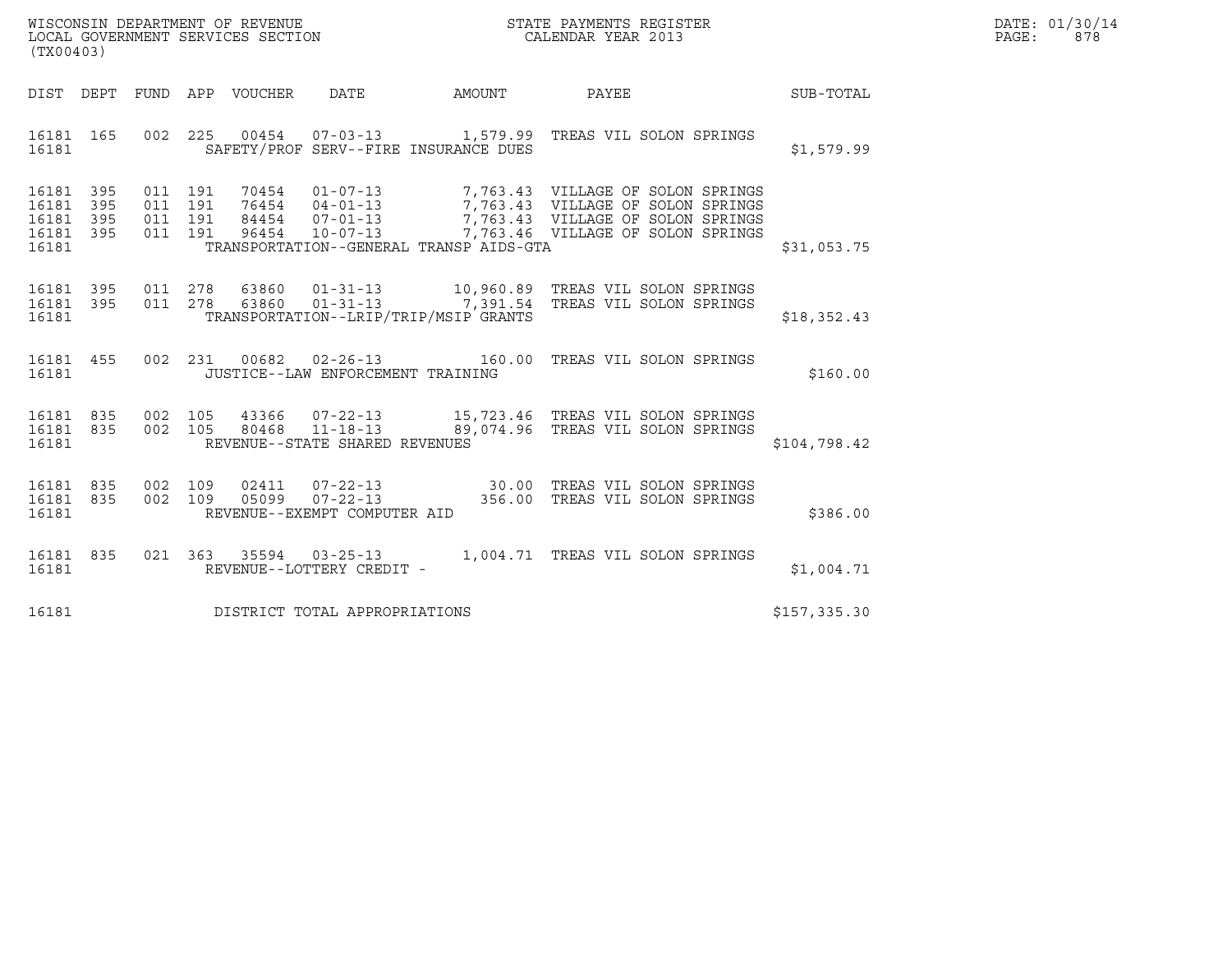|       | DATE: 01/30/14 |
|-------|----------------|
| PAGE: | 879            |

|                                           | WISCONSIN DEPARTMENT OF REVENUE<br>LOCAL GOVERNMENT SERVICES SECTION<br>(TX00403) |                              |                   |                                  |                                                                      |                                         | STATE PAYMENTS REGISTER<br>CALENDAR YEAR 2013                                                                                |             | DATE: 01/30/14<br>PAGE:<br>879 |
|-------------------------------------------|-----------------------------------------------------------------------------------|------------------------------|-------------------|----------------------------------|----------------------------------------------------------------------|-----------------------------------------|------------------------------------------------------------------------------------------------------------------------------|-------------|--------------------------------|
| DIST                                      | DEPT                                                                              |                              |                   | FUND APP VOUCHER                 | DATE                                                                 | AMOUNT                                  | PAYEE                                                                                                                        | SUB-TOTAL   |                                |
| 16182 165<br>16182                        |                                                                                   |                              |                   |                                  |                                                                      | SAFETY/PROF SERV--FIRE INSURANCE DUES   | 002  225  00455  07-03-13  1,768.15  TREAS VIL SUPERIOR                                                                      | \$1,768.15  |                                |
| 16182<br>16182<br>16182<br>16182<br>16182 | 395<br>395<br>395<br>395                                                          | 011<br>011 191<br>011<br>011 | 191<br>191<br>191 | 70455<br>76455<br>84455<br>96455 | $01 - 07 - 13$<br>$04 - 01 - 13$<br>$07 - 01 - 13$<br>$10 - 07 - 13$ | TRANSPORTATION--GENERAL TRANSP AIDS-GTA | 3,334.27 VILLAGE OF SUPERIOR<br>3,334.27 VILLAGE OF SUPERIOR<br>3,334.27 VILLAGE OF SUPERIOR<br>3,334.29 VILLAGE OF SUPERIOR | \$13,337.10 |                                |
| 16182<br>16182 835<br>16182               | 835                                                                               |                              | 002 105           | 002 105 43367                    | 80469 11-18-13<br>REVENUE--STATE SHARED REVENUES                     |                                         | 07-22-13 7,848.88 TREAS VIL SUPERIOR<br>44,476.97 TREAS VIL SUPERIOR                                                         | \$52,325.85 |                                |
| 16182<br>16182                            | 835                                                                               | 002                          |                   | 109 02412                        | $07 - 22 - 13$<br>REVENUE--EXEMPT COMPUTER AID                       |                                         | 49.00 TREAS VIL SUPERIOR                                                                                                     | \$49.00     |                                |
| 16182                                     |                                                                                   |                              |                   |                                  | DISTRICT TOTAL APPROPRIATIONS                                        |                                         |                                                                                                                              | \$67,480.10 |                                |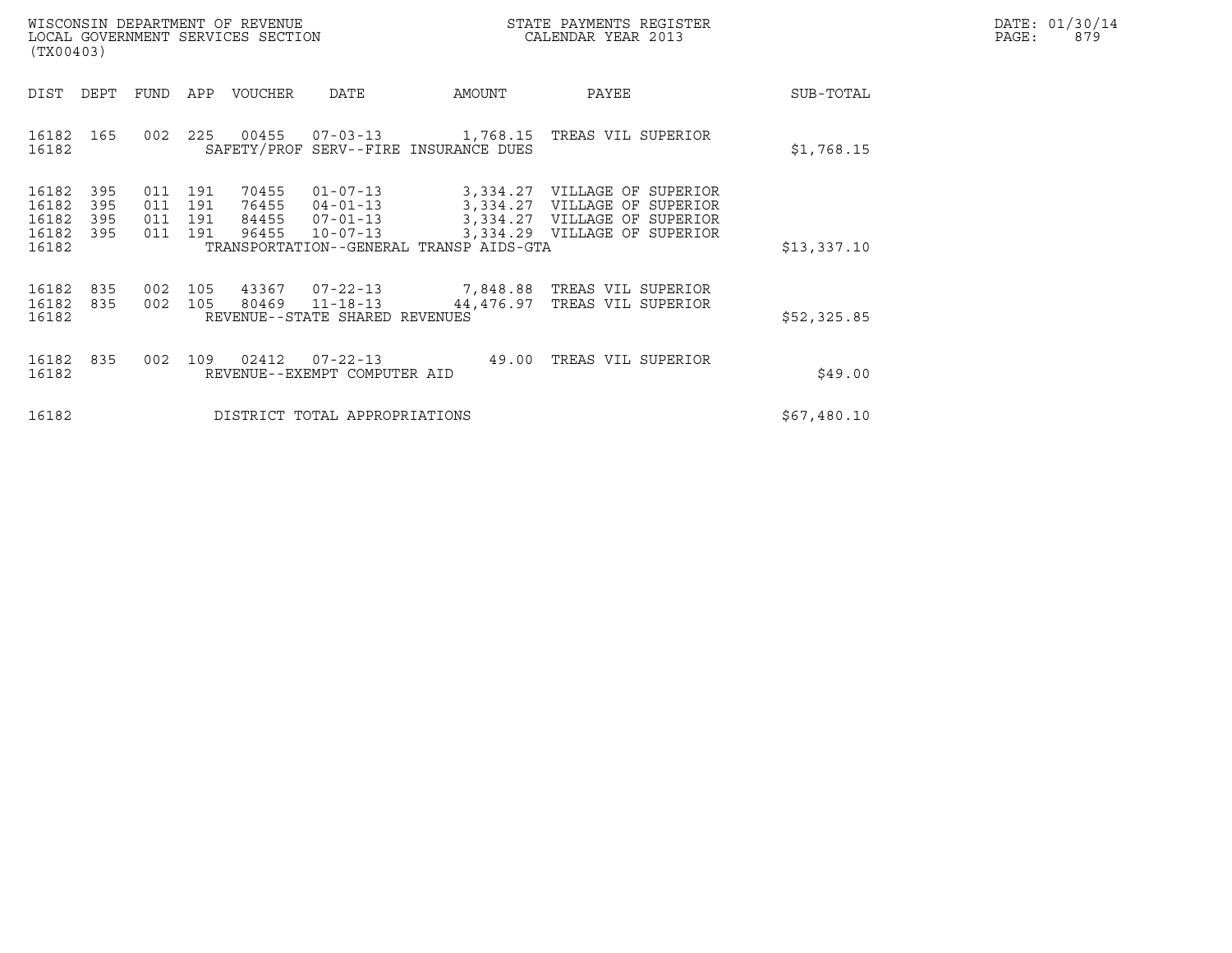| (TX00403)                                                 |            |                    |                                          |                                  |                                                          |                                          |                                                                                                                                                                                                          |              | DATE: 01/30/14<br>PAGE:<br>880 |
|-----------------------------------------------------------|------------|--------------------|------------------------------------------|----------------------------------|----------------------------------------------------------|------------------------------------------|----------------------------------------------------------------------------------------------------------------------------------------------------------------------------------------------------------|--------------|--------------------------------|
|                                                           |            |                    |                                          |                                  |                                                          |                                          |                                                                                                                                                                                                          |              |                                |
| 16281                                                     |            |                    |                                          |                                  |                                                          | SAFETY/PROF SERV--FIRE INSURANCE DUES    | 16281 165 002 225 00456 07-03-13 58,210.81 TREAS CITY SUPERIOR                                                                                                                                           | \$58,210.81  |                                |
| 16281                                                     |            |                    |                                          |                                  | SAFETY/PROF SERV--PECFA AIDS                             |                                          | 16281 165 072 262 01023 03-27-13 10,305.18 TREAS CITY SUPERIOR<br>16281 165 072 262 01024 03-27-13 2,668.33 TREAS CITY SUPERIOR                                                                          | \$12,973.51  |                                |
| 16281                                                     |            |                    |                                          |                                  |                                                          | NAT RESOURCES--AIDS IN LIEU OF TAXES     | 16281 370 002 503 16322 03-13-13 33,364.52 TREAS CITY SUPERIOR<br>TOWN SHARE 10789.11                                                                                                                    | \$33,364.52  |                                |
| 16281 300                                                 |            |                    |                                          |                                  |                                                          | NAT RESOURCES--FOREST CROP/MFL/CO FOREST | 16281 370 012 571 36118 06-10-13 12.42 TREAS CITY SUPERIOR                                                                                                                                               | \$12.42      |                                |
| 16281                                                     |            |                    |                                          |                                  | NAT RESOURCES--RU RECYCLING GRANT                        |                                          | 16281 370 074 670 40461 05-20-13 93,971.53 TREAS CITY SUPERIOR                                                                                                                                           | \$93,971.53  |                                |
| 16281                                                     |            |                    |                                          |                                  |                                                          | NAT RESOURCES--RU CONSOLIDATED GRANT     | 16281 370 074 673 40461 05-20-13 7,117.01 TREAS CITY SUPERIOR                                                                                                                                            | \$7,117.01   |                                |
| 16281 395<br>16281 395<br>16281 395<br>16281 395<br>16281 |            | 011 162<br>011 162 | 011 162<br>011 162                       |                                  |                                                          | TRANSPORTATION--CONNECTING HIGHWAY AIDS  | 72022   01-07-13   76,865.19   CITY OF SUPERIOR<br>78022   04-01-13   76,865.19   CITY OF SUPERIOR<br>86022   07-01-13   76,865.19   CITY OF SUPERIOR<br>98022   10-07-13   76,865.20   CITY OF SUPERIOR | \$307,460.77 |                                |
| 16281 395                                                 |            |                    |                                          |                                  | 16281 TRANSPORTATION--FLOOD DAMAGE AID                   |                                          | 011 174 70024 03-29-13 28,394.21 TREAS CITY SUPERIOR                                                                                                                                                     | \$28,394.21  |                                |
| 16281 395<br>16281 2002                                   |            |                    |                                          |                                  |                                                          | TRANSPORTATION--PARATRANSIT AIDS, STATE  | 011 175 71682 04-16-13 12,772.00 TREAS CITY SUPERIOR                                                                                                                                                     | \$12,772.00  |                                |
| 16281 395<br>16281 395<br>16281<br>16281<br>16281         | 395<br>395 |                    | 011 176<br>011 176<br>011 176<br>011 176 | 00014<br>80014<br>88014<br>92014 | $12 - 30 - 13$<br>$06 - 14 - 13$<br>07-08-13<br>09-30-13 | TRANSPORTATION--BICYCLE & PEDESTRIAN AID | 49,655.00 CITY OF SUPERIOR<br>82,759.00 CITY OF SUPERIOR<br>82,759.00 CITY OF SUPERIOR<br>82,759.00 CITY OF SUPERIOR                                                                                     | \$297,932.00 |                                |
| 16281 395<br>16281                                        |            |                    | 011 185                                  | 95776                            | 12-02-13                                                 | TRANSPORTATION--HIGHWAY SAFETY-FEDERAL   | 248.24 TREAS CITY SUPERIOR                                                                                                                                                                               | \$248.24     |                                |
| 16281 395                                                 |            |                    | 011 191                                  | 70456                            | $01 - 07 - 13$                                           |                                          | 287, 222.41 CITY OF SUPERIOR                                                                                                                                                                             |              |                                |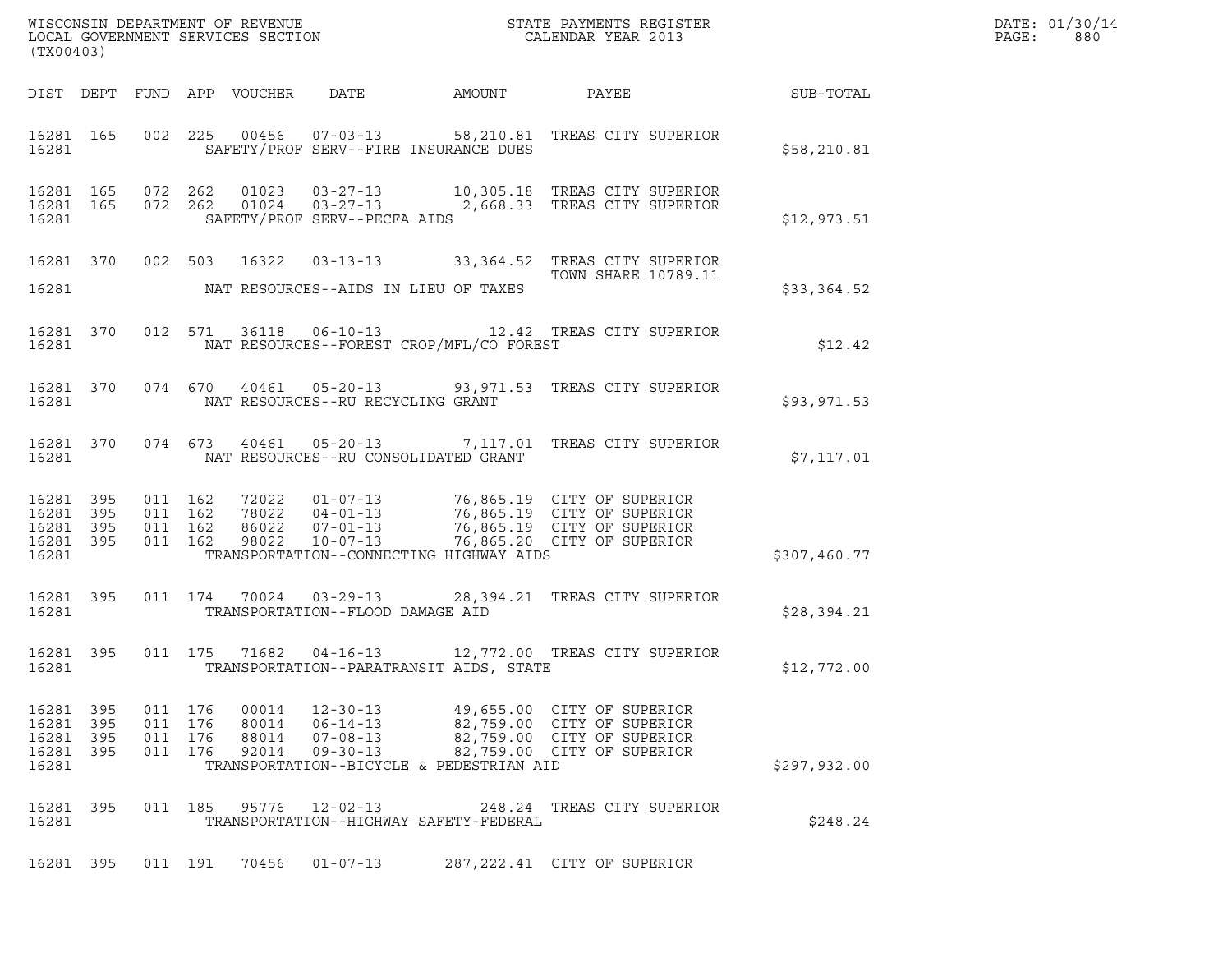| (TX00403)                                                 |  |                               |                    |                            |                                                                |                                          |                                                                                                                                                                                                            |                | DATE: 01/30/14<br>PAGE:<br>881 |
|-----------------------------------------------------------|--|-------------------------------|--------------------|----------------------------|----------------------------------------------------------------|------------------------------------------|------------------------------------------------------------------------------------------------------------------------------------------------------------------------------------------------------------|----------------|--------------------------------|
|                                                           |  |                               |                    | DIST DEPT FUND APP VOUCHER | DATE                                                           | AMOUNT                                   | PAYEE                                                                                                                                                                                                      | SUB-TOTAL      |                                |
| 16281 395<br>16281 395<br>16281 395<br>16281              |  | 011 191                       | 011 191<br>011 191 | 84456<br>96456             | 76456 04-01-13<br>$07 - 01 - 13$<br>$10 - 07 - 13$             | TRANSPORTATION--GENERAL TRANSP AIDS-GTA  | 287, 222.41 CITY OF SUPERIOR<br>287, 222.41 CITY OF SUPERIOR<br>287, 222.41 CITY OF SUPERIOR                                                                                                               | \$1,148,889.64 |                                |
| 16281 395<br>16281 395<br>16281                           |  | 011 278                       |                    |                            | 011 278 89065 09-26-13<br>89065 09-26-13                       | TRANSPORTATION--LRIP/TRIP/MSIP GRANTS    | 81,540.32 TREAS CITY SUPERIOR<br>76,530.75 TREAS CITY SUPERIOR                                                                                                                                             | \$158,071.07   |                                |
| 16281 395<br>16281 395<br>16281                           |  |                               |                    |                            |                                                                | TRANSPORTATION--ENHANCEMENT GRANTS--FED  | 011  286  66166  02-20-13  198,970.34  TREAS CITY SUPERIOR<br>011  286  88935  09-25-13  381,354.14  TREAS CITY SUPERIOR                                                                                   | \$580,324.48   |                                |
| 16281 395<br>16281 395<br>16281 395<br>16281 395<br>16281 |  | 011 905<br>011 905<br>011 905 | 011 905            | 92442                      |                                                                | TRANSPORTATION-HARBOR BOND CLEARING ACCT | 64077  02-06-13   168,799.12   TREAS CITY SUPERIOR<br>68273  03-15-13   1,434.82   TREAS CITY SUPERIOR<br>92442   10-30-13   1,475,023.08   TREAS CITY SUPERIOR<br>10-30-13 737,298.04 TREAS CITY SUPERIOR | \$2,382,555.06 |                                |
| 16281 455<br>16281                                        |  |                               |                    |                            | 002 231 00575 02-15-13<br>JUSTICE--LAW ENFORCEMENT TRAINING    |                                          | 8,800.00 TREAS CITY SUPERIOR                                                                                                                                                                               | \$8,800.00     |                                |
| 16281 455<br>16281                                        |  |                               | 002 542            |                            | JUSTICE--VICTIM ASSISTANCE                                     |                                          | 00065  09-17-13  14,170.66  TREAS CITY SUPERIOR                                                                                                                                                            | \$14,170.66    |                                |
| 16281 465<br>16281 465<br>16281 465<br>16281              |  | 002 305<br>002 305<br>002 305 |                    |                            |                                                                | MILITARY AFFAIRS-EMER MGMT-DISASTER RECO | 784.10 TREAS CITY SUPERIOR<br>545.00 TREAS CITY SUPERIOR<br>405.80 TREAS CITY SUPERIOR                                                                                                                     | \$1,734.90     |                                |
| 16281 465<br>16281                                        |  |                               | 002 306            |                            | 00485 12-11-13                                                 | MILITARY AFFAIRS-EMER MGMT--HAZMAT AIDS  | 23, 220.64 TREAS CITY SUPERIOR                                                                                                                                                                             | \$23, 220.64   |                                |
| 16281 465<br>16281 465<br>16281 465<br>16281              |  | 002 342<br>002 342<br>002 342 |                    | 00311                      | $01 - 16 - 13$<br>00547 02-28-13<br>00832 11-27-13             | MILITARY AFFAIRS-EMERGENCY MGMT-FED FUND | 4,704.57 TREAS CITY SUPERIOR<br>3,270.01 TREAS CITY SUPERIOR<br>2,434.79 TREAS CITY SUPERIOR                                                                                                               | \$10,409.37    |                                |
| 16281 505<br>16281 505<br>16281                           |  | 002 142<br>002 142            |                    | 03310<br>10123             | $11 - 21 - 13$<br>$05 - 21 - 13$<br>DOA--FEDERAL ENERGY GRANTS |                                          | 853.91 TREAS CITY SUPERIOR<br>2,342.63 TREAS CITY SUPERIOR                                                                                                                                                 | \$3,196.54     |                                |
| 16281 505                                                 |  |                               | 002 643            | 07021                      | $02 - 26 - 13$                                                 |                                          | 14,447.10 TREAS CITY SUPERIOR                                                                                                                                                                              |                |                                |